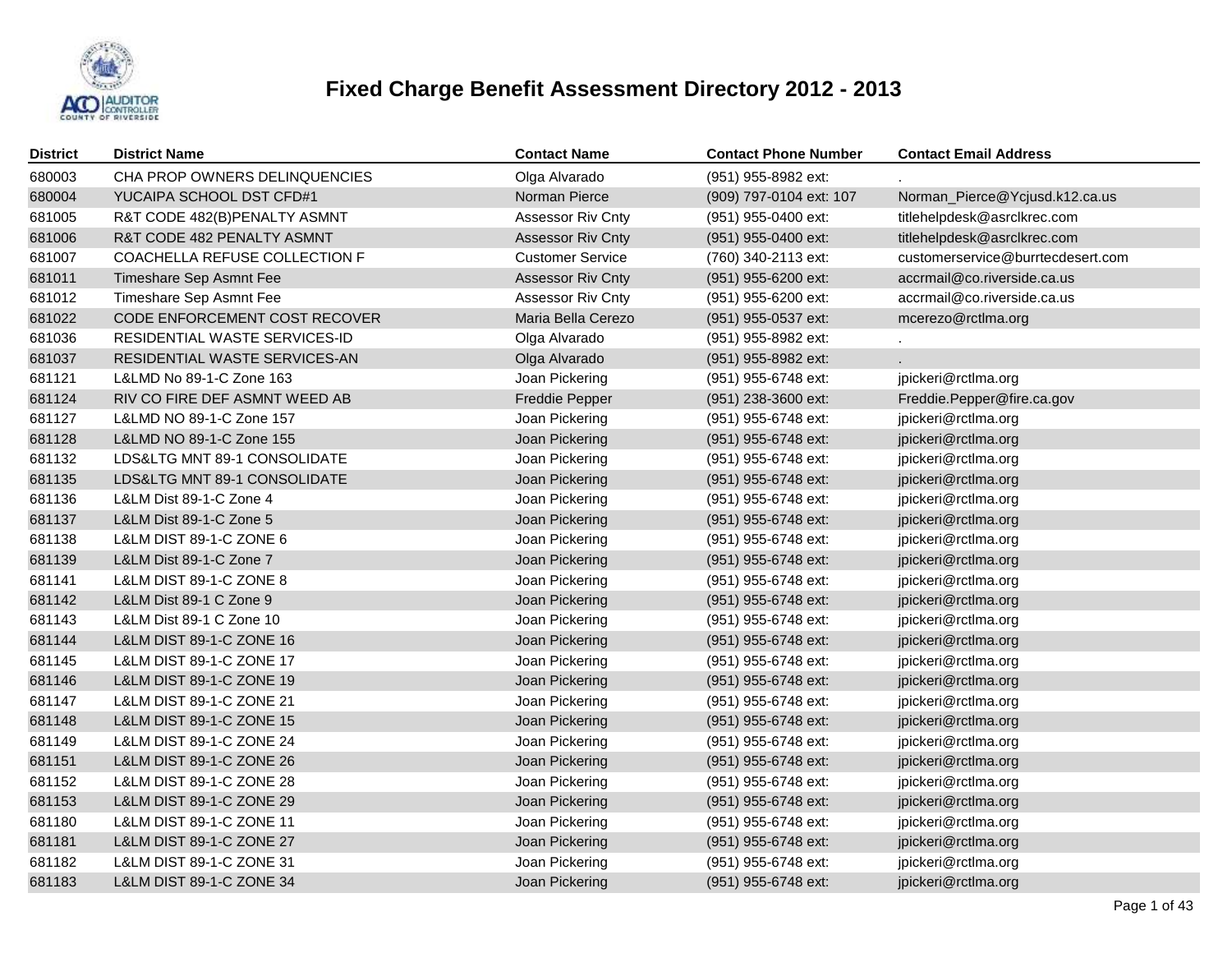

| <b>District</b> | <b>District Name</b>                | <b>Contact Name</b>       | <b>Contact Phone Number</b> | <b>Contact Email Address</b>         |
|-----------------|-------------------------------------|---------------------------|-----------------------------|--------------------------------------|
| 681184          | L&LM DIST 89-1-C ZONE 36            | Joan Pickering            | (951) 955-6748 ext:         | jpickeri@rctlma.org                  |
| 681185          | L&LM DIST 89-1-C ZONE 37            | Joan Pickering            | (951) 955-6748 ext:         | jpickeri@rctlma.org                  |
| 681186          | L&LM DIST 89-1-C ZONE 38            | Joan Pickering            | (951) 955-6748 ext:         | jpickeri@rctlma.org                  |
| 681187          | L&LM DIST 89-1-C ZONE 14            | Joan Pickering            | (951) 955-6748 ext:         | jpickeri@rctlma.org                  |
| 681188          | L&LM DIST 89-1-C ZONE 39            | Joan Pickering            | (951) 955-6748 ext:         | jpickeri@rctlma.org                  |
| 681191          | <b>L&amp;LM DIST 89-1-C ZONE 43</b> | Joan Pickering            | (951) 955-6748 ext:         | jpickeri@rctlma.org                  |
| 681192          | L&LM DIST 89-1-C ZONE 44            | Joan Pickering            | (951) 955-6748 ext:         | jpickeri@rctlma.org                  |
| 681193          | <b>L&amp;LM DIST 89-1-C ZONE 45</b> | Joan Pickering            | (951) 955-6748 ext:         | jpickeri@rctlma.org                  |
| 681194          | L&LM DIST 89-1-C ZONE 46            | Joan Pickering            | (951) 955-6748 ext:         | jpickeri@rctlma.org                  |
| 681195          | <b>L&amp;LM DIST 89-1-C ZONE 47</b> | Joan Pickering            | (951) 955-6748 ext:         | jpickeri@rctlma.org                  |
| 681196          | L&LM DIST 89-1-C ZONE 49            | Joan Pickering            | (951) 955-6748 ext:         | jpickeri@rctlma.org                  |
| 681198          | <b>L&amp;LM DIST 89-1-C ZONE 53</b> | Joan Pickering            | (951) 955-6748 ext:         | jpickeri@rctlma.org                  |
| 681199          | L&LMD 89-1-C ZONE 55                | Joan Pickering            | (951) 955-6748 ext:         | jpickeri@rctlma.org                  |
| 681232          | L&LM Dist 89-1 C Zone 57            | Joan Pickering            | (951) 955-6748 ext:         | jpickeri@rctlma.org                  |
| 681233          | L&LM Dist 89-1 C Zone 58            | Joan Pickering            | (951) 955-6748 ext:         | jpickeri@rctlma.org                  |
| 681236          | L&LM Dist 89-1 C Zone 61            | Joan Pickering            | (951) 955-6748 ext:         | jpickeri@rctlma.org                  |
| 681238          | L&LM Dist 89-1 C Zone 63            | Joan Pickering            | (951) 955-6748 ext:         | jpickeri@rctlma.org                  |
| 681240          | L&LM Dist 89-1 C Zone 66            | Joan Pickering            | (951) 955-6748 ext:         | jpickeri@rctlma.org                  |
| 681243          | L&LM Dist 89-1 C Zone 69            | Joan Pickering            | (951) 955-6748 ext:         | jpickeri@rctlma.org                  |
| 681245          | L&LM Dist 89-1 C Zone 73            | Joan Pickering            | (951) 955-6748 ext:         | jpickeri@rctlma.org                  |
| 681246          | L&LM Dist 89-1 C Zone 77            | Joan Pickering            | (951) 955-6748 ext:         | jpickeri@rctlma.org                  |
| 681249          | L&LMD 89-1 C Zone 74                | Joan Pickering            | (951) 955-6748 ext:         | jpickeri@rctlma.org                  |
| 681251          | L&LMD 89-1 C Zone 78                | Joan Pickering            | (951) 955-6748 ext:         | jpickeri@rctlma.org                  |
| 681253          | L&LMD 89-1 C ZONE 81                | Joan Pickering            | (951) 955-6748 ext:         | jpickeri@rctlma.org                  |
| 681259          | L&LMD 89-1 C ZONE 89                | Joan Pickering            | (951) 955-6748 ext:         | jpickeri@rctlma.org                  |
| 681261          | L&LMD 89-1 C ZONE 91                | Joan Pickering            | (951) 955-6748 ext:         | jpickeri@rctlma.org                  |
| 681263          | L&LMD 89-1 C ZONE 94                | Joan Pickering            | (951) 955-6748 ext:         | jpickeri@rctlma.org                  |
| 681265          | L&LMD 89-1 C ZONE 97                | Joan Pickering            | (951) 955-6748 ext:         | jpickeri@rctlma.org                  |
| 681291          | L&LMD 89-1 C Zone 106               | Joan Pickering            | (951) 955-6748 ext:         | jpickeri@rctlma.org                  |
| 681292          | L&LMD 89-1 C Zone 109               | Joan Pickering            | (951) 955-6748 ext:         | jpickeri@rctlma.org                  |
| 681300          | CFD 05-8 Scott Road                 | Albert A. Webb Associates | (800) 439-6553 ext:         | melissa.bellitire@webbassociates.com |
| 681301          | CFD 03-1 Newport Road               | Albert A. Webb Associates | (800) 439-6553 ext:         | melissa.bellitire@webbassociates.com |
| 681310          | South A Street CFD 87-1             | Albert A. Webb Associates | (800) 439-6553 ext:         | melissa.bellitire@webbassociates.com |
| 681311          | CFD 88-8 North A Street             | Albert A. Webb Associates | (800) 439-6553 ext:         | melissa.bellitire@webbassociates.com |
| 681318          | Riv Co CFD 07-2 Clinton Keith       | Albert A. Webb Associates | (800) 439-6553 ext:         | melissa.bellitire@webbassociates.com |
| 681319          | RIV CO CFD 04-2 LAKEHILLS CRE       | Albert A. Webb Associates | (800) 439-6553 ext:         | melissa.bellitire@webbassociates.com |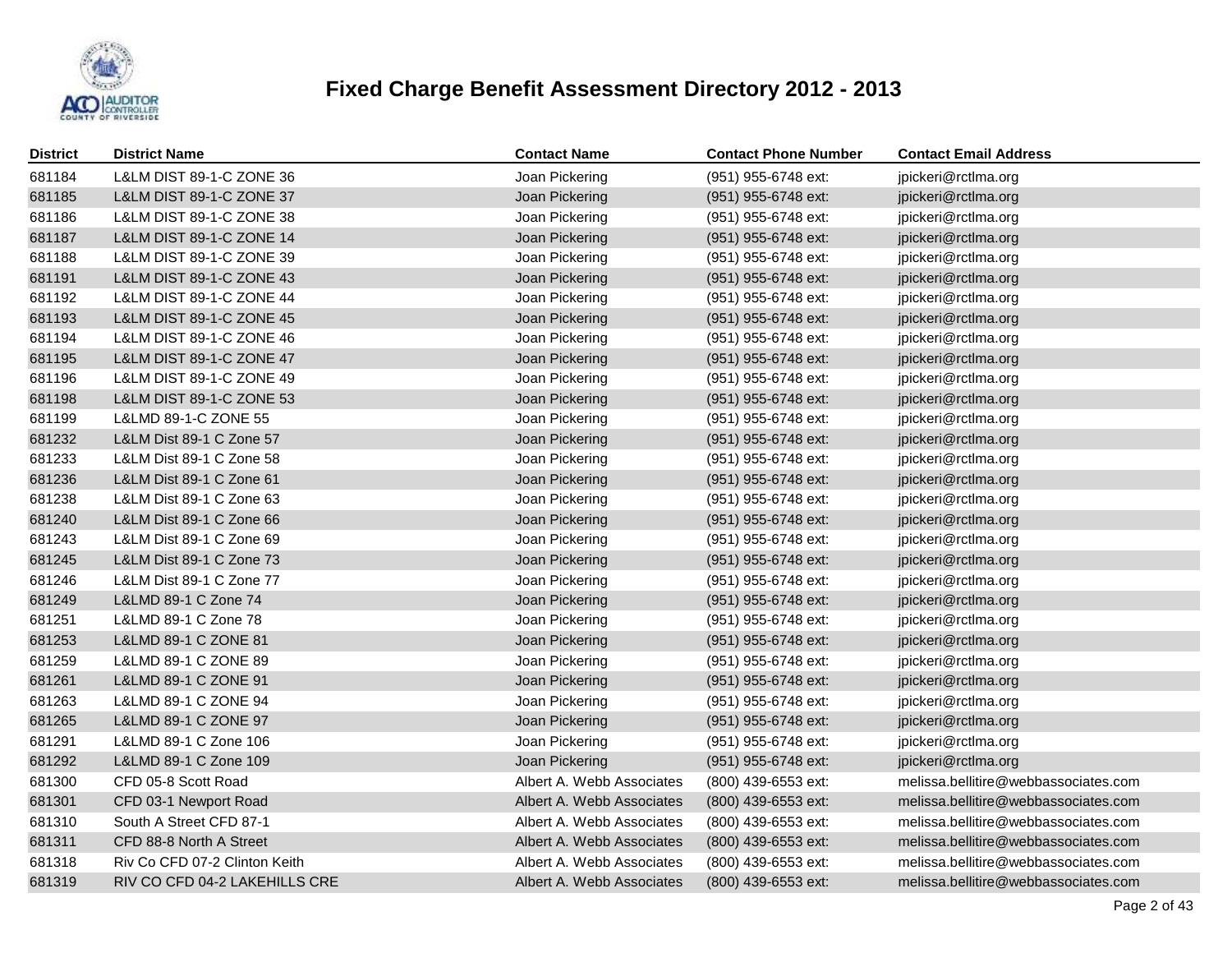

| <b>District</b> | <b>District Name</b>          | <b>Contact Name</b>       | <b>Contact Phone Number</b> | <b>Contact Email Address</b>         |
|-----------------|-------------------------------|---------------------------|-----------------------------|--------------------------------------|
| 681321          | CFD 88-4 Winchester           | Albert A. Webb Associates | (800) 439-6553 ext:         | melissa.bellitire@webbassociates.com |
| 681326          | RIV CO AD 167 NO PALM SP      | Albert A. Webb Associates | (800) 439-6553 ext:         | melissa.bellitire@webbassociates.com |
| 681327          | RIV CO CFD 89-1 MTN COVE      | Albert A. Webb Associates | (800) 439-6553 ext:         | melissa.bellitire@webbassociates.com |
| 681328          | RIV CO CFD89-4 WALSH MED CTR  | Albert A. Webb Associates | (800) 439-6553 ext:         | melissa.bellitire@webbassociates.com |
| 681329          | CFD 89-5 RANCON               | Jerry Wen                 | (949) 955-1500 ext:         | JerryW@Taussig.com                   |
| 681337          | RIV CO AD 159 SUPP SERIES B   | Albert A. Webb Associates | (800) 439-6553 ext:         | melissa.bellitire@webbassociates.com |
| 681338          | RIV CO AD 168                 | Albert A. Webb Associates | (800) 439-6553 ext:         | melissa.bellitire@webbassociates.com |
| 681339          | RIV CO AD 159 SUPP SERIES C   | Albert A. Webb Associates | (800) 439-6553 ext:         | melissa.bellitire@webbassociates.com |
| 681340          | RIV CO AD 159 SERIES D        | Albert A. Webb Associates | (800) 439-6553 ext:         | melissa.bellitire@webbassociates.com |
| 681363          | FLOOD ZN 3 BENEFIT AD         | Albert A. Webb Associates | (800) 439-6553 ext:         | melissa.bellitire@webbassociates.com |
| 681377          | FLD CNTL STORMWATER/CLEANWATE | Albert A. Webb Associates | (800) 439-6553 ext:         | melissa.bellitire@webbassociates.com |
| 681378          | FLD CNTL STORMWATER/CLEANWATE | Albert A. Webb Associates | (800) 439-6553 ext:         | melissa.bellitire@webbassociates.com |
| 681379          | FLD CNTL STORMWATER/CLEANWATE | Albert A. Webb Associates | (800) 439-6553 ext:         | melissa.bellitire@webbassociates.com |
| 681388          | L&LMD NO 89-1-C ZONE #138     | Joan Pickering            | (951) 955-6748 ext:         | jpickeri@rctlma.org                  |
| 681389          | L&LMD NO 89-1-C Zone #137     | Joan Pickering            | (951) 955-6748 ext:         | jpickeri@rctlma.org                  |
| 681390          | L&LMD NO 89-1-C Zone #135     | Joan Pickering            | (951) 955-6748 ext:         | jpickeri@rctlma.org                  |
| 681391          | L&LMD NO 89-1-C Zone #132     | Joan Pickering            | (951) 955-6748 ext:         | jpickeri@rctlma.org                  |
| 681393          | L&LMD NO 89-1-C Zone #124     | Joan Pickering            | (951) 955-6748 ext:         | jpickeri@rctlma.org                  |
| 681394          | L&LMD NO 89-1-C Zone #123     | Joan Pickering            | (951) 955-6748 ext:         | jpickeri@rctlma.org                  |
| 681395          | L&LMD NO 89-1-C Zone #119     | Joan Pickering            | (951) 955-6748 ext:         | jpickeri@rctlma.org                  |
| 681400          | L&LMD 89-1 C ZONE 3,000000000 | $\cdots$                  | (888) 983-5234 ext:         | sdf@psomas.com                       |
| 681401          | L&LMD 89-1 C Zone 29          | $\cdots$                  | (888) 983-5234 ext:         | sdf@psomas.com                       |
| 681402          | L&LMD 89-1 C Zone 30          | $\cdots$ .                | (888) 983-5234 ext:         | sdf@psomas.com                       |
| 681403          | L&LMD 89-1 C Zone 42          |                           | (888) 983-5234 ext:         | sdf@psomas.com                       |
| 681404          | L&LMD 89-1 C Zone 51          | $\cdots$                  | (888) 983-5234 ext:         | sdf@psomas.com                       |
| 681405          | L&LMD 89-1 C Zone 52          | $\cdots$                  | (888) 983-5234 ext:         | sdf@psomas.com                       |
| 681406          | L&LMD 89-1 C Zone 59          | $\cdots$                  | (888) 983-5234 ext:         | sdf@psomas.com                       |
| 681407          | L&LMD 89-1 C Zone 62          | $\cdots$                  | (888) 983-5234 ext:         | sdf@psomas.com                       |
| 681409          | L&LMD 89-1 C Zone 71          | $\cdots$                  | (888) 983-5234 ext:         | sdf@psomas.com                       |
| 681411          | L&LMD 89-1 C STL Zone 18      |                           | (888) 983-5234 ext:         | sdf@psomas.com                       |
| 681412          | L&LMD 89-1 C STL Zone 26      | $\cdots$ . $\cdots$       | (888) 983-5234 ext:         | sdf@psomas.com                       |
| 681413          | L&LMD 89-1 C STL Zone 27      |                           | (888) 983-5234 ext:         | sdf@psomas.com                       |
| 681414          | L&LMD 89-1 C STL Zone 35      | $\cdots$                  | (888) 983-5234 ext:         | sdf@psomas.com                       |
| 681415          | L&LMD 89-1 C STL Zone 50      | $\cdots$                  | (888) 983-5234 ext:         | sdf@psomas.com                       |
| 681416          | L&LMD 89-1 C STL Zone 70      | $\cdots$ . $\cdots$       | (888) 983-5234 ext:         | sdf@psomas.com                       |
| 681417          | L&LMD 89-1 C STL Zone 71      | $\cdots$                  | (888) 983-5234 ext:         | sdf@psomas.com                       |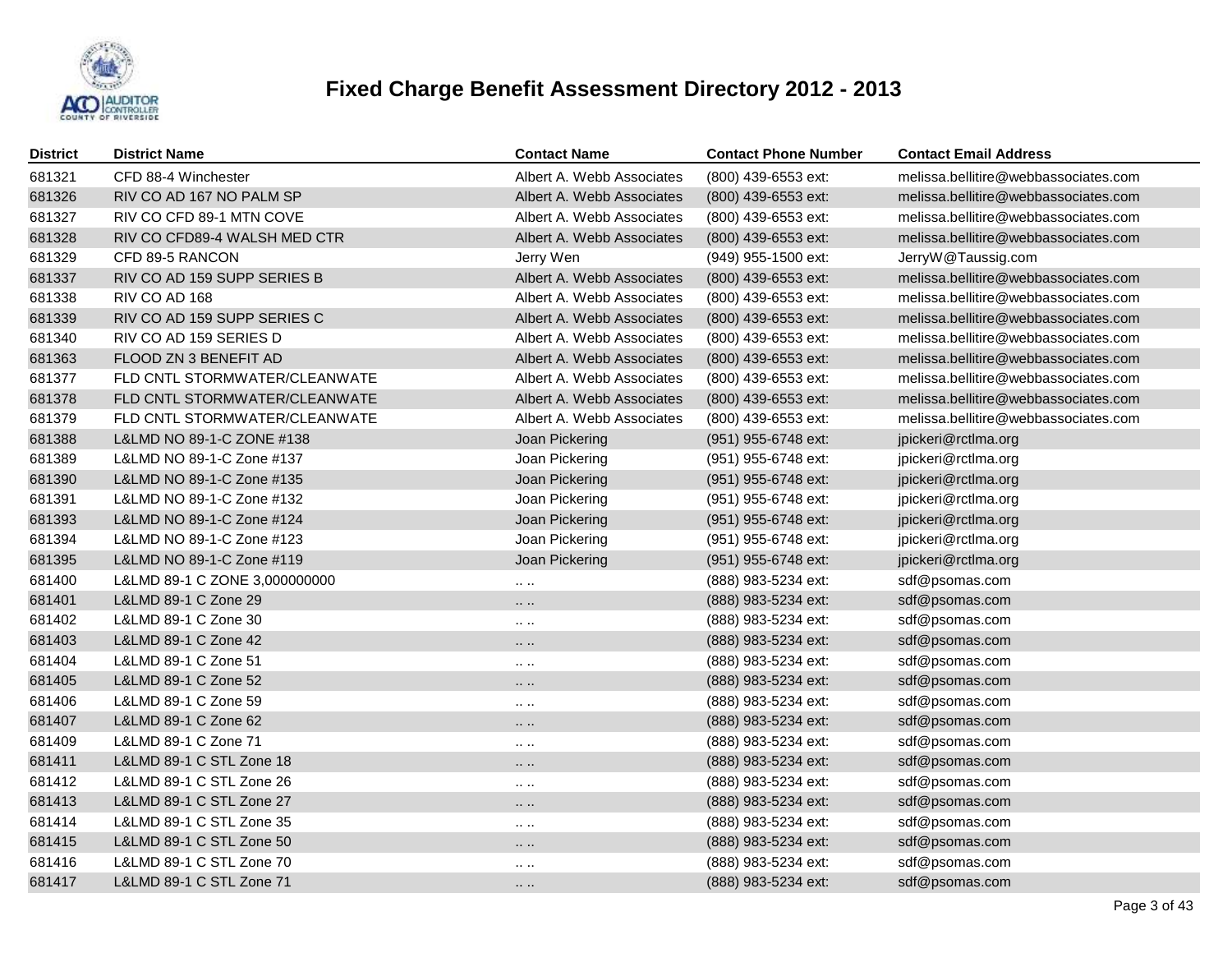

| District | <b>District Name</b>           | <b>Contact Name</b>        | <b>Contact Phone Number</b> | <b>Contact Email Address</b>         |
|----------|--------------------------------|----------------------------|-----------------------------|--------------------------------------|
| 681418   | L&LMD 89-1 C STL 73            |                            | (888) 983-5234 ext:         | sdf@psomas.com                       |
| 681422   | L&LMD NO 89-1-C ZONE 126       | Joan Pickering             | (951) 955-6748 ext:         | jpickeri@rctlma.org                  |
| 681423   | L&LMC NO 89-1-C ZONE 146       | Joan Pickering             | (951) 955-6748 ext:         | jpickeri@rctlma.org                  |
| 681427   | L&LMD NO 89-1-C ZONE#141       | Joan Pickering             | (951) 955-6748 ext:         | jpickeri@rctlma.org                  |
| 681428   | L&LMD NO 89-1-C ZONE#145       | Joan Pickering             | (951) 955-6748 ext:         | jpickeri@rctlma.org                  |
| 681429   | L&LMD NO 89-1-C ZONE#149       | Joan Pickering             | (951) 955-6748 ext:         | jpickeri@rctlma.org                  |
| 681430   | L&LMD 89-1 C ZONE 100          | Joan Pickering             | (951) 955-6748 ext:         | jpickeri@rctlma.org                  |
| 681432   | L&LMD 89-1 C ZONE 114          | Joan Pickering             | (951) 955-6748 ext:         | jpickeri@rctlma.org                  |
| 681435   | L&LMD 89-1 C ZONE 117          | Joan Pickering             | (951) 955-6748 ext:         | jpickeri@rctlma.org                  |
| 681436   | L&LMD 89-1 C ZONE 118          | Joan Pickering             | (951) 955-6748 ext:         | jpickeri@rctlma.org                  |
| 681452   | L&LMD 89-1-C Z #3 MENIFEE      | Joan Pickering             | (951) 955-6748 ext:         | jpickeri@rctlma.org                  |
| 681453   | L&LMD 89-1-C Z#44 MENIFEE      | Joan Pickering             | (951) 955-6748 ext:         | jpickeri@rctlma.org                  |
| 681455   | L&LMD NO 89-1-C STL Zone #90   |                            | (888) 983-5234 ext:         | sdf@psomas.com                       |
| 681459   | L&LMD NO 89-1-C Zone #130      | Joan Pickering             | (951) 955-6748 ext:         | jpickeri@rctlma.org                  |
| 681486   | L&LMD NO 89-1-C ZONE 174       | Joan Pickering             | (951) 955-6748 ext:         | jpickeri@rctlma.org                  |
| 681489   | L&LMD NO 89-1-C ZONE 166       | Joan Pickering             | (951) 955-6748 ext:         | jpickeri@rctlma.org                  |
| 681490   | L&LMD NO 89-1-C ZONE 164       | Joan Pickering             | (951) 955-6748 ext:         | jpickeri@rctlma.org                  |
| 681491   | L&LMD NO 89-1-C ZONE 160       | Joan Pickering             | (951) 955-6748 ext:         | jpickeri@rctlma.org                  |
| 681492   | L&LMD NO 89-1-C ZONE 173       | Joan Pickering             | $(951)$ 955-6748 ext:       | jpickeri@rctlma.org                  |
| 681493   | L&LMD NO 89-1-C ZONE 168       | Joan Pickering             | (951) 955-6748 ext:         | jpickeri@rctlma.org                  |
| 681495   | L&LMD NO 89-1-C ZONE 162       | Joan Pickering             | $(951)$ 955-6748 ext:       | jpickeri@rctlma.org                  |
| 681496   | L&LMD NO 89-1-C STL ZONE GRP 4 | Joan Pickering             | (951) 955-6748 ext:         | jpickeri@rctlma.org                  |
| 681497   | L&LMD NO 89-1-C STL ZONE GRP 3 | Joan Pickering             | (951) 955-6748 ext:         | jpickeri@rctlma.org                  |
| 681498   | L&LMD NO. 89-1-C STL ZONE GRP  | Joan Pickering             | (951) 955-6748 ext:         | jpickeri@rctlma.org                  |
| 681499   | L&LMD NO.89-1-C STL ZONE GRP   | Joan Pickering             | (951) 955-6748 ext:         | jpickeri@rctlma.org                  |
| 681500   | DESERT VALLEY DISPOSAL COLLEC  | Desert Valley Disposal Inc | (760) 329-5030 ext:         |                                      |
| 681501   | CITY OF DHS DAD NO.1 ZONE 1    | Albert A. Webb Associates  | (800) 439-6553 ext:         | melissa.bellitire@webbassociates.com |
| 681502   | CITY OF DHS DAD NO.1 ZONE 2    | Albert A. Webb Associates  | (800) 439-6553 ext:         | melissa.bellitire@webbassociates.com |
| 681503   | CITY OF DHS DAD NO.1 ZONE 3    | Albert A. Webb Associates  | (800) 439-6553 ext:         | melissa.bellitire@webbassociates.com |
| 681504   | CITY OF DHS DAD NO.1 ZONE 4    | Albert A. Webb Associates  | (800) 439-6553 ext:         | melissa.bellitire@webbassociates.com |
| 681505   | CITY OF DHS DAD NO.1 ZONE 5    | Albert A. Webb Associates  | (800) 439-6553 ext:         | melissa.bellitire@webbassociates.com |
| 681506   | CITY OF DHS DAD NO.1 ZONE 6    | Albert A. Webb Associates  | (800) 439-6553 ext:         | melissa.bellitire@webbassociates.com |
| 681507   | CITY OF DHS DAD NO.1 ZONE 7    | Albert A. Webb Associates  | (800) 439-6553 ext:         | melissa.bellitire@webbassociates.com |
| 681508   | CITY OF DHS DAD NO.1 ZONE 8    | Albert A. Webb Associates  | (800) 439-6553 ext:         | melissa.bellitire@webbassociates.com |
| 681510   | CITY OF DHS DAD NO.1 ZONE 10   | Albert A. Webb Associates  | (800) 439-6553 ext:         | melissa.bellitire@webbassociates.com |
| 681512   | CITY OF DHS DAD NO.1 ZONE 12   | Albert A. Webb Associates  | (800) 439-6553 ext:         | melissa.bellitire@webbassociates.com |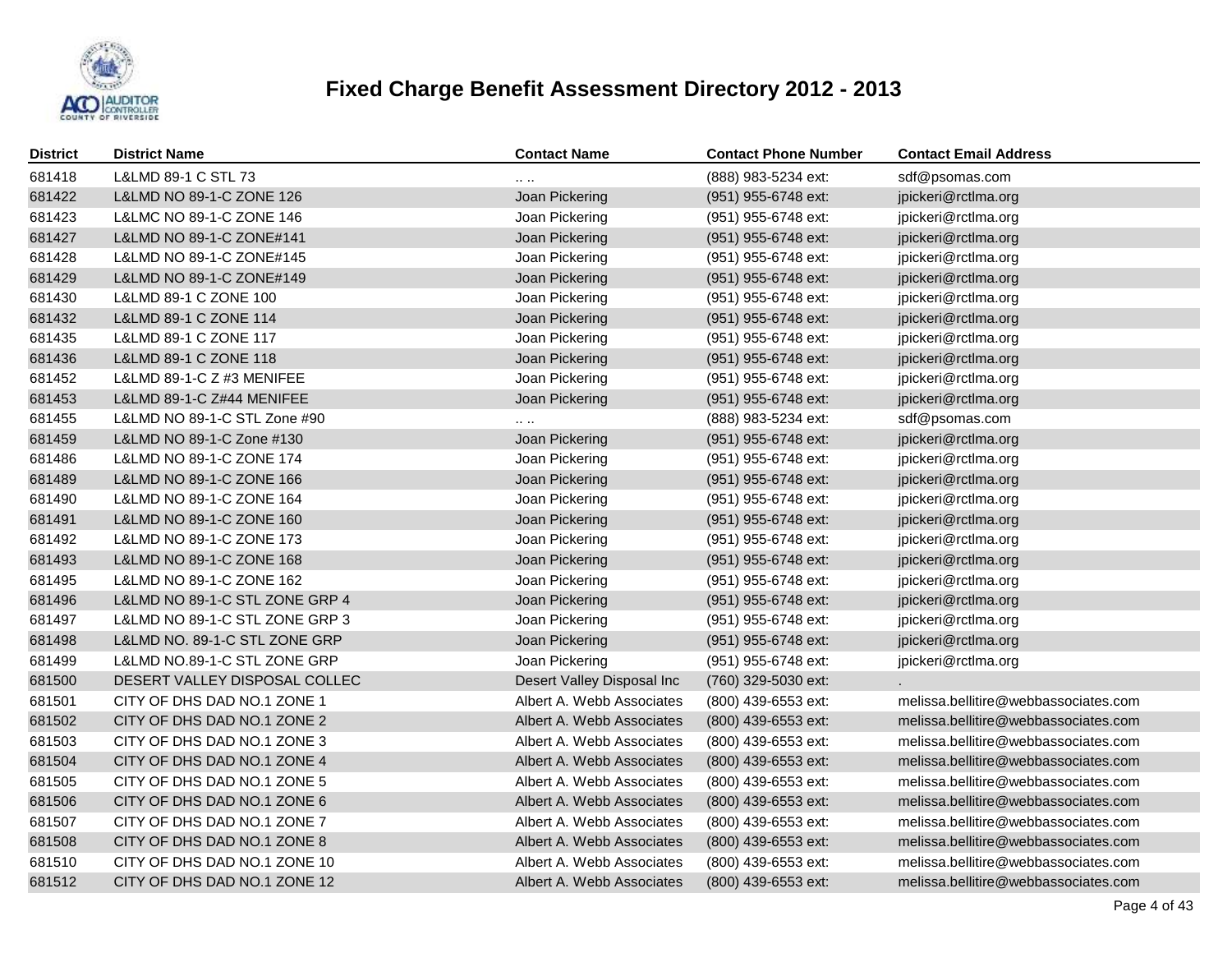

| District | <b>District Name</b>            | <b>Contact Name</b>              | <b>Contact Phone Number</b> | <b>Contact Email Address</b>         |
|----------|---------------------------------|----------------------------------|-----------------------------|--------------------------------------|
| 681513   | CITY OF DHS DAD NO.1 ZONE 13    | Albert A. Webb Associates        | (800) 439-6553 ext:         | melissa.bellitire@webbassociates.com |
| 681514   | CITY OF DHS DAD NO.1 ZONE 14    | Albert A. Webb Associates        | (800) 439-6553 ext:         | melissa.bellitire@webbassociates.com |
| 681518   | CITY OF DHS LMD NO.2 ZONE 1     | Albert A. Webb Associates        | (800) 439-6553 ext:         | melissa.bellitire@webbassociates.com |
| 681519   | CITY OF DHS LMD NO.2 ZONE 2     | Albert A. Webb Associates        | (800) 439-6553 ext:         | melissa.bellitire@webbassociates.com |
| 681520   | CITY OF DHS LMD NO.2 ZONE 3     | Albert A. Webb Associates        | (800) 439-6553 ext:         | melissa.bellitire@webbassociates.com |
| 681521   | CITY OF DHS LMD NO.2 ZONE 4     | Albert A. Webb Associates        | (800) 439-6553 ext:         | melissa.bellitire@webbassociates.com |
| 681522   | CITH OF DHS LMD NO.2 ZONE 5     | Albert A. Webb Associates        | (800) 439-6553 ext:         | melissa.bellitire@webbassociates.com |
| 681523   | CITY OF DHS LMD NO.2 ZONE 6     | Albert A. Webb Associates        | (800) 439-6553 ext:         | melissa.bellitire@webbassociates.com |
| 681524   | CITY OF DHS LMD NO.2 ZONE 7     | Albert A. Webb Associates        | (800) 439-6553 ext:         | melissa.bellitire@webbassociates.com |
| 681525   | CITY OF DHS LMD NO.2 ZONE 8     | Albert A. Webb Associates        | (800) 439-6553 ext:         | melissa.bellitire@webbassociates.com |
| 681526   | CITY OF DHS LMD NO.2 ZONE 9     | Albert A. Webb Associates        | (800) 439-6553 ext:         | melissa.bellitire@webbassociates.com |
| 681530   | CITY OF DHS LMD NO.2 ZONE 13    | Albert A. Webb Associates        | (800) 439-6553 ext:         | melissa.bellitire@webbassociates.com |
| 681532   | CITY OF DHS LMD NO.2 ZONE 15    | Albert A. Webb Associates        | (800) 439-6553 ext:         | melissa.bellitire@webbassociates.com |
| 681701   | <b>CSA#1 LIGHTING</b>           | <b>Special District Financin</b> | (888) 683-5234 ext:         | sdf@psomas.com                       |
| 681712   | CSA#115 ST LTS/RD MAINT         | <b>Special District Financin</b> | (888) 683-5234 ext:         | sdf@psomas.com                       |
| 681714   | <b>CSA#13 STREET LIGHTS</b>     | <b>Special District Financin</b> | (888) 683-5234 ext:         | sdf@psomas.com                       |
| 681724   | CSA #22 STREET LIGHTS           | Special District Financin        | (888) 683-5234 ext:         | sdf@psomas.com                       |
| 681727   | CSA #117 Street Lights          | <b>Special District Financin</b> | (888) 683-5234 ext:         | sdf@psomas.com                       |
| 681729   | CSA #27 STREET LIGHTS           | <b>Special District Financin</b> | (888) 683-5234 ext:         | sdf@psomas.com                       |
| 681739   | CSA#36 ST LTS /PK & REC         | <b>Special District Financin</b> | (888) 683-5234 ext:         | sdf@psomas.com                       |
| 681743   | CSA #38 PINE COVE               | Special District Financin        | (888) 683-5234 ext:         | sdf@psomas.com                       |
| 681744   | <b>CSA#142 STREET LIGHTS</b>    | Special District Financin        | (888) 683-5234 ext:         | sdf@psomas.com                       |
| 681747   | CSA #43 STREET LIGHTS           | Special District Financin        | (888) 683-5234 ext:         | sdf@psomas.com                       |
| 681756   | <b>CSA#51 MULTIPLE SERVICES</b> | <b>Special District Financin</b> | (888) 683-5234 ext:         | sdf@psomas.com                       |
| 681758   | CSA #53 STREET LIGHTS           | Special District Financin        | (888) 683-5234 ext:         | sdf@psomas.com                       |
| 681765   | CSA #59 STREET LIGHTS           | <b>Special District Financin</b> | (888) 683-5234 ext:         | sdf@psomas.com                       |
| 681766   | CSA #60 Fire Protection         | Special District Financin        | (888) 683-5234 ext:         | sdf@psomas.com                       |
| 681768   | CSA#62 MULTIPLE SERVICES        | <b>Special District Financin</b> | (888) 683-5234 ext:         | sdf@psomas.com                       |
| 681776   | CSA #69 STREET LIGHTS           | Special District Financin        | (888) 683-5234 ext:         | sdf@psomas.com                       |
| 681789   | <b>CSA#132 STREET LIGHTS</b>    | <b>Special District Financin</b> | (888) 683-5234 ext:         | sdf@psomas.com                       |
| 681793   | CSA #84 STREET LIGHTS           | Special District Financin        | (888) 683-5234 ext:         | sdf@psomas.com                       |
| 681794   | CSA#85 ST LTS/PK & REC          | <b>Special District Financin</b> | (888) 683-5234 ext:         | sdf@psomas.com                       |
| 681796   | CSA #87 STREET LIGHTS           | Special District Financin        | (888) 683-5234 ext:         | sdf@psomas.com                       |
| 681799   | CSA #89 STREET LIGHTS           | <b>Special District Financin</b> | (888) 683-5234 ext:         | sdf@psomas.com                       |
| 681802   | <b>CSA#91 STREET LIGHTS</b>     | Special District Financin        | (888) 683-5234 ext:         | sdf@psomas.com                       |
| 681805   | <b>CSA #94 STREET LIGHTS</b>    | <b>Special District Financin</b> | (888) 683-5234 ext:         | sdf@psomas.com                       |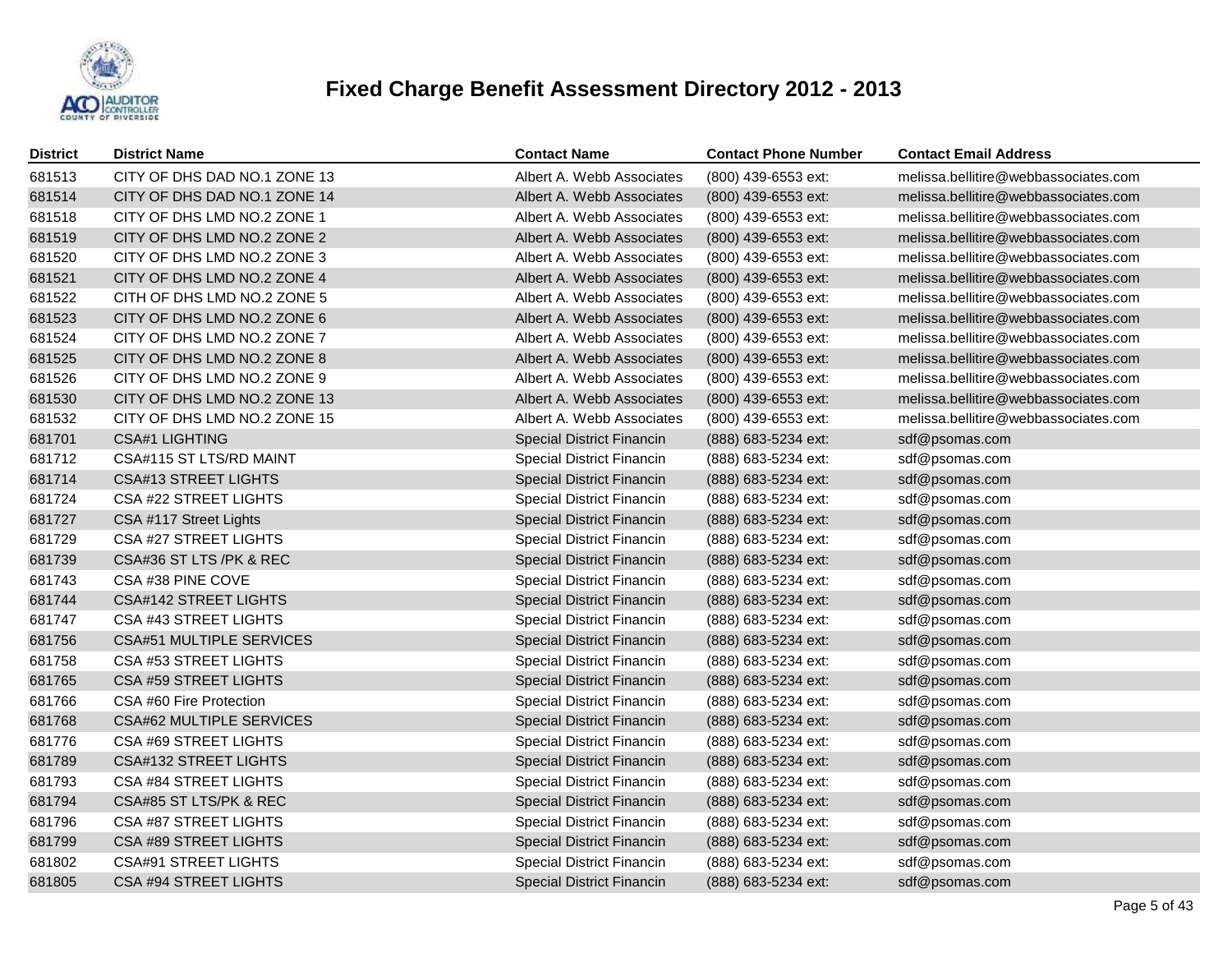

| <b>District</b> | <b>District Name</b>                   | <b>Contact Name</b>              | <b>Contact Phone Number</b> | <b>Contact Email Address</b> |
|-----------------|----------------------------------------|----------------------------------|-----------------------------|------------------------------|
| 681808          | CSA #97 MULTIPLE SERVICES              | Special District Financin        | (888) 683-5234 ext:         | sdf@psomas.com               |
| 681813          | CSA#103 DRAINAGE/LNDSCP                | Special District Financin        | (888) 683-5234 ext:         | sdf@psomas.com               |
| 681815          | <b>CSA#103 STREET LIGHTS</b>           | Special District Financin        | (888) 683-5234 ext:         | sdf@psomas.com               |
| 681816          | CSA #104 FIRE PROT-RD MTN*             | Special District Financin        | (888) 683-5234 ext:         | sdf@psomas.com               |
| 681817          | CSA#105 MULTIPLE SERVICES              | Special District Financin        | (888) 683-5234 ext:         | sdf@psomas.com               |
| 681820          | CSA #108 RD MAINTENANCE*               | Special District Financin        | (888) 683-5234 ext:         | sdf@psomas.com               |
| 681822          | <b>CSA#134 STREET LIGHTS</b>           | Special District Financin        | (888) 683-5234 ext:         | sdf@psomas.com               |
| 681823          | CSA #143 STREET LIGHTS                 | <b>Special District Financin</b> | (888) 683-5234 ext:         | sdf@psomas.com               |
| 681825          | CSA#113 ST LTS/RD MAINT                | Special District Financin        | (888) 683-5234 ext:         | sdf@psomas.com               |
| 681828          | CSA 143C SILVERHAWK SUBZONE 3          | Special District Financin        | (888) 683-5234 ext:         | sdf@psomas.com               |
| 681829          | CSA 143D REDHAWK SUBZONE 4             | Special District Financin        | (888) 683-5234 ext:         | sdf@psomas.com               |
| 681833          | CSA #121 STREET LIGHTS*                | <b>Special District Financin</b> | (888) 683-5234 ext:         | sdf@psomas.com               |
| 681834          | CSA#122 MULTIPLE SERVICES              | Special District Financin        | (888) 683-5234 ext:         | sdf@psomas.com               |
| 681836          | CSA #124 ROAD MAINT*                   | <b>Special District Financin</b> | (888) 683-5234 ext:         | sdf@psomas.com               |
| 681843          | <b>CSA#135 STREET LIGHTS</b>           | Special District Financin        | (888) 683-5234 ext:         | sdf@psomas.com               |
| 681848          | CSA 149A WINE COUNTRY BEAUTIF          | Special District Financin        | (888) 683-5234 ext:         | sdf@psomas.com               |
| 681849          | CSA#149 ROAD MAINTENANCE               | Special District Financin        | (888) 683-5234 ext:         | sdf@psomas.com               |
| 681851          | CSA 146 LTG LDS & PK&REC SHER          | Special District Financin        | (888) 683-5234 ext:         | sdf@psomas.com               |
| 681852          | CSA #152 NPDES                         | Special District Financin        | (888) 683-5234 ext:         | sdf@psomas.com               |
| 681853          | CSA 152-RIVESIDE STORMWATER            | Special District Financin        | (888) 683-5234 ext:         | sdf@psomas.com               |
| 681854          | CSA 152-CORONA STORMWATER              | Special District Financin        | (888) 683-5234 ext:         | sdf@psomas.com               |
| 681857          | CSA 152-DHTSPRINGS STORMWATER          | Special District Financin        | (888) 683-5234 ext:         | sdf@psomas.com               |
| 681859          | CSA 152-LA QUINTA STORMWATER           | Special District Financin        | (888) 683-5234 ext:         | sdf@psomas.com               |
| 681860          | CSA 152-MORENO VLY STORMWATER          | <b>Special District Financin</b> | (888) 683-5234 ext:         | sdf@psomas.com               |
| 681861          | CSA 152-MURRIETA STORMWATER            | Special District Financin        | (888) 683-5234 ext:         | sdf@psomas.com               |
| 681862          | CSA 152-NORCO STORMWATER               | Special District Financin        | (888) 683-5234 ext:         | sdf@psomas.com               |
| 681864          | CSA 152-PLM SPRINGS STORMWATE          | Special District Financin        | (888) 683-5234 ext:         | sdf@psomas.com               |
| 681865          | CSA 152-RNCHOMIRAGE STORMWATE          | <b>Special District Financin</b> | (888) 683-5234 ext:         | sdf@psomas.com               |
| 681867          | CSA 152-LK ELSINORE STORMWATE          | Special District Financin        | (888) 683-5234 ext:         | sdf@psomas.com               |
| 681868          | CSA 152-SAN JACINTO STORMWATE          | <b>Special District Financin</b> | (888) 683-5234 ext:         | sdf@psomas.com               |
| 681869          | CSA 152C DRAINAGE BASIN                | Special District Financin        | (888) 683-5234 ext:         | sdf@psomas.com               |
| 681870          | CSA 152B REGIONAL SPORT FACIL          | Special District Financin        | (888) 683-5234 ext:         | sdf@psomas.com               |
| 681883          | <b>CSA 126E</b>                        | Special District Financin        | (888) 683-5234 ext:         | sdf@psomas.com               |
| 681885          | <b>CSA 128E</b>                        | Special District Financin        | (888) 683-5234 ext:         | sdf@psomas.com               |
| 681886          | <b>CSA 128W</b>                        | Special District Financin        | (888) 683-5234 ext:         | sdf@psomas.com               |
| 682058          | <b>BANNING LAND &amp; MAINT DIST 1</b> | Rapid Data Inc                   | (951) 922-3130 ext:         | rapiddatinc@aol.com          |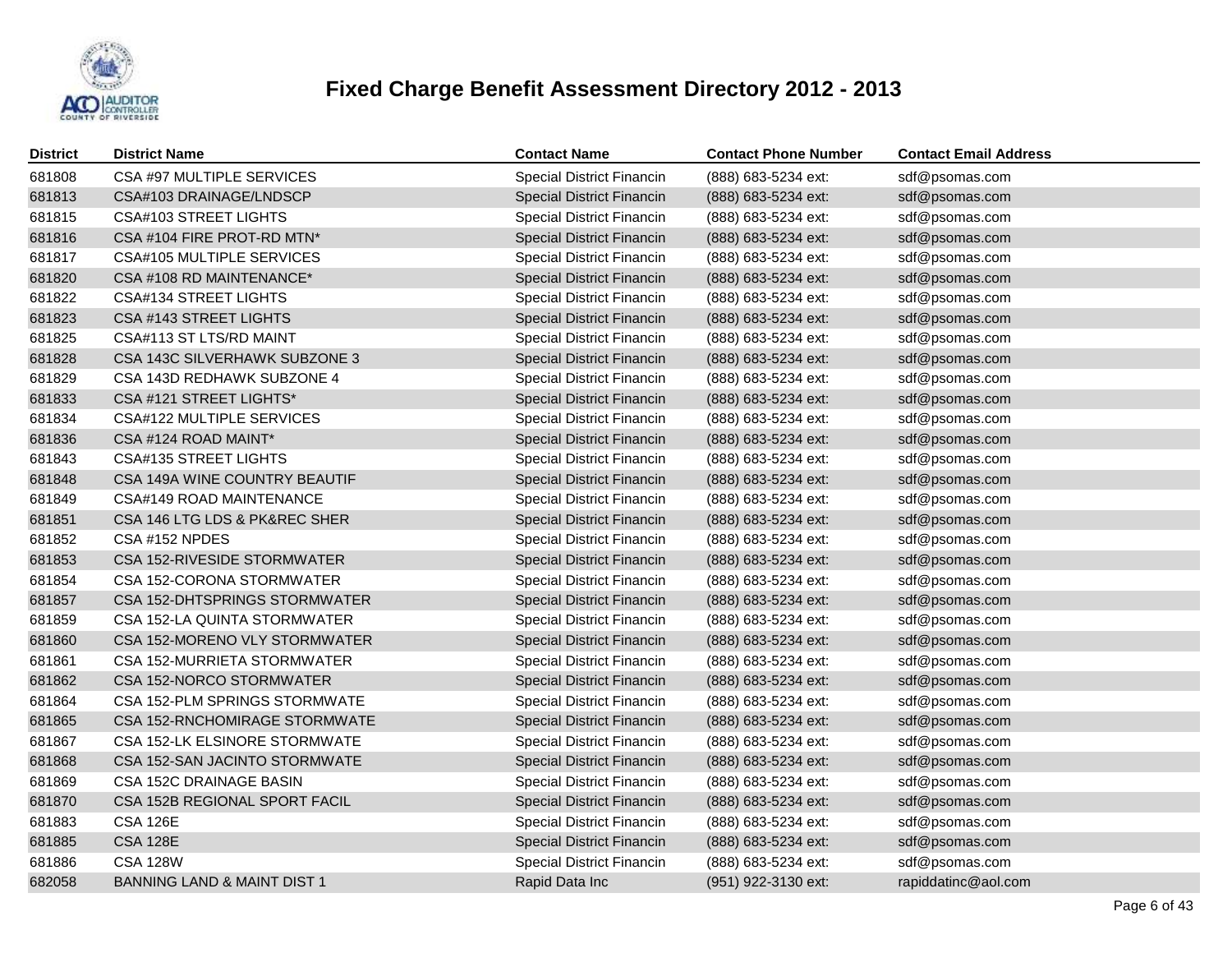

| <b>District</b> | <b>District Name</b>            | <b>Contact Name</b>              | <b>Contact Phone Number</b> | <b>Contact Email Address</b> |
|-----------------|---------------------------------|----------------------------------|-----------------------------|------------------------------|
| 682065          | BANNING IMP DIST 2004-1 FAIR    | <b>Willdan Financial Service</b> | (866) 807-6864 ext:         | jperezmoses@willdan.com      |
| 682100          | CITY OF BEAUMONT SEWER STDBY    | Alan Kapanicas                   | (951) 769-8515 ext:         | Akapanicas@ci.beaumont.ca.us |
| 682105          | CITY OF BEAUMONT-SANITATION C   | Alan Kapanicas                   | (951) 769-8515 ext:         | Akapanicas@ci.beaumont.ca.us |
| 682106          | CITY OF BEAUMONT NUISANCE ABA   | Alan Kapanicas                   | (951) 769-8515 ext:         | Akapanicas@ci.beaumont.ca.us |
| 682108          | CITY OF BEAUMONT WEED ABATEMENT | Alan Kapanicas                   | (951) 769-8515 ext:         | Akapanicas@ci.beaumont.ca.us |
| 682109          | City of Beaumont CFD 93-1 #1    | Alan Kapanicas                   | (951) 769-8515 ext:         | Akapanicas@ci.beaumont.ca.us |
| 682110          | City of Beaumont CFD 93-1 #2    | Alan Kapanicas                   | (951) 769-8515 ext:         | Akapanicas@ci.beaumont.ca.us |
| 682111          | City of Beaumont CFD 93-1 #3    | Alan Kapanicas                   | (951) 769-8515 ext:         | Akapanicas@ci.beaumont.ca.us |
| 682112          | City of Beaumont CFD 93-1 #4    | Alan Kapanicas                   | (951) 769-8515 ext:         | Akapanicas@ci.beaumont.ca.us |
| 682113          | City of Beaumont CFD 93-1 #5    | Alan Kapanicas                   | (951) 769-8515 ext:         | Akapanicas@ci.beaumont.ca.us |
| 682114          | City of Beaumont CFD 93-1 #6A   | Alan Kapanicas                   | (951) 769-8515 ext:         | Akapanicas@ci.beaumont.ca.us |
| 682115          | City of Beaumont CFD 93-1 #6B   | Alan Kapanicas                   | (951) 769-8515 ext:         | Akapanicas@ci.beaumont.ca.us |
| 682116          | City of Beaumont CFD 93-1 #9    | Alan Kapanicas                   | (951) 769-8515 ext:         | Akapanicas@ci.beaumont.ca.us |
| 682117          | City of Beaumont CFD 93-1 #10   | Alan Kapanicas                   | (951) 769-8515 ext:         | Akapanicas@ci.beaumont.ca.us |
| 682118          | City of Beaumont CFD 93-1 #11   | Alan Kapanicas                   | (951) 769-8515 ext:         | Akapanicas@ci.beaumont.ca.us |
| 682119          | CITY OF BEAUMONT CFD 93-1 #12   | Alan Kapanicas                   | (951) 769-8515 ext:         | Akapanicas@ci.beaumont.ca.us |
| 682120          | City of Beaumont CFD 93-1 #13   | Alan Kapanicas                   | (951) 769-8515 ext:         | Akapanicas@ci.beaumont.ca.us |
| 682121          | CITY OF BEAUMONT CFD #11 SERV   | Alan Kapanicas                   | (951) 769-8515 ext:         | Akapanicas@ci.beaumont.ca.us |
| 682122          | City of Beaumont CFD 93-1 #14   | Alan Kapanicas                   | (951) 769-8515 ext:         | Akapanicas@ci.beaumont.ca.us |
| 682123          | CITY OF BEAUMONT CFD 3 SERVIC   | Alan Kapanicas                   | (951) 769-8515 ext:         | Akapanicas@ci.beaumont.ca.us |
| 682124          | CITY OF BEAUMONT CFD 9 SERVIC   | Alan Kapanicas                   | (951) 769-8515 ext:         | Akapanicas@ci.beaumont.ca.us |
| 682125          | BEAUMONT CFD 93-1 IA 14 SERVI   | Alan Kapanicas                   | (951) 769-8515 ext:         | Akapanicas@ci.beaumont.ca.us |
| 682126          | BEAUMONT CFD 93-1 IA 10 SERVI   | Alan Kapanicas                   | (951) 769-8515 ext:         | Akapanicas@ci.beaumont.ca.us |
| 682127          | BEAUMONT CFD 93-1 IA 8          | Alan Kapanicas                   | (951) 769-8515 ext:         | Akapanicas@ci.beaumont.ca.us |
| 682128          | BEAUMONT CFD 15 SERVICES        | Alan Kapanicas                   | (951) 769-8515 ext:         | Akapanicas@ci.beaumont.ca.us |
| 682129          | BEAUMONT CFD 93-1 #8 SERVICES   | Alan Kapanicas                   | (951) 769-8515 ext:         | Akapanicas@ci.beaumont.ca.us |
| 682130          | BEAUMONT CFD 93-1 #12 SERVICE   | Alan Kapanicas                   | (951) 769-8515 ext:         | Akapanicas@ci.beaumont.ca.us |
| 682131          | CITY OF BEAUMONT CFD 93-1 #17   | Alan Kapanicas                   | (951) 769-8515 ext:         | Akapanicas@ci.beaumont.ca.us |
| 682132          | City of Beaumont CFD 93-1 #18   | Alan Kapanicas                   | (951) 769-8515 ext:         | Akapanicas@ci.beaumont.ca.us |
| 682133          | BEAUMONT CFD 93-1 #7A           | Alan Kapanicas                   | (951) 769-8515 ext:         | Akapanicas@ci.beaumont.ca.us |
| 682134          | BEAUMONT CFD 93-1 #16           | Alan Kapanicas                   | (951) 769-8515 ext:         | Akapanicas@ci.beaumont.ca.us |
| 682135          | BEAUMONT CFD 93-1 #19A          | Alan Kapanicas                   | (951) 769-8515 ext:         | Akapanicas@ci.beaumont.ca.us |
| 682136          | BEAUMONT CFD 93-1 #8A           | Alan Kapanicas                   | (951) 769-8515 ext:         | Akapanicas@ci.beaumont.ca.us |
| 682137          | BEAUMONT CFD 93-1 #19C          | Alan Kapanicas                   | (951) 769-8515 ext:         | Akapanicas@ci.beaumont.ca.us |
| 682138          | BEAUMONT CFD 93-1 #23           | Alan Kapanicas                   | (951) 769-8515 ext:         | Akapanicas@ci.beaumont.ca.us |
| 682139          | CITY OF BEAUMONT CFD 93-1 IA    | Alan Kapanicas                   | (951) 769-8515 ext:         | Akapanicas@ci.beaumont.ca.us |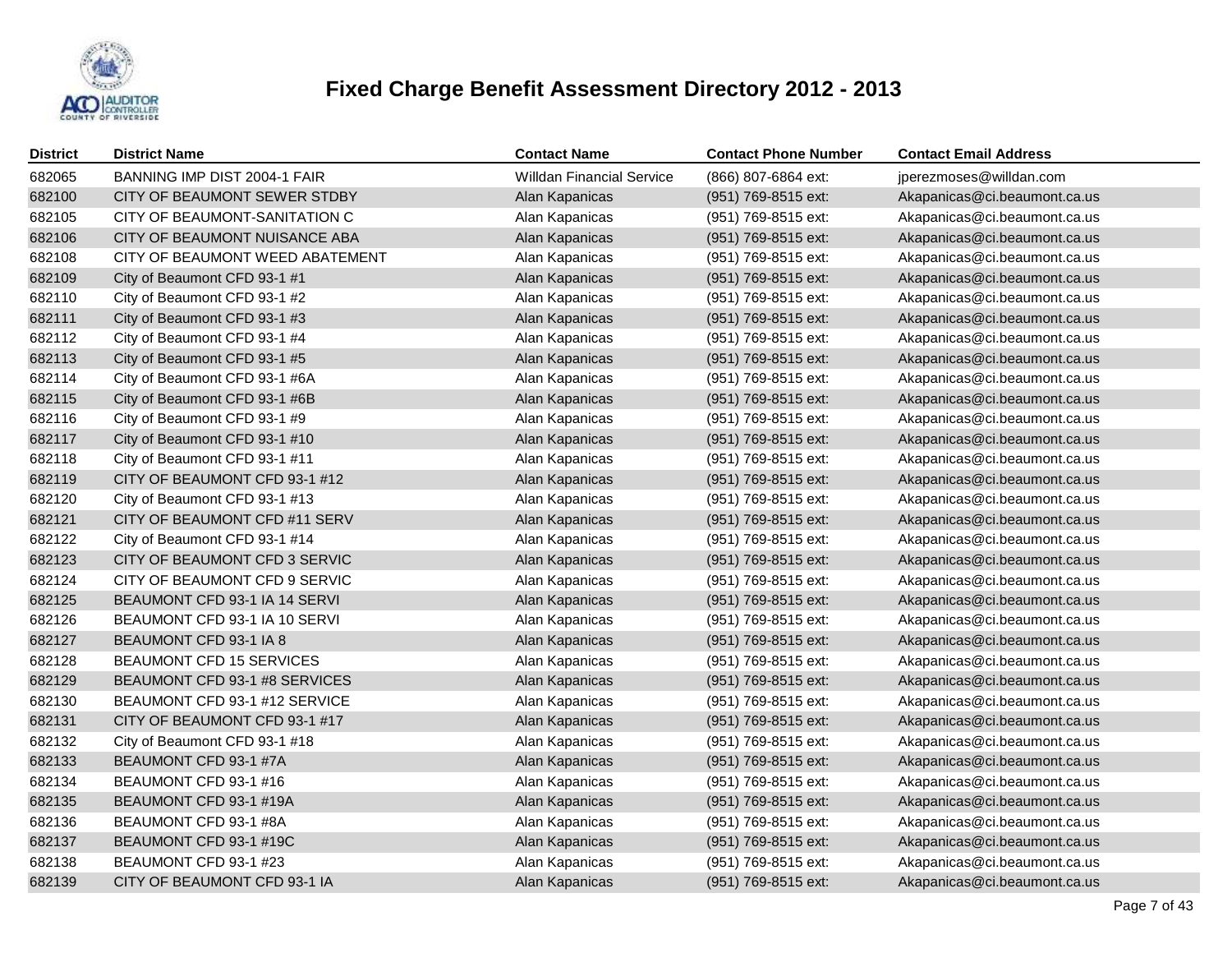

| <b>District</b> | <b>District Name</b>                 | <b>Contact Name</b>                             | <b>Contact Phone Number</b> | <b>Contact Email Address</b> |
|-----------------|--------------------------------------|-------------------------------------------------|-----------------------------|------------------------------|
| 682140          | CITY OF BEAUMONT CFD 93-1 IA         | Alan Kapanicas                                  | (951) 769-8515 ext:         | Akapanicas@ci.beaumont.ca.us |
| 682141          | CITY OF BEAUMONT CFD 93-1 IA         | Alan Kapanicas                                  | (951) 769-8515 ext:         | Akapanicas@ci.beaumont.ca.us |
| 682142          | CITY OF BEAUMONT CFD 93-1 IA         | Alan Kapanicas                                  | (951) 769-8515 ext:         | Akapanicas@ci.beaumont.ca.us |
| 682143          | CITY OF BEAUMONT CFD 93-1 IA         | Alan Kapanicas                                  | (951) 769-8515 ext:         | Akapanicas@ci.beaumont.ca.us |
| 682145          | CITY OF BEAUMONT CFD 93-1 IA         | Alan Kapanicas                                  | (951) 769-8515 ext:         | Akapanicas@ci.beaumont.ca.us |
| 682146          | CITY OF BEAUMONT CFD 93-1 IA         | Alan Kapanicas                                  | (951) 769-8515 ext:         | Akapanicas@ci.beaumont.ca.us |
| 682147          | CITY OF BEAUMONT CFD 93-1 IA         | Alan Kapanicas                                  | (951) 769-8515 ext:         | Akapanicas@ci.beaumont.ca.us |
| 682155          | CITY OF BLYTHE LTNG DST 1            | <b>Willdan Financial Service</b>                | (866) 807-6864 ext:         | sreynods@willdan.com         |
| 682156          | CITY OF BLYTHE LTNG DST 2            | <b>Willdan Financial Service</b>                | (866) 807-6864 ext:         | sreynods@willdan.com         |
| 682160          | City of Blythe CFD 2004-1            | Andrea Roess                                    | (949) 955-1500 ext:         | andrea@taussig.com           |
| 682168          | CALIMESA CFD 2012-1 SERVICES         | Koppel & Gruber Public Fina                     | (888) 510-0290 ext:         | info@kgpf.net                |
| 682170          | CALIMESA CFD 2012-1 FAC IA1          | Koppel & Gruber Public Fina (888) 510-0290 ext: |                             | info@kgpf.net                |
| 682171          | City of Calimesa LLMD                | <b>Willdan Financial Service</b>                | (866) 807-6864 ext:         | jperezmoses@willdan.com      |
| 682172          | Calimesa Deling Solid Waste          | <b>Darlene Gerdes</b>                           | (909) 795-9801 ext: 233     | dgerdes@cityofcalimesa.net   |
| 682173          | Calimesa Weed Abatement              | Darlene Gerdes                                  | (909) 795-9801 ext: 233     | dgerdes@cityofcalimesa.net   |
| 682174          | CITY OF CALIMESA CFD 1               | Koppel & Gruber Public Fi                       | (888) 510-0290 ext:         | info@kgpf.net                |
| 682190          | <b>CANYON LAKE REFUSE</b>            | David Fahrion                                   | (951) 943-1991 ext:         | davidf@crrmail.com           |
| 682200          | Cathedral City LMD 1 Zn 18           | <b>Willdan Financial Service</b>                | (866) 807-6864 ext:         | jperezmoses@willdan.com      |
| 682209          | CATH CITY LLMD 1 ZN 21               | <b>Willdan Financial Service</b>                | (866) 807-6864 ext:         | jperezmoses@willdan.com      |
| 682210          | CATH CITY LMD 1 ZN 19 ALICANT        | <b>Willdan Financial Service</b>                | (866) 807-6864 ext:         | jperezmoses@willdan.com      |
| 682211          | CATH CITY LMD 1 ZN 20 CIMARRO        | <b>Willdan Financial Service</b>                | (866) 807-6864 ext:         | jperezmoses@willdan.com      |
| 682212          | Cathedral City LMD 1 Zn 2            | <b>Willdan Financial Service</b>                | (866) 807-6864 ext:         | jperezmoses@willdan.com      |
| 682213          | Cathedral City LMD 1 Zn 5            | <b>Willdan Financial Service</b>                | (866) 807-6864 ext:         | jperezmoses@willdan.com      |
| 682214          | Cathedral City LMD 1 Zn 7            | <b>Willdan Financial Service</b>                | (866) 807-6864 ext:         | jperezmoses@willdan.com      |
| 682215          | Cathedral City LMD 1 Zn 8            | <b>Willdan Financial Service</b>                | (866) 807-6864 ext:         | jperezmoses@willdan.com      |
| 682216          | CATHEDRAL LMD 1 ZN 9 LA PASAD        | <b>Willdan Financial Service</b>                | (866) 807-6864 ext:         | jperezmoses@willdan.com      |
| 682217          | CATHEDRAL LMD 1 ZN 11 DTOWN C        | <b>Willdan Financial Service</b>                | (866) 807-6864 ext:         | jperezmoses@willdan.com      |
| 682218          | CATHEDRAL LMD 1 ZN12 MERCY HO        | <b>Willdan Financial Service</b>                | (866) 807-6864 ext:         | jperezmoses@willdan.com      |
| 682219          | CATHEDRAL CITY LMD 1 ZN15 LAN        | <b>Willdan Financial Service</b>                | (866) 807-6864 ext:         | jperezmoses@willdan.com      |
| 682220          | CATHEDRAL CITY LMD1 ZN16 CENT        | <b>Willdan Financial Service</b>                | (866) 807-6864 ext:         | jperezmoses@willdan.com      |
| 682221          | CATHEDRAL CITY LMD1 ZN17PANOR        | <b>Willdan Financial Service</b>                | (866) 807-6864 ext:         | jperezmoses@willdan.com      |
| 682222          | CATHEDRAL CITY LDS & LTG MAIN        | <b>Willdan Financial Service</b>                | (866) 807-6864 ext:         | jperezmoses@willdan.com      |
| 682225          | <b>Cathedral City Nuisance Abate</b> | <b>Willdan Financial Service</b>                | (866) 807-6864 ext:         | jperezmoses@willdan.com      |
| 682234          | CATHEDRAL CITY RIO VISTA AD 9        | <b>Willdan Financial Service</b>                | (866) 807-6864 ext:         | jperezmoses@willdan.com      |
| 682235          | Cathedral City AD 2001-01            | <b>Willdan Financial Service</b>                | (866) 807-6864 ext:         | jperezmoses@willdan.com      |
| 682236          | CATHEDRAL CITY 35TH AD 2003-0        | <b>Willdan Financial Service</b>                | (866) 807-6864 ext:         | jperezmoses@willdan.com      |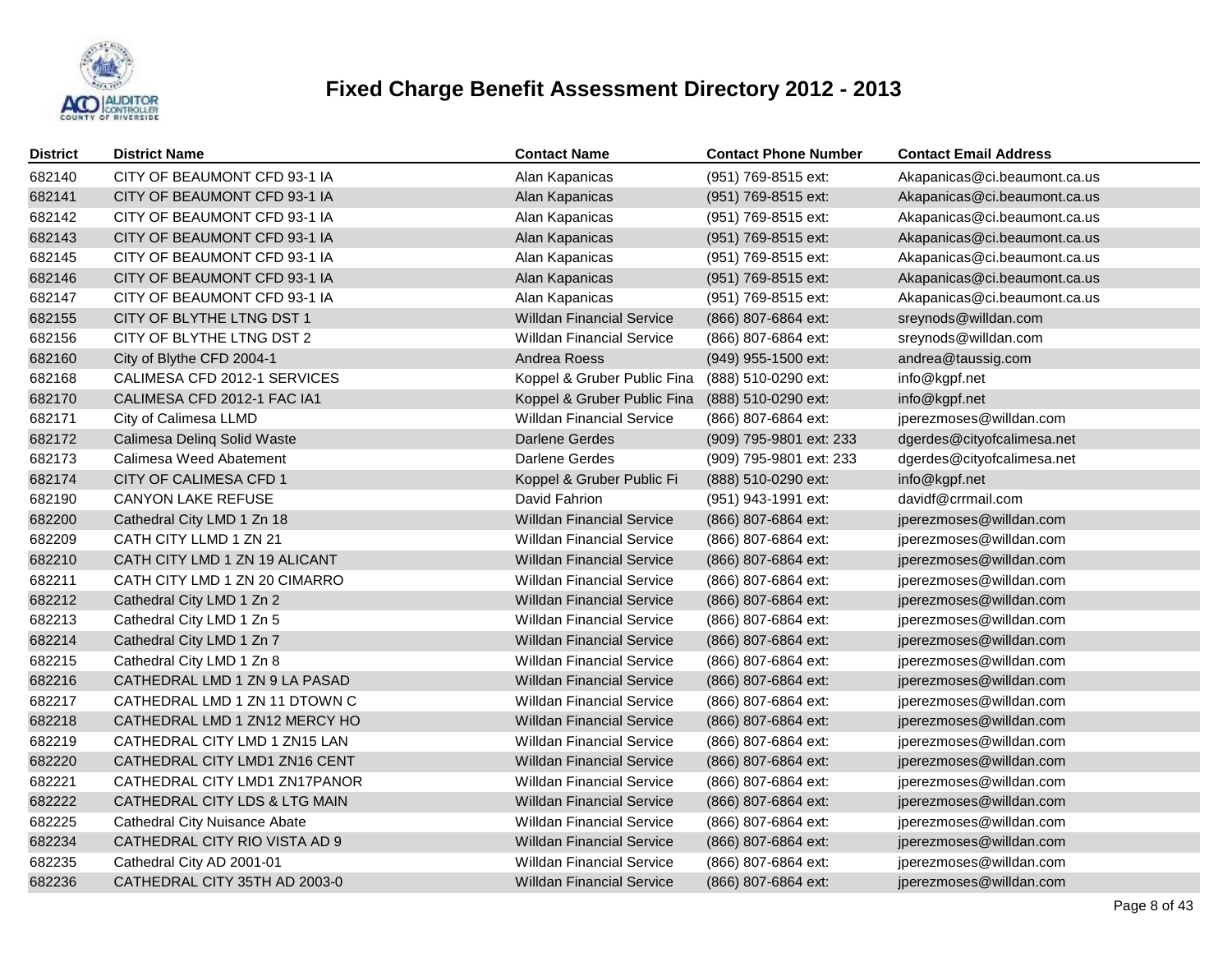

| <b>District</b> | <b>District Name</b>                     | <b>Contact Name</b>              | <b>Contact Phone Number</b> | <b>Contact Email Address</b>          |
|-----------------|------------------------------------------|----------------------------------|-----------------------------|---------------------------------------|
| 682237          | CATHEDRAL CITY DREAM AD 2004-            | <b>Willdan Financial Service</b> | (866) 807-6864 ext:         | jperezmoses@willdan.com               |
| 682238          | CATHEDRAL CITY COVE AD 2004-0            | <b>Willdan Financial Service</b> | (866) 807-6864 ext:         | jperezmoses@willdan.com               |
| 682239          | Solid Waste Utility User Tax             | <b>Customer Service</b>          | (760) 340-2113 ext:         | customerservice@burrtecdesert.com     |
| 682240          | CITY OF COACHELLA/UUTC                   | <b>Customer Service</b>          | (760) 340-2113 ext:         | customerservice@burrtecdesert.com     |
| 682243          | CATHEDRAL CITY CFD 2006-1 IA4            | Andrea Roess                     | (949) 955-1500 ext:         | andrea@taussig.com                    |
| 682244          | CATHEDRAL CITY CFD 2006-1 IA2            | Andrea Roess                     | (949) 955-1500 ext:         | andrea@taussig.com                    |
| 682245          | Cathedral City CFD 2000-01               | <b>Willdan Financial Service</b> | (866) 807-6864 ext:         | jperezmoses@willdan.com               |
| 682246          | COACHELLA LDS&LTG #16                    | $\cdots$                         | (760) 398-5744 ext:         |                                       |
| 682247          | COACHELLA LDS&LTG #17                    | $\ldots$ .                       | (760) 398-5744 ext:         |                                       |
| 682248          | COACHELLA LDS&LTG #18                    | $\cdots$                         | (760) 398-5744 ext:         |                                       |
| 682249          | COACHELLA LDS&LTG #19                    | $\cdots$ .                       | (760) 398-5744 ext:         |                                       |
| 682250          | <b>COACHELLA LDS&amp;LTG #20</b>         | $\cdots$ .                       | (760) 398-5744 ext:         |                                       |
| 682254          | COACHELLA LDS&LTG #21                    | $\cdots$ .                       | (760) 398-5744 ext:         |                                       |
| 682255          | <b>COACHELLA LANDSCAPE &amp; LIGHTIN</b> | $\cdots$                         | (760) 398-5744 ext:         |                                       |
| 682256          | <b>COACHELLA LANDSCAPE &amp; LIGHTIN</b> | $\cdots$                         | (760) 398-5744 ext:         |                                       |
| 682257          | <b>COACHELLA LANDSCAPE &amp; LIGHTIN</b> | .                                | (760) 398-5744 ext:         |                                       |
| 682258          | COACHELLA LANDSCAPE & LIGHTIN            | $\cdots$                         | (760) 398-5744 ext:         |                                       |
| 682261          | COACHELLA LANDSCAPE & LTG #6             | .                                | (760) 398-5744 ext:         |                                       |
| 682262          | COACHELLA LDS&LTG #7 LA PAZ              | $\sim$ $\sim$                    | (760) 398-5744 ext:         |                                       |
| 682263          | COACHELLA LDS&LTG #8 PONDEROS            | .                                | (760) 398-5744 ext:         |                                       |
| 682264          | COACHELLA LDS&LTG #9 SUNSHINE            | $\sim$ $\sim$                    | (760) 398-5744 ext:         |                                       |
| 682265          | COACHELLA LDS&LTG MAINT #10              | .                                | (760) 398-5744 ext:         |                                       |
| 682266          | COACHELLA LDS&LTG #11                    | $\cdots$                         | (760) 398-5744 ext:         |                                       |
| 682267          | COACHELLA LDS&LTG #12                    | .                                | (760) 398-5744 ext:         |                                       |
| 682268          | COACHELLA LDS&LTG #13                    | $\cdots$                         | (760) 398-5744 ext:         |                                       |
| 682269          | COACHELLA LDS&LTG #14                    | .                                | (760) 398-5744 ext:         |                                       |
| 682270          | COACHELLA LDS&LTG #15                    | $\cdots$                         | (760) 398-5744 ext:         |                                       |
| 682271          | Corona Lighting Maint 2003-1             | City of Corona-Public Wor        | (951) 736-2436 ext:         | charmaine.mccarvel@webbassociates.com |
| 682272          | Corona CFD 2002-2 LDS Maint              | City of Corona-Public Wor        | (951) 736-2436 ext:         | charmaine.mccarvel@webbassociates.com |
| 682273          | Corona CFD 2002-3 LDS Maint              | City of Corona-Public Wor        | (951) 736-2436 ext:         | charmaine.mccarvel@webbassociates.com |
| 682274          | Corona CFD 2001-2 Imp Area 1             | shepherd & Staats, Inc           | (800) 641-8403 ext:         |                                       |
| 682276          | Corona AD 96-1 Series 1999 A             | shepherd & Staats, Inc           | (800) 641-8403 ext:         |                                       |
| 682277          | Corona AD 96-1 Series 1997 A             | shepherd & Staats, Inc           | (800) 641-8403 ext:         |                                       |
| 682278          | CORONA AD 96-1 SERIES 1997 B             | shepherd & Staats, Inc.          | (800) 641-8403 ext:         |                                       |
| 682279          | CORONA AD 96-1 SERIES 1996 A             | shepherd & Staats, Inc           | (800) 641-8403 ext:         |                                       |
| 682280          | CITY OF CORONA AD 95-1                   | shepherd & Staats, Inc.          | (800) 641-8403 ext:         |                                       |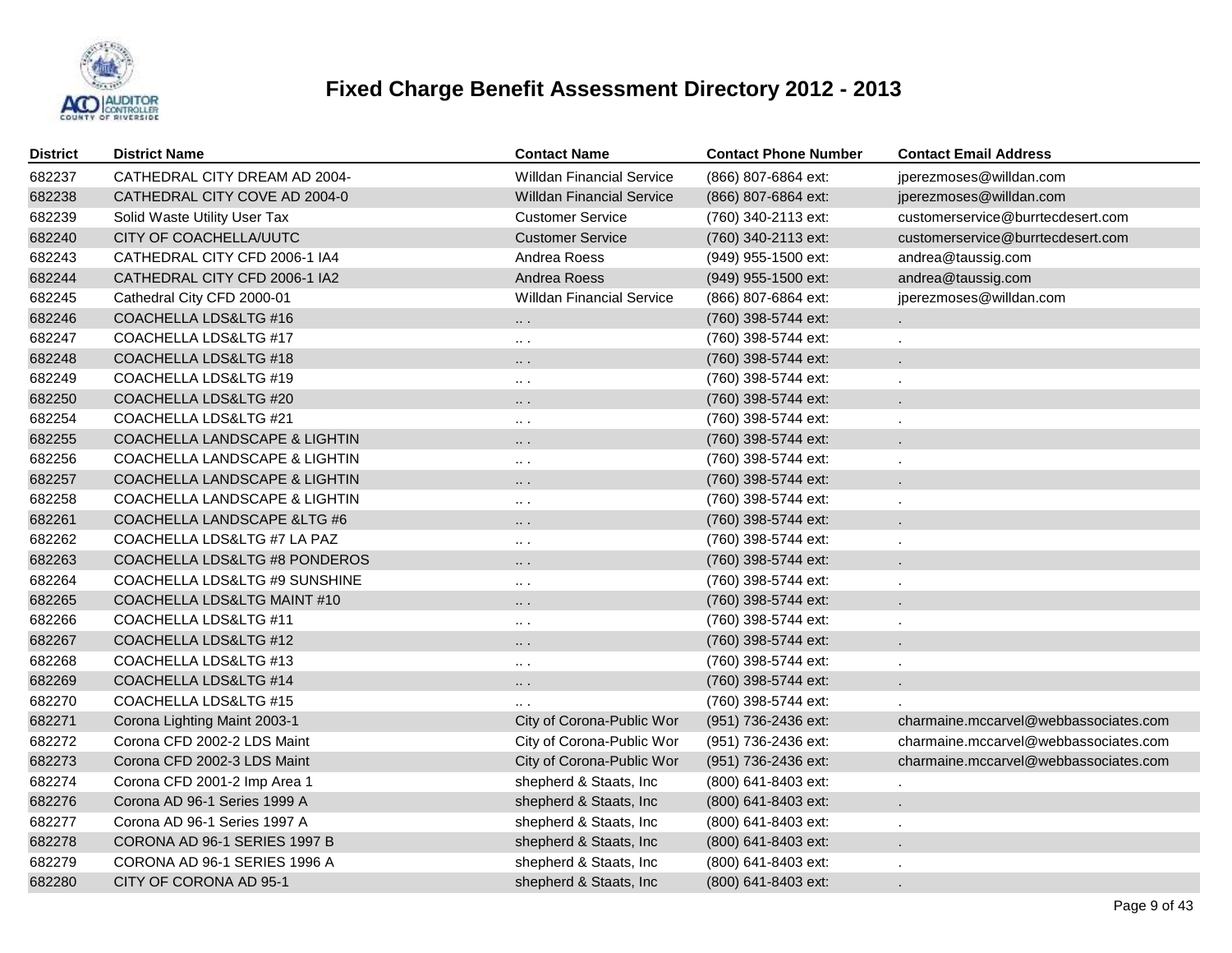

| <b>District</b> | <b>District Name</b>                 | <b>Contact Name</b>             | <b>Contact Phone Number</b> | <b>Contact Email Address</b>          |
|-----------------|--------------------------------------|---------------------------------|-----------------------------|---------------------------------------|
| 682281          | CORONA LLMD 84-2 ZONE 1              | City of Corona-Public Wor       | (951) 736-2436 ext:         | charmaine.mccarvel@webbassociates.com |
| 682282          | CORONA LLMD 84-2 ZONE 2              | City of Corona-Public Wor       | (951) 736-2436 ext:         | charmaine.mccarvel@webbassociates.com |
| 682284          | CORONA LLMD 84-2 ZONE 4              | City of Corona-Public Wor       | (951) 736-2436 ext:         | charmaine.mccarvel@webbassociates.com |
| 682286          | CORONA LLMD 84-2 ZONE 6              | City of Corona-Public Wor       | (951) 736-2436 ext:         | charmaine.mccarvel@webbassociates.com |
| 682287          | CORONA LLMD 84-2 ZONE 7              | City of Corona-Public Wor       | (951) 736-2436 ext:         | charmaine.mccarvel@webbassociates.com |
| 682290          | CORONA LLMD 84-2 ZONE 10             | City of Corona-Public Wor       | (951) 736-2436 ext:         | charmaine.mccarvel@webbassociates.com |
| 682294          | CORONA LLMD 84-2 ZONE 14             | City of Corona-Public Wor       | (951) 736-2436 ext:         | charmaine.mccarvel@webbassociates.com |
| 682295          | CORONA LLMD 84-2 ZONE 15             | City of Corona-Public Wor       | (951) 736-2436 ext:         | charmaine.mccarvel@webbassociates.com |
| 682297          | CORONA LLMD 84-2 ZONE 17             | City of Corona-Public Wor       | (951) 736-2436 ext:         | charmaine.mccarvel@webbassociates.com |
| 682298          | CORONA LLMD 84-2 ZONE 18             | City of Corona-Public Wor       | (951) 736-2436 ext:         | charmaine.mccarvel@webbassociates.com |
| 682299          | CORONA LLMD 84-2 ZONE 19             | City of Corona-Public Wor       | (951) 736-2436 ext:         | charmaine.mccarvel@webbassociates.com |
| 682300          | CORONA LLMD 84-2 ZONE 20             | City of Corona-Public Wor       | (951) 736-2436 ext:         | charmaine.mccarvel@webbassociates.com |
| 682301          | CORONA CFD 2002-1 DOS LAGOS          | shepherd & Staats, Inc.         | (800) 641-8403 ext:         |                                       |
| 682303          | CITY OF CORONA WEED CONTROL          | <b>Xente Baker</b>              | (951) 736-2257 ext:         | xente.baker@ci.corona.ca.us           |
| 682307          | CORONA MALL BUSINESS IMP DIST        | City of Corona-Public Wor       | (951) 736-2436 ext:         | charmaine.mccarvel@webbassociates.com |
| 682311          | <b>CORONA LIGHTING MAINT DST 84-</b> | City of Corona-Public Wor       | (951) 736-2436 ext:         | charmaine.mccarvel@webbassociates.com |
| 682314          | Corona City CFD 86-2                 | shepherd & Staats, Inc          | (800) 641-8403 ext:         |                                       |
| 682320          | CITY OF CORONA AD90-1                | shepherd & Staats, Inc          | (800) 641-8403 ext:         |                                       |
| 682321          | Corona CFD 89-1 1990 Series A        | shepherd & Staats, Inc          | (800) 641-8403 ext:         |                                       |
| 682322          | Corona CFD 89-1 1990 Series B        | shepherd & Staats, Inc          | (800) 641-8403 ext:         |                                       |
| 682324          | CITY OF DESERT H S LT MT DIST        | Albert A. Webb Associates       | (800) 439-6553 ext:         | melissa.bellitire@webbassociates.com  |
| 682325          | CITY OF DESERT H S NUISANCE A        | <b>Code Enforcement Manager</b> | (760) 329-6411 ext: 266     | $\mathbf{r}$                          |
| 682326          | CITY OF DST HT SPGS WASTE DIS        | Desert Valley Disposal Inc      | (760) 329-5030 ext:         |                                       |
| 682332          | DHS PUBLIC SAFETY MEASURE TAX        | Albert A. Webb Associates       | (800) 439-6553 ext:         | melissa.bellitire@webbassociates.com  |
| 682335          | Corona CFD 90-1 Series A             | shepherd & Staats, Inc.         | (800) 641-8403 ext:         |                                       |
| 682337          | CITY OF CORONA CFD 97-1 LDS          | City of Corona-Public Wor       | (951) 736-2436 ext:         | charmaine.mccarvel@webbassociates.com |
| 682338          | CORONA CFD 97-2                      | shepherd & Staats, Inc.         | (800) 641-8403 ext:         |                                       |
| 682339          | CORONA CFD 2000-1 DEBRIS BASI        | shepherd & Staats, Inc.         | (800) 641-8403 ext:         |                                       |
| 682340          | CORONA CFD 2000-1 EAGLE GLEN         | shepherd & Staats, Inc          | (800) 641-8403 ext:         |                                       |
| 682341          | Corona CFD 2001-1 LLMD               | City of Corona-Public Wor       | (951) 736-2436 ext:         | charmaine.mccarvel@webbassociates.com |
| 682342          | Corona CFD 2001-2 Imp Area 2         | shepherd & Staats, Inc.         | (800) 641-8403 ext:         | $\mathbf{r}$                          |
| 682343          | CORONA CFD 2002-4 COR CROSSIN        | shepherd & Staats, Inc          | (800) 641-8403 ext:         |                                       |
| 682344          | CORONA CFD 2003-2 HIGHLANDS C        | shepherd & Staats, Inc          | (800) 641-8403 ext:         |                                       |
| 682345          | Lake Elsinore USD CFD 99-1           | Anabel Ednave-Bui               | (877) 250-1503 ext:         | taxinfo@dolinkagroup.com              |
| 682346          | Lake Elsinore USD CFD 2001-1         | Anabel Ednave-Bui               | (877) 250-1503 ext:         | taxinfo@dolinkagroup.com              |
| 682347          | Lake Elsinore USD CFD 2001-2         | Anabel Ednave-Bui               | (877) 250-1503 ext:         | taxinfo@dolinkagroup.com              |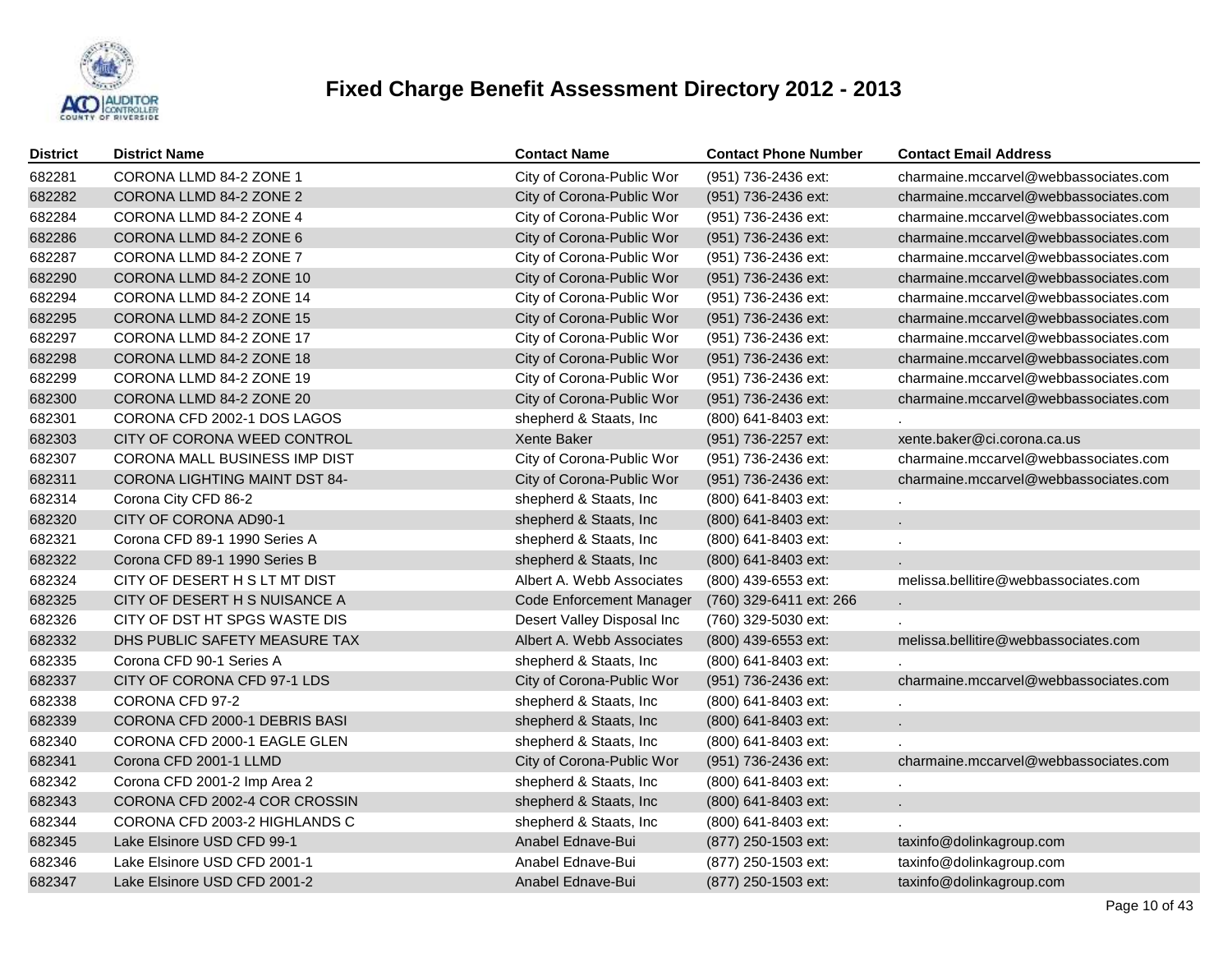

| <b>District</b> | <b>District Name</b>             | <b>Contact Name</b>              | <b>Contact Phone Number</b> | <b>Contact Email Address</b>      |
|-----------------|----------------------------------|----------------------------------|-----------------------------|-----------------------------------|
| 682348          | Lake Elsinore USD CFD 2001-3     | Anabel Ednave-Bui                | (877) 250-1503 ext:         | taxinfo@dolinkagroup.com          |
| 682349          | Lake Elsinore USD CFD 2002-1     | Anabel Ednave-Bui                | (877) 250-1503 ext:         | taxinfo@dolinkagroup.com          |
| 682352          | LAKE ELSINORE CFD PUBLIC SAFE    | Dennis Anderson                  | (866) 427-4304 ext:         |                                   |
| 682354          | CITY OF ELSINORE WEED ABATEME    | Nicole McCalmont                 | (951) 674-3124 ext: 245     | nmccalmont@Lake-Elsinore.org      |
| 682356          | City of Lake Elsinore LLMD #1    | $\ddotsc$                        | (800) 441-8280 ext:         |                                   |
| 682357          | CITY OF LAKE ELSINORE LLMD       | .                                | (800) 441-8280 ext:         |                                   |
| 682359          | LAKE ELSINORE UNIFIED CFD 88-    | Anabel Ednave-Bui                | (877) 250-1503 ext:         | taxinfo@dolinkagroup.com          |
| 682360          | LAKE ELSINORE UNIF CFD 89-1      | Anabel Ednave-Bui                | (877) 250-1503 ext:         | taxinfo@dolinkagroup.com          |
| 682362          | LAKE ELSINORE BOND DISTRICTS     | $\cdots$                         | (800) 441-8280 ext:         |                                   |
| 682363          | LAKE ELSINORE BOND DISTRICTS     | .                                | (800) 441-8280 ext:         |                                   |
| 682364          | LAKE ELSINORE BOND DISTRICTS     | Dennis Anderson                  | (866) 427-4304 ext:         |                                   |
| 682365          | Lake Elsinore USD CFD 90-1       | Anabel Ednave-Bui                | (877) 250-1503 ext:         | taxinfo@dolinkagroup.com          |
| 682366          | LAKE ELSINORE BOND DISTRICTS     | Dennis Anderson                  | (866) 427-4304 ext:         |                                   |
| 682367          | LAKE ELSINORE BOND DISTRICTS     | Dennis Anderson                  | (866) 427-4304 ext:         |                                   |
| 682369          | LAKE ELSINORE BOND DISTRICTS     |                                  | (800) 441-8280 ext:         |                                   |
| 682370          | CITY OF ELSINORE REFUSE COLL.    | David Fahrion                    | (951) 943-1991 ext:         | davidf@crrmail.com                |
| 682372          | LAKE ELSINORE BOND DISTRICTS     | Dennis Anderson                  | (866) 427-4304 ext:         |                                   |
| 682373          | City of La Quinta LDS & LTG      | <b>Willdan Financial Service</b> | (866) 807-6864 ext:         | sreynods@willdan.com              |
| 682376          | CITY OF LA QUINTA WASTE DISP     | <b>Customer Service</b>          | (760) 340-2113 ext:         | customerservice@burrtecdesert.com |
| 682379          | La Quinta Nuisance Abatement     | Deby Conrad                      | (760) 777-7022 ext:         | dconrad@la-quinta.org             |
| 682383          | La Quinta AD 97-1 Norte          | <b>Willdan Financial Service</b> | (866) 807-6864 ext:         | sreynods@willdan.com              |
| 682384          | LA QUINTA AD 2000-1 PHASE VI     | <b>Willdan Financial Service</b> | (866) 807-6864 ext:         | sreynods@willdan.com              |
| 682390          | HEMET CFD 2005-1 PUB SAFETY S    | <b>Willdan Financial Service</b> | (866) 807-6864 ext:         | jperezmoses@willdan.com           |
| 682392          | HEMET HEARTLAND LANDSCAPING D    | <b>Willdan Financial Service</b> | (866) 807-6864 ext:         | jperezmoses@willdan.com           |
| 682394          | HEMET STONEY MOUNTAIN LANDSCA    | <b>Willdan Financial Service</b> | (866) 807-6864 ext:         | jperezmoses@willdan.com           |
| 682395          | Hemet Crean Homes Lighting       | <b>Wildan Financial</b>          | (866) 807-6864 ext:         | jperezmoses@wildan.com            |
| 682396          | Hemet Crean Homes Landscaping    | <b>Willdan Financial Service</b> | (866) 807-6864 ext:         | jperezmoses@willdan.com           |
| 682397          | Hemet Montana Lighting Dist      | <b>Wildan Financial</b>          | (866) 807-6864 ext:         | jperezmoses@wildan.com            |
| 682398          | HEMET MONTANA LANDSCAPING DIS    | <b>Willdan Financial Service</b> | (866) 807-6864 ext:         | jperezmoses@willdan.com           |
| 682399          | CITY OF HEMET HEARTLAND CFD      | <b>Special District Financin</b> | (888) 683-5234 ext:         | sdf@psomas.com                    |
| 682404          | City of Hemet Weed Control       | <b>Willdan Financial Service</b> | (866) 807-6864 ext:         | jperezmoses@willdan.com           |
| 682405          | <b>Hemet Lighting District</b>   | <b>Willdan Financial Service</b> | (866) 807-6864 ext:         | jperezmoses@willdan.com           |
| 682406          | Hemet Landscape District         | <b>Willdan Financial Service</b> | (866) 807-6864 ext:         | jperezmoses@willdan.com           |
| 682407          | <b>HEMET LIGHTING DIST NO.19</b> | <b>Willdan Financial Service</b> | (866) 807-6864 ext:         | jperezmoses@willdan.com           |
| 682408          | HEMET PARKHILL LIGHTING DIST     | <b>Willdan Financial Service</b> | (866) 807-6864 ext:         | jperezmoses@willdan.com           |
| 682410          | HEMET LANDSCAPE DIST 19          | <b>Willdan Financial Service</b> | (866) 807-6864 ext:         | jperezmoses@willdan.com           |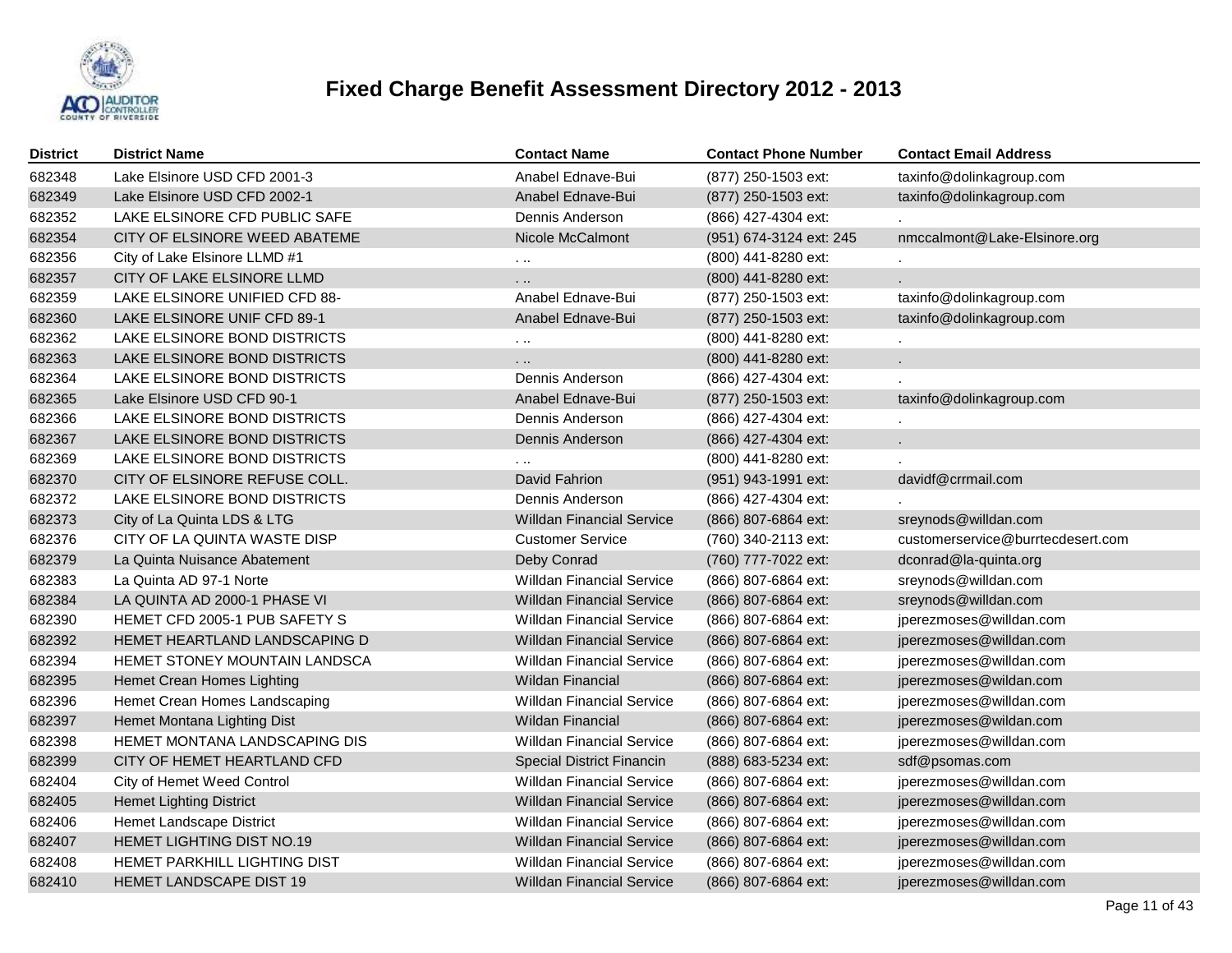

| <b>District</b> | <b>District Name</b>          | <b>Contact Name</b>              | <b>Contact Phone Number</b> | <b>Contact Email Address</b>      |
|-----------------|-------------------------------|----------------------------------|-----------------------------|-----------------------------------|
| 682412          | HEMET NORTH ANNEX LTG DIST    | <b>Willdan Financial Service</b> | (866) 807-6864 ext:         | jperezmoses@willdan.com           |
| 682416          | PUBLIC NUISANCE ABATEMENT     | Stacee Reynolds                  | (866) 807-6864 ext:         | sreynolds@willdan.com             |
| 682417          | INDIAN WELLS LLD 91-1 ZN A25  | <b>Willdan Financial Service</b> | (866) 807-6864 ext:         | sreynods@willdan.com              |
| 682418          | INDIAN WELLS LLD 91-1 ZN A23  | <b>Willdan Financial Service</b> | (866) 807-6864 ext:         | sreynods@willdan.com              |
| 682419          | INDIAN WELLS LLD 91-1 ZN A22  | <b>Willdan Financial Service</b> | (866) 807-6864 ext:         | sreynods@willdan.com              |
| 682420          | INDIAN WELLS LLD 91-1 ZONE A2 | <b>Willdan Financial Service</b> | (866) 807-6864 ext:         | sreynods@willdan.com              |
| 682421          | INDIAN WELLS ST LTG 2000-01   | <b>Willdan Financial Service</b> | (866) 807-6864 ext:         | sreynods@willdan.com              |
| 682422          | CITY OF INDIAN WELLS 91-1 ZN  | <b>Willdan Financial Service</b> | (866) 807-6864 ext:         | sreynods@willdan.com              |
| 682423          | INDIAN WELLS LLD 91-1 ZN A19  | <b>Willdan Financial Service</b> | (866) 807-6864 ext:         | sreynods@willdan.com              |
| 682424          | INDIAN WELLS LLD 91-1 ZONE E  | <b>Willdan Financial Service</b> | (866) 807-6864 ext:         | sreynods@willdan.com              |
| 682425          | City of Indian Wells LLD #5B  | <b>Willdan Financial Service</b> | (866) 807-6864 ext:         | sreynods@willdan.com              |
| 682426          | Indian Wells A11C Club Drive  | <b>Willdan Financial Service</b> | (866) 807-6864 ext:         | sreynods@willdan.com              |
| 682428          | CITY OF INDIAN WELLS LLD#11   | <b>Willdan Financial Service</b> | (866) 807-6864 ext:         | sreynods@willdan.com              |
| 682430          | CITY OF INDIAN WILLS LLD#8    | <b>Willdan Financial Service</b> | (866) 807-6864 ext:         | sreynods@willdan.com              |
| 682440          | INDIAN WELLS LANDSCAPE & LGHT | <b>Willdan Financial Service</b> | (866) 807-6864 ext:         | sreynods@willdan.com              |
| 682443          | CITY OF INDIAN WELLS FIRE AC  | <b>Willdan Financial Service</b> | (866) 807-6864 ext:         | sreynods@willdan.com              |
| 682444          | INDIAN WELLS LANDSCAPE & LGHT | <b>Willdan Financial Service</b> | (866) 807-6864 ext:         | sreynods@willdan.com              |
| 682446          | City of Indian Wells S. Waste | <b>Customer Service</b>          | (760) 340-2113 ext:         | customerservice@burrtecdesert.com |
| 682448          | CITY OF INDIAN WELLS EMG UPGR | <b>Willdan Financial Service</b> | (866) 807-6864 ext:         | sreynods@willdan.com              |
| 682449          | CITY OF INDIAN WELLS L&L DIST | <b>Willdan Financial Service</b> | (866) 807-6864 ext:         | sreynods@willdan.com              |
| 682452          | City of Indio LDS & LTG #13   | <b>Willdan Financial Service</b> | (866) 807-6864 ext:         | sreynods@willdan.com              |
| 682454          | City of Indio Solid Waste Chg | <b>Customer Service</b>          | (760) 340-2113 ext:         | customerservice@burrtecdesert.com |
| 682456          | CITY OF INDIO LANDSCAPING MNT | <b>Willdan Financial Service</b> | (866) 807-6864 ext:         | sreynods@willdan.com              |
| 682457          | CITY OF INDIO LANDSCAPING MNT | <b>Willdan Financial Service</b> | (866) 807-6864 ext:         | sreynods@willdan.com              |
| 682458          | CITY OF INDIO LANDSCAPING MNT | <b>Willdan Financial Service</b> | (866) 807-6864 ext:         | sreynods@willdan.com              |
| 682459          | CITY OF INDIO LANDSCAPING MNT | <b>Willdan Financial Service</b> | (866) 807-6864 ext:         | sreynods@willdan.com              |
| 682460          | CITY OF INDIO LANDSCAPING MNT | <b>Willdan Financial Service</b> | (866) 807-6864 ext:         | sreynods@willdan.com              |
| 682461          | CITY OF INDIO LANDSCAPING MNT | <b>Willdan Financial Service</b> | (866) 807-6864 ext:         | sreynods@willdan.com              |
| 682463          | CITY OF INDIO LANDSCAPING MNT | <b>Willdan Financial Service</b> | (866) 807-6864 ext:         | sreynods@willdan.com              |
| 682464          | City of Indio LDS & LTG #8    | <b>Willdan Financial Service</b> | (866) 807-6864 ext:         | sreynods@willdan.com              |
| 682466          | City of Indio LDS & LTG #9    | <b>Willdan Financial Service</b> | (866) 807-6864 ext:         | sreynods@willdan.com              |
| 682467          | CITY OF INDIO LDS & LTG #10   | <b>Willdan Financial Service</b> | (866) 807-6864 ext:         | sreynods@willdan.com              |
| 682468          | City of Indio LDS & LTG #11   | <b>Willdan Financial Service</b> | (866) 807-6864 ext:         | sreynods@willdan.com              |
| 682469          | City of Indio LDS & LTG #12   | <b>Willdan Financial Service</b> | (866) 807-6864 ext:         | sreynods@willdan.com              |
| 682472          | City of Indio LTG #14         | <b>Willdan Financial Service</b> | (866) 807-6864 ext:         | sreynods@willdan.com              |
| 682473          | City of Indio LTG #15         | <b>Willdan Financial Service</b> | (866) 807-6864 ext:         | sreynods@willdan.com              |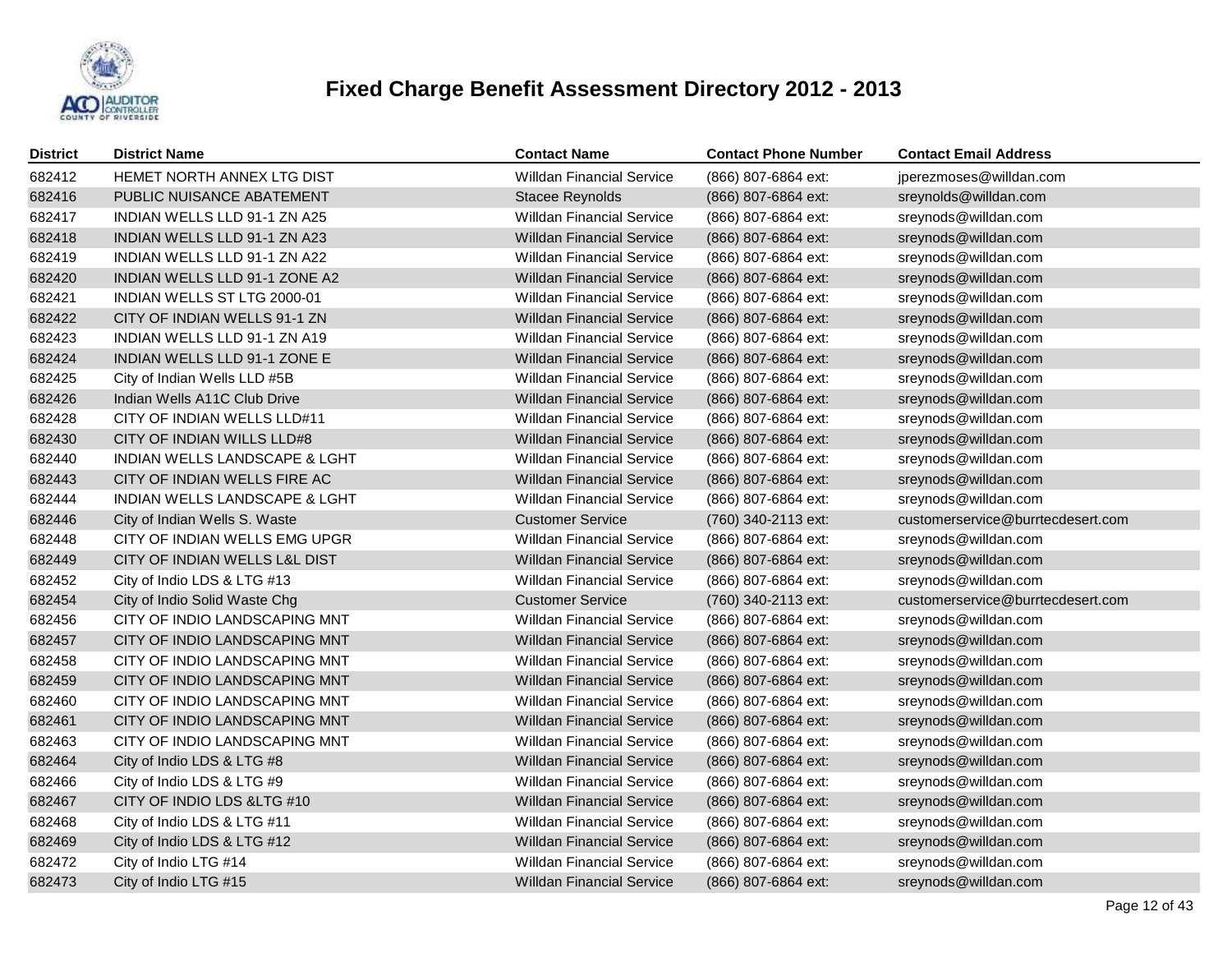

| <b>District</b> | <b>District Name</b>                 | <b>Contact Name</b>              | <b>Contact Phone Number</b> | <b>Contact Email Address</b> |
|-----------------|--------------------------------------|----------------------------------|-----------------------------|------------------------------|
| 682474          | City of Indio LTG #16                | <b>Willdan Financial Service</b> | (866) 807-6864 ext:         | sreynods@willdan.com         |
| 682475          | City of Indio LTG #17                | <b>Willdan Financial Service</b> | (866) 807-6864 ext:         | sreynods@willdan.com         |
| 682476          | <b>INDIO LANDSCAPE &amp;LTG #18</b>  | <b>Willdan Financial Service</b> | (866) 807-6864 ext:         | sreynods@willdan.com         |
| 682477          | <b>INDIO LANDSCAPE &amp; LTG #19</b> | <b>Willdan Financial Service</b> | (866) 807-6864 ext:         | sreynods@willdan.com         |
| 682478          | INDIO LANDSCAPE & LTG #20            | <b>Willdan Financial Service</b> | (866) 807-6864 ext:         | sreynods@willdan.com         |
| 682479          | INDIO LANDSCAPE & LTG #21            | <b>Willdan Financial Service</b> | (866) 807-6864 ext:         | sreynods@willdan.com         |
| 682480          | <b>INDIO LANDSCAPE &amp; LTG #22</b> | <b>Willdan Financial Service</b> | (866) 807-6864 ext:         | sreynods@willdan.com         |
| 682489          | MORENO VALLEY CFD 87-1 IMP.#1        | <b>Candace Cassel</b>            | (951) 413-3480 ext:         | specialdistricts@moval.org   |
| 682490          | Moreno Valley CFD #3                 | City of Moreno Valley            | (951) 413-3497 ext:         | specialdistricts@moval.org   |
| 682491          | MORENO VL CFD 1 NEIGHBOR PK M        | <b>Candace Cassel</b>            | (951) 413-3480 ext:         | specialdistricts@moval.org   |
| 682494          | Moreno Valley Weed Abatement         | <b>Randy Metz</b>                | (951) 413-3370 ext:         | randym@moval.org             |
| 682497          | Moreno Valley USD CFD 88-1 A         | <b>Willdan Financial Service</b> | (866) 807-6864 ext:         | jperezmoses@willdan.com      |
| 682498          | Moreno Valley USD CFD 2002-1         | Barbara Hale-Carter              | (760) 233-2630 ext:         | barbc@sdfa.com               |
| 682499          | Moreno Valley USD CFD 91-1           | <b>Willdan Financial Service</b> | (866) 807-6864 ext:         | jperezmoses@willdan.com      |
| 682500          | March JPA Meridian LLMD              | shepherd & Staats, Inc           | (800) 641-8403 ext:         |                              |
| 682503          | Norco Weed Control                   | City of Norco                    | (951) 735-3900 ext:         |                              |
| 682516          | Norco CFD 93-1                       | <b>Willdan Financial Service</b> | (866) 807-6864 ext:         | jperezmoses@willdan.com      |
| 682517          | NORCO BEAZER LMD,000000000000        | Steve Loriso                     | (909) 594-9702 ext:         | sloriso@rkagroup.com         |
| 682518          | NORCO ESTATES LMD,00000000000        | Steve Loriso                     | (909) 594-9702 ext:         | sloriso@rkagroup.com         |
| 682519          | Norco Centex LMD                     | Steve Loriso                     | (909) 594-9702 ext:         | sloriso@rkagroup.com         |
| 682520          | Norco Ridge Ranch LMD                | Steve Loriso                     | (909) 594-9702 ext:         | sloriso@rkagroup.com         |
| 682521          | Norco Hawks Crest LMD                | Steve Loriso                     | (909) 594-9702 ext:         | sloriso@rkagroup.com         |
| 682525          | CITY OF NORCO CFD 97-1               | <b>Willdan Financial Service</b> | (866) 807-6864 ext:         | jperezmoses@willdan.com      |
| 682526          | Norco CFD 2002-1                     | <b>Willdan Financial Service</b> | (866) 807-6864 ext:         | jperezmoses@willdan.com      |
| 682527          | NORCO CFD 2001-1                     | <b>Willdan Financial Service</b> | (866) 807-6864 ext:         | jperezmoses@willdan.com      |
| 682541          | Palm Desert LL Zone 5 SC             | <b>Willdan Financial Service</b> | (866) 807-6864 ext:         | jperezmoses@willdan.com      |
| 682542          | PALM DESERT LL ZONE PR               | <b>Willdan Financial Service</b> | (866) 807-6864 ext:         | jperezmoses@willdan.com      |
| 682543          | Palm Desert LL Zone 6 LI             | <b>Willdan Financial Service</b> | (866) 807-6864 ext:         | jperezmoses@willdan.com      |
| 682544          | Palm Desert LL Zone 6 LIII           | <b>Willdan Financial Service</b> | (866) 807-6864 ext:         | jperezmoses@willdan.com      |
| 682545          | Palm Desert LL Zone 6 MM             | <b>Willdan Financial Service</b> | (866) 807-6864 ext:         | jperezmoses@willdan.com      |
| 682546          | Palm Desert LL Zone 6 SP             | <b>Willdan Financial Service</b> | (866) 807-6864 ext:         | jperezmoses@willdan.com      |
| 682547          | Palm Desert LL Zone 6 SW             | <b>Willdan Financial Service</b> | (866) 807-6864 ext:         | jperezmoses@willdan.com      |
| 682548          | Palm Desert LL Zone 6 HCW            | <b>Willdan Financial Service</b> | (866) 807-6864 ext:         | jperezmoses@willdan.com      |
| 682549          | Palm Desert LL Zone 6 HE             | <b>Willdan Financial Service</b> | (866) 807-6864 ext:         | jperezmoses@willdan.com      |
| 682550          | Palm Desert LL Zone 6 SII            | <b>Willdan Financial Service</b> | (866) 807-6864 ext:         | jperezmoses@willdan.com      |
| 682551          | Palm Desert LL Zone 6 SI             | <b>Willdan Financial Service</b> | (866) 807-6864 ext:         | jperezmoses@willdan.com      |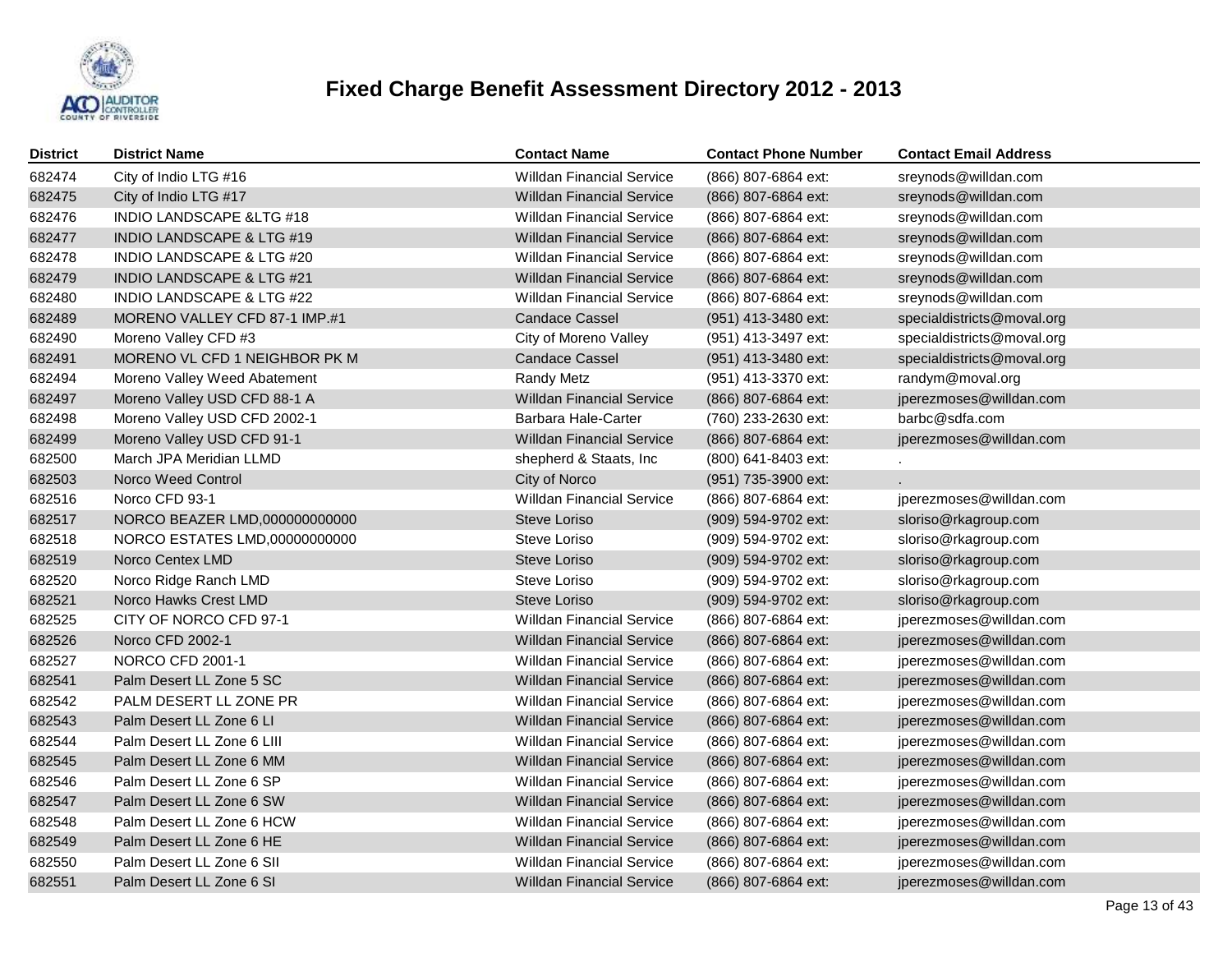

| <b>District</b> | <b>District Name</b>          | <b>Contact Name</b>              | <b>Contact Phone Number</b> | <b>Contact Email Address</b> |
|-----------------|-------------------------------|----------------------------------|-----------------------------|------------------------------|
| 682552          | Palm Desert LL Zone 6 PC      | <b>Willdan Financial Service</b> | (866) 807-6864 ext:         | jperezmoses@willdan.com      |
| 682553          | Palm Desert LL Zone 6 HG      | <b>Willdan Financial Service</b> | (866) 807-6864 ext:         | jperezmoses@willdan.com      |
| 682554          | Palm Desert LL Zone 6 LII     | <b>Willdan Financial Service</b> | (866) 807-6864 ext:         | jperezmoses@willdan.com      |
| 682555          | Palm Desert LL Zone 16 PI     | <b>Willdan Financial Service</b> | (866) 807-6864 ext:         | jperezmoses@willdan.com      |
| 682556          | Palm Desert LL Zone 16 SE     | <b>Willdan Financial Service</b> | (866) 807-6864 ext:         | jperezmoses@willdan.com      |
| 682557          | Palm Desert LL Zone 16 CVI    | <b>Willdan Financial Service</b> | (866) 807-6864 ext:         | jperezmoses@willdan.com      |
| 682558          | Palm Desert LL Zone 16 BD     | <b>Willdan Financial Service</b> | (866) 807-6864 ext:         | jperezmoses@willdan.com      |
| 682559          | Palm Desert LL Zone 16 SD     | <b>Willdan Financial Service</b> | (866) 807-6864 ext:         | jperezmoses@willdan.com      |
| 682560          | Palm Desert CC Zone 13        | <b>Willdan Financial Service</b> | (866) 807-6864 ext:         | jperezmoses@willdan.com      |
| 682561          | Palm Desert K & B Zone 14     | <b>Willdan Financial Service</b> | (866) 807-6864 ext:         | jperezmoses@willdan.com      |
| 682562          | PALM DESERT SILVER SPUR AD 01 | <b>Willdan Financial Service</b> | (866) 807-6864 ext:         | jperezmoses@willdan.com      |
| 682563          | PALM DESERT HIGHALNDS AD 04-0 | <b>Willdan Financial Service</b> | (866) 807-6864 ext:         | jperezmoses@willdan.com      |
| 682565          | PALM DESERT UNIVERSITY PK 05- | <b>Willdan Financial Service</b> | (866) 807-6864 ext:         | jperezmoses@willdan.com      |
| 682566          | Palm Desert Sec 29 AD 2004-02 | <b>Willdan Financial Service</b> | (866) 807-6864 ext:         | jperezmoses@willdan.com      |
| 682567          | Palm Desert AD 1              | <b>Willdan Financial Service</b> | (866) 807-6864 ext:         | jperezmoses@willdan.com      |
| 682568          | PALM DESERT LL ZN 06 DIAMONDB | <b>Willdan Financial Service</b> | (866) 807-6864 ext:         | jperezmoses@willdan.com      |
| 682569          | Palm Desert LL Zone 16        | <b>Willdan Financial Service</b> | (866) 807-6864 ext:         | jperezmoses@willdan.com      |
| 682570          | Palm Desert LL Zone 15        | <b>Willdan Financial Service</b> | (866) 807-6864 ext:         | jperezmoses@willdan.com      |
| 682571          | PALM DESERT PRES. PLAZA III P | <b>Willdan Financial Service</b> | (866) 807-6864 ext:         | jperezmoses@willdan.com      |
| 682572          | Palm Desert AD 98-1 Canyons   | <b>Willdan Financial Service</b> | (866) 807-6864 ext:         | jperezmoses@willdan.com      |
| 682574          | PALM DESERT AD94-2 SUNTERRACE | <b>Willdan Financial Service</b> | (866) 807-6864 ext:         | jperezmoses@willdan.com      |
| 682575          | PALM DESERT AD94-3 MERANO     | <b>Willdan Financial Service</b> | (866) 807-6864 ext:         | jperezmoses@willdan.com      |
| 682577          | PALM DSRT LL ZONE 9 THE GROVE | <b>Willdan Financial Service</b> | (866) 807-6864 ext:         | jperezmoses@willdan.com      |
| 682580          | PALM DSRT LL DIST ZONE 4 PKVW | <b>Willdan Financial Service</b> | (866) 807-6864 ext:         | jperezmoses@willdan.com      |
| 682582          | PALM DSRT LL DIST ZONE 5 CCC  | <b>Willdan Financial Service</b> | (866) 807-6864 ext:         | jperezmoses@willdan.com      |
| 682583          | PALM DESERT ENERGY LOAN PROGR | <b>Willdan Financial Service</b> | (866) 807-6864 ext:         | jperezmoses@willdan.com      |
| 682584          | PALM DSRT LL DIST ZONE 2 CYN  | <b>Willdan Financial Service</b> | (866) 807-6864 ext:         | jperezmoses@willdan.com      |
| 682586          | CITY OF PALM DESERT EMERGENCY | <b>Willdan Financial Service</b> | (866) 807-6864 ext:         | jperezmoses@willdan.com      |
| 682587          | PALM DSRT LL ZONE 1 PRES PLZ  | <b>Willdan Financial Service</b> | (866) 807-6864 ext:         | jperezmoses@willdan.com      |
| 682588          | PALM DSRT LL DIST ZONE 3 VNYD | <b>Willdan Financial Service</b> | (866) 807-6864 ext:         | jperezmoses@willdan.com      |
| 682592          | Palm Desert CFD 91-1          | <b>Willdan Financial Service</b> | (866) 807-6864 ext:         | jperezmoses@willdan.com      |
| 682593          | CITY OF PALM DESET LLMD #11   | <b>Willdan Financial Service</b> | (866) 807-6864 ext:         | jperezmoses@willdan.com      |
| 682598          | PALM DESERT LL DST 6 HOVLEY L | <b>Willdan Financial Service</b> | (866) 807-6864 ext:         | jperezmoses@willdan.com      |
| 682599          | PALM DSRT LL ZONE 7 WARING CT | <b>Willdan Financial Service</b> | (866) 807-6864 ext:         | jperezmoses@willdan.com      |
| 682600          | PALM DSRT LL ZONE 8 PALM GATE | <b>Willdan Financial Service</b> | (866) 807-6864 ext:         | jperezmoses@willdan.com      |
| 682601          | City of Palm Springs AD 161   | <b>NBS</b>                       | (800) 676-7516 ext:         | info@nbsgov.com              |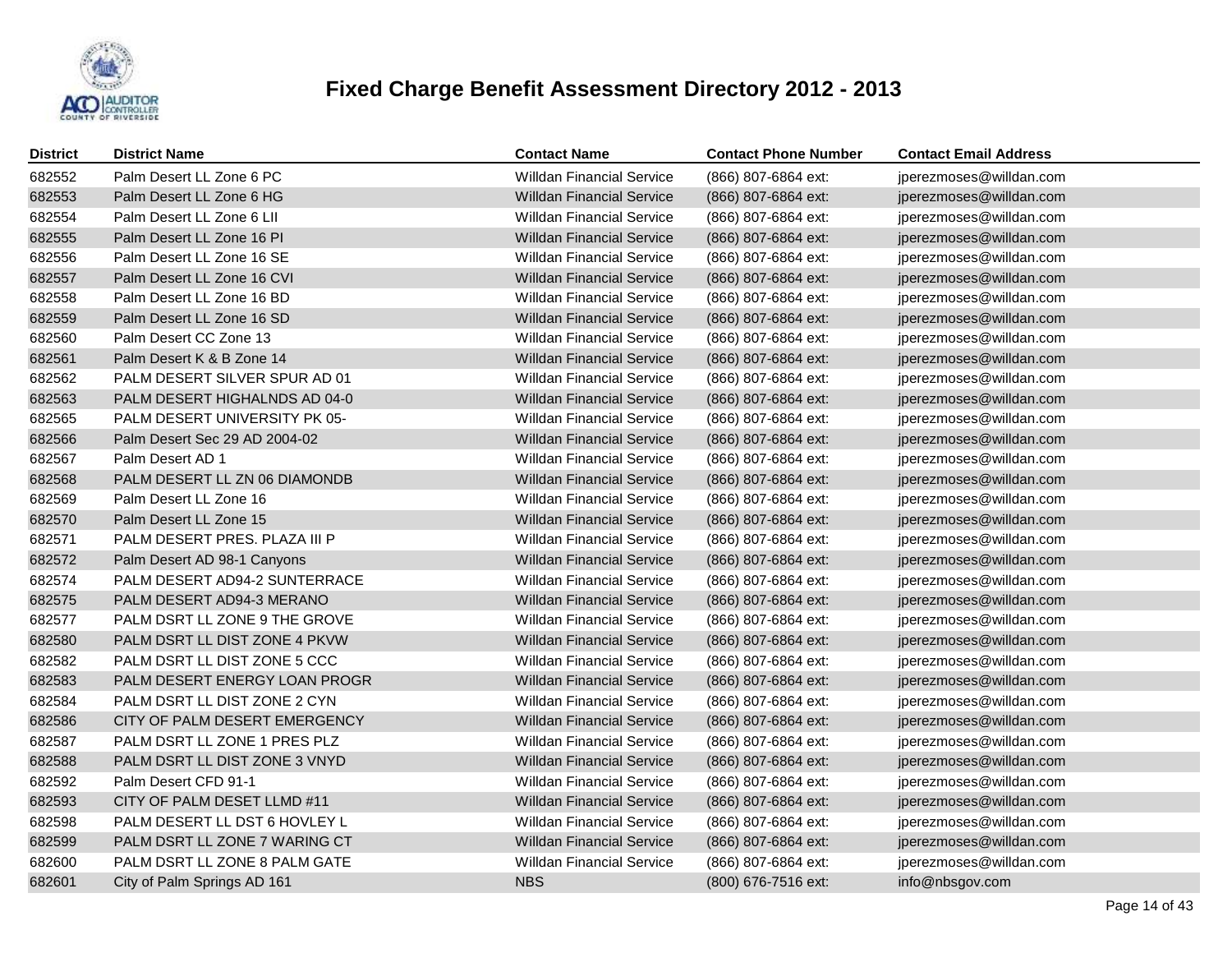

| District | <b>District Name</b>          | <b>Contact Name</b>              | <b>Contact Phone Number</b> | <b>Contact Email Address</b>         |
|----------|-------------------------------|----------------------------------|-----------------------------|--------------------------------------|
| 682602   | City of Palm Springs AD 162   | <b>NBS</b>                       | (800) 676-7516 ext:         | info@nbsgov.com                      |
| 682603   | City of Palm Springs AD 164   | <b>NBS</b>                       | (800) 676-7516 ext:         | info@nbsgov.com                      |
| 682612   | CITY OF PALM SPRINGS LT MT#3  | <b>NBS</b>                       | (800) 676-7516 ext:         | info@nbsgov.com                      |
| 682616   | City of Palm Springs Nuisance | Robert Burkholder                | (760) 323-8223 ext:         | Robert.Burkholder@palmsprings-ca.gov |
| 682617   | CITY OF PALM SPRINGS SEWER CH | Greg Paige                       | (760) 323-8166 ext: 123     |                                      |
| 682618   | CTY OF PALM SPRINGS SEWER CHG | <b>Greg Paige</b>                | (760) 323-8166 ext: 123     |                                      |
| 682619   | CITY PALM SP PKWY MAINT DIST  | <b>NBS</b>                       | (800) 676-7516 ext:         | info@nbsgov.com                      |
| 682621   | CITY PALM SP PKWY MAINT DIST  | <b>NBS</b>                       | (800) 676-7516 ext:         | info@nbsgov.com                      |
| 682622   | CITY OF PALM SPGS WASTE DISPO | Della Roop                       | (760) 327-1351 ext:         |                                      |
| 682623   | CITY OF PALM SP PKWY MAINT 7  | <b>NBS</b>                       | (800) 676-7516 ext:         | info@nbsgov.com                      |
| 682624   | PALM SPRGS PRKWY MAINT #8     | <b>NBS</b>                       | (800) 676-7516 ext:         | info@nbsgov.com                      |
| 682630   | CITY PALM SP PKWY MAINT DIST  | <b>NBS</b>                       | (800) 676-7516 ext:         | info@nbsgov.com                      |
| 682631   | PALM SPRINGS PKWY MAINT DIST  | <b>NBS</b>                       | (800) 676-7516 ext:         | info@nbsgov.com                      |
| 682632   | PALM SPRING PKWY MNT DST 10 Z | <b>NBS</b>                       | (800) 676-7516 ext:         | info@nbsgov.com                      |
| 682636   | PALM SPRINGS CFD 2005-1       | NBS.                             | (800) 676-7516 ext:         | info@nbsgov.com                      |
| 682637   | Palm Springs CFD 2007-1       | NBS.                             | (800) 676-7516 ext:         | info@nbsgov.com                      |
| 682638   | PALM SPRINGS LTG MAINT DIST 1 | <b>NBS</b>                       | (800) 676-7516 ext:         | info@nbsgov.com                      |
| 682639   | PALM SPRINGS CA PACE PROGRAM  | <b>Wildan Financial</b>          | (866) 807-6864 ext:         | jperezmoses@wildan.com               |
| 682642   | PERRIS CFD 2001-1 IA 4 MAY FA | <b>Willdan Financial Service</b> | (866) 807-6864 ext:         | jperezmoses@willdan.com              |
| 682643   | PERRIS CFD 2004-3 IA #2 MONUM | <b>Willdan Financial Service</b> | (866) 807-6864 ext:         | jperezmoses@willdan.com              |
| 682644   | PERRIS CFD 2004-3 IA #1 MONUM | <b>Willdan Financial Service</b> | (866) 807-6864 ext:         | jperezmoses@willdan.com              |
| 682645   | PERRIS CFD 2004-5 AMBER OAKS  | <b>Willdan Financial Service</b> | (866) 807-6864 ext:         | jperezmoses@willdan.com              |
| 682646   | Perris CFD 2004-1 Amber Oaks  | <b>Willdan Financial Service</b> | (866) 807-6864 ext:         | jperezmoses@willdan.com              |
| 682647   | Perris CFD 2004-2 CLC         | <b>Willdan Financial Service</b> | (866) 807-6864 ext:         | jperezmoses@willdan.com              |
| 682648   | CITY OF PERRIS CFD 2001-1 IA  | <b>Willdan Financial Service</b> | (866) 807-6864 ext:         | jperezmoses@willdan.com              |
| 682649   | CITY OF PERRIS CFD 2001-1 IA  | <b>Willdan Financial Service</b> | (866) 807-6864 ext:         | jperezmoses@willdan.com              |
| 682651   | CITY OF PERRIS MAINT DST 84-1 | City of Perris                   | (951) 943-4610 ext:         |                                      |
| 682652   | CITY OF PERRIS LNDSCPE DST 1  | City of Perris                   | (951) 943-4610 ext:         |                                      |
| 682653   | PERRIS CFD 2005-2 HARMONY GRO | <b>Willdan Financial Service</b> | (866) 807-6864 ext:         | jperezmoses@willdan.com              |
| 682654   | PERRIS CFD 2005-4 STRTFRD RNC | <b>Willdan Financial Service</b> | (866) 807-6864 ext:         | jperezmoses@willdan.com              |
| 682655   | PERRIS CFD 2006-2 MNMT PK EST | <b>Willdan Financial Service</b> | (866) 807-6864 ext:         | jperezmoses@willdan.com              |
| 682656   | Perris CFD 2006-3 Alder       | <b>Willdan Financial Service</b> | (866) 807-6864 ext:         | jperezmoses@willdan.com              |
| 682657   | Perris Storm Drain Dst 1      | City of Perris                   | (951) 943-4610 ext:         |                                      |
| 682658   | CITY OF PERRIS CFD 2001-1 IA  | <b>Willdan Financial Service</b> | (866) 807-6864 ext:         | jperezmoses@willdan.com              |
| 682659   | CITY OF PERRIS CFD 88-1       | <b>Willdan Financial Service</b> | (866) 807-6864 ext:         | jperezmoses@willdan.com              |
| 682661   | City of Perris CFD 88-3       | <b>Willdan Financial Service</b> | (866) 807-6864 ext:         | jperezmoses@willdan.com              |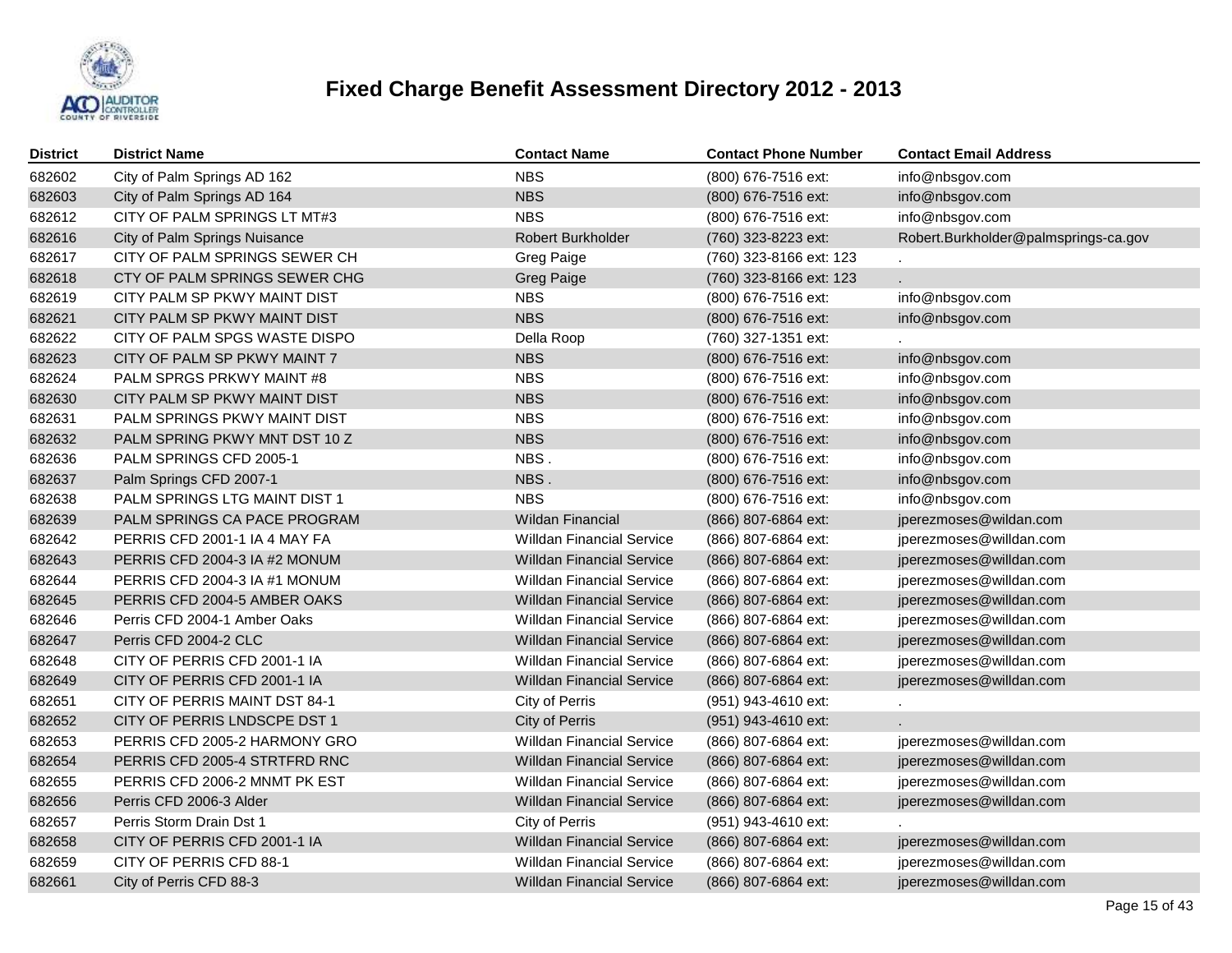

| <b>District</b> | <b>District Name</b>            | <b>Contact Name</b>              | <b>Contact Phone Number</b> | <b>Contact Email Address</b> |
|-----------------|---------------------------------|----------------------------------|-----------------------------|------------------------------|
| 682663          | Perris CFD 93-1R May Ranch      | <b>Willdan Financial Service</b> | (866) 807-6864 ext:         | jperezmoses@willdan.com      |
| 682664          | PERRIS CFD 90-1                 | <b>Willdan Financial Service</b> | (866) 807-6864 ext:         | jperezmoses@willdan.com      |
| 682665          | CFD 90-2 GREEN VALLEY           | <b>Willdan Financial Service</b> | (866) 807-6864 ext:         | jperezmoses@willdan.com      |
| 682666          | CFD 91-1 PERRIS VALLY SPECTRU   | <b>Willdan Financial Service</b> | (866) 807-6864 ext:         | jperezmoses@willdan.com      |
| 682669          | CITY OF PERRIS CFD 93-2 (PLAZ   | <b>Willdan Financial Service</b> | (866) 807-6864 ext:         | jperezmoses@willdan.com      |
| 682670          | City of Perris CFD 2001-2       | <b>Willdan Financial Service</b> | (866) 807-6864 ext:         | jperezmoses@willdan.com      |
| 682671          | City of Perris CFD 2002-1       | <b>Willdan Financial Service</b> | (866) 807-6864 ext:         | jperezmoses@willdan.com      |
| 682672          | City of Perris CFD 2003-1       | <b>Willdan Financial Service</b> | (866) 807-6864 ext:         | jperezmoses@willdan.com      |
| 682673          | PERRIS CFD2001-3 N.PUBLIC SAF   | <b>Willdan Financial Service</b> | (866) 807-6864 ext:         | jperezmoses@willdan.com      |
| 682674          | RANCHO MIRAGE AD 30-02 CLANCY   | <b>Willdan Financial Service</b> | (866) 807-6864 ext:         | sreynods@willdan.com         |
| 682675          | RANCHO MIRAGE AD29-96 WHITE S   | <b>Willdan Financial Service</b> | (866) 807-6864 ext:         | sreynods@willdan.com         |
| 682676          | RANCHO MIRAGE AD25-9OR VISTA    | <b>Willdan Financial Service</b> | (866) 807-6864 ext:         | sreynods@willdan.com         |
| 682677          | RANCHO MIRAGE AD27-92           | <b>Willdan Financial Service</b> | (866) 807-6864 ext:         | sreynods@willdan.com         |
| 682679          | CITY OF RANCHO MIRAGE CFD 1     | <b>Willdan Financial Service</b> | (866) 807-6864 ext:         | sreynods@willdan.com         |
| 682681          | CITY OF RANCHO MIRAGE NUS ABA   | <b>Willdan Financial Service</b> | (866) 807-6864 ext:         | sreynods@willdan.com         |
| 682683          | CITY OF RANCHO MIRAGE FIRE PR   | <b>Willdan Financial Service</b> | (866) 807-6864 ext:         | sreynods@willdan.com         |
| 682684          | Rancho Mirage CFD 2 Westin      | <b>Willdan Financial Service</b> | (866) 807-6864 ext:         | sreynods@willdan.com         |
| 682686          | CITY OF RANCHO MIR LNDSCP ZN0   | <b>Willdan Financial Service</b> | (866) 807-6864 ext:         | sreynods@willdan.com         |
| 682687          | CITY OF RANCHO MIR LNDSCP ZN0   | <b>Willdan Financial Service</b> | (866) 807-6864 ext:         | sreynods@willdan.com         |
| 682688          | CITY OF RANCHO MIR LNDSCP ZN2   | <b>Willdan Financial Service</b> | (866) 807-6864 ext:         | sreynods@willdan.com         |
| 682690          | RANCHO MIRAGE BOBHOPE ADRR13-   | <b>Willdan Financial Service</b> | (866) 807-6864 ext:         | sreynods@willdan.com         |
| 682694          | Rancho Mirage Fire Excise Tax   | <b>Willdan Financial Service</b> | (866) 807-6864 ext:         | sreynods@willdan.com         |
| 682695          | RANCHO MIRAGE CITYWIDE LNDSCP   | <b>Willdan Financial Service</b> | (866) 807-6864 ext:         | sreynods@willdan.com         |
| 682696          | CITY OF RANCHO MIR LNDSCP ZN3   | <b>Willdan Financial Service</b> | (866) 807-6864 ext:         | sreynods@willdan.com         |
| 682697          | RANCHO MIRAGE CITYWIDE PARK T   | <b>Willdan Financial Service</b> | (866) 807-6864 ext:         | sreynods@willdan.com         |
| 682698          | RANCHO MIR AD22-85RR F.SINATR   | <b>Willdan Financial Service</b> | (866) 807-6864 ext:         | sreynods@willdan.com         |
| 682700          | RIVERSIDE ADMIN CIVIL PENALTI   | Code Enforcement                 | (951) 826-5633 ext:         | cmyers@riversideca.gov       |
| 682701          | <b>Riverside Admin Citation</b> | Code Enforcement                 | (951) 826-5633 ext:         | cmyers@riversideca.gov       |
| 682703          | CITY OF RIVERSIDE WEED CONTRO   | Code Enforcement                 | (951) 826-5633 ext:         | cmyers@riversideca.gov       |
| 682704          | CITY OF RIVERSIDE BLDG ABATEM   | Code Enforcement                 | (951) 826-5633 ext:         | cmyers@riversideca.gov       |
| 682705          | CITY OF RIVERSIDE LIGHTING DS   | City of Riverside                | (951) 826-5539 ext:         | debtadmin@riversideca.gov    |
| 682706          | CITY OF RIVERSIDE RIVERWALK A   | City of Riverside                | (951) 826-5539 ext:         | debtadmin@riversideca.gov    |
| 682712          | RIVERSIDE CITY LIBRARY SERVIC   | City of Riverside                | (951) 826-5539 ext:         | debtadmin@riversideca.gov    |
| 682713          | RIVERSIDE RIVERWALK BUS CTR A   | City of Riverside                | (951) 826-5539 ext:         | debtadmin@riversideca.gov    |
| 682714          | Riverside Hunter Park AD        | City of Riverside                | (951) 826-5539 ext:         | debtadmin@riversideca.gov    |
| 682721          | City of Riverside CFD 86-1      | <b>Scott Catlett</b>             | (951) 826-5539 ext:         | debtadmin@riversideca.gov    |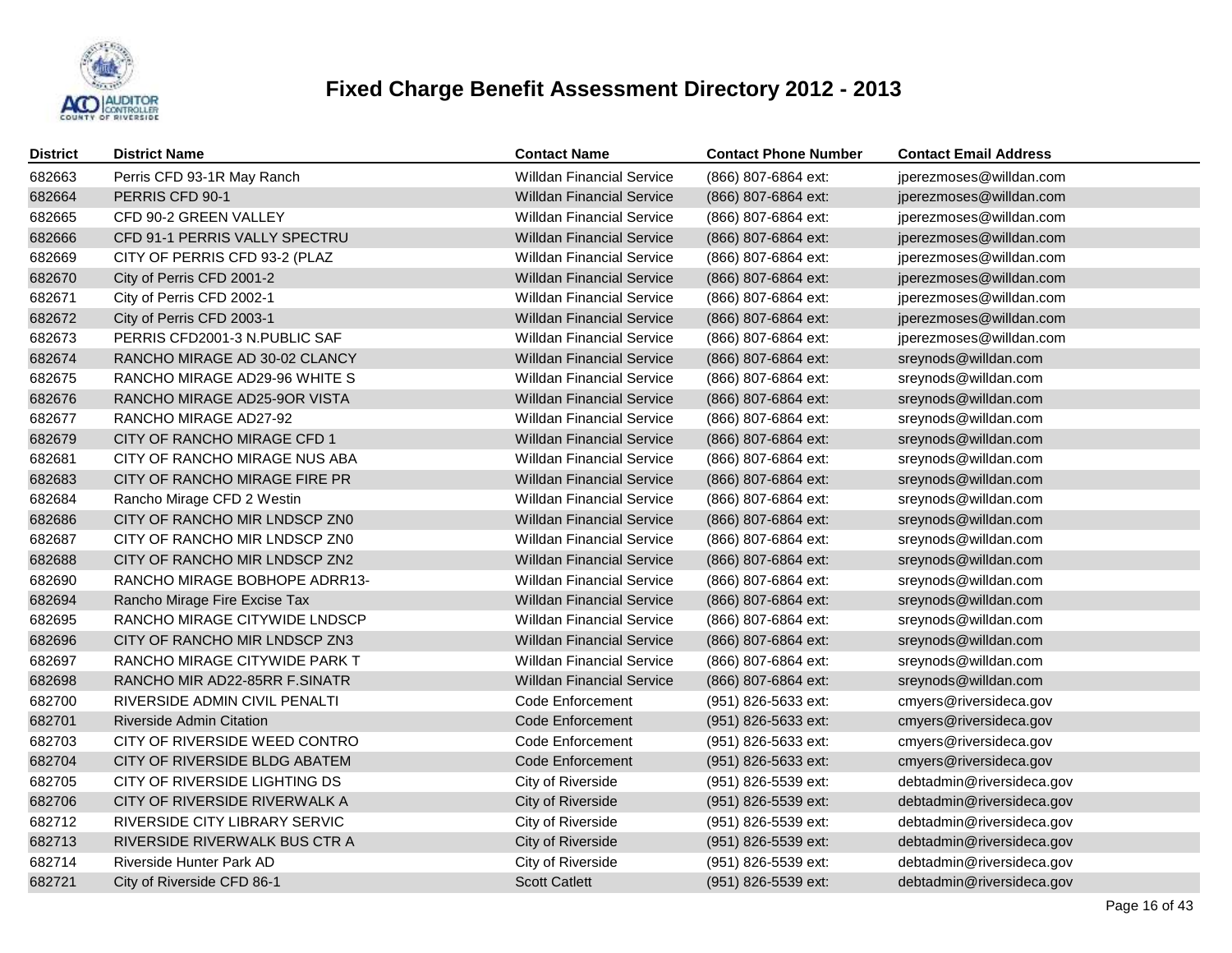

| <b>District</b> | <b>District Name</b>           | <b>Contact Name</b>       | <b>Contact Phone Number</b> | <b>Contact Email Address</b>         |
|-----------------|--------------------------------|---------------------------|-----------------------------|--------------------------------------|
| 682723          | RIVERSIDE SYCAMORE CYN CFD 92  | City of Riverside         | (951) 826-5539 ext:         | debtadmin@riversideca.gov            |
| 682724          | RIVERSIDE ORANGECREST CFD 200  | <b>Scott Catlett</b>      | (951) 826-5539 ext:         | debtadmin@riversideca.gov            |
| 682725          | RIVERSIDE CFD 2004-1 GALLERIA  | City of Riverside         | (951) 826-5539 ext:         | debtadmin@riversideca.gov            |
| 682726          | RIV RIVERWALK VISTA CFD 2006-1 | <b>Scott Catlett</b>      | (951) 826-5539 ext:         |                                      |
| 682727          | Riv Co CFD 07-1Newport/I215    | Albert A. Webb Associates | (800) 439-6553 ext:         | melissa.bellitire@webbassociates.com |
| 682731          | CITY OF RIV LITTER & TRASH AB  | Code Enforcement          | (951) 826-5633 ext:         | cmyers@riversideca.gov               |
| 682732          | <b>RIVERSIDE CFD 90-1</b>      | City of Riverside         | (951) 826-5539 ext:         | debtadmin@riversideca.gov            |
| 682734          | <b>RIVERSIDE LLMD #1</b>       | City of Riverside         | (951) 826-5539 ext:         |                                      |
| 682736          | CITY OF RIVERSIDE RIVERWALK L  | City of Riverside         | (951) 826-5539 ext:         |                                      |
| 682799          | CITY OF SAN JACINTO CFD 2002-  | Erin Avalos               | (949) 955-1500 ext:         | erin@taussig.com                     |
| 682800          | CITY OF SAN JACINTO CFD 2003-  | <b>NBS</b>                | (800) 676-7516 ext:         | info@nbsgov.com                      |
| 682801          | CITY OF SAN JACINTO CFD 2003-  | <b>NBS</b>                | (800) 676-7516 ext:         | info@nbsgov.com                      |
| 682803          | San Jacinto Code Violations    | Marcee Maupin             | (951) 487-7330 ext:         | mmaupin@sanjacintoca.us              |
| 682807          | City of San Jacinto CFD #2     | <b>NBS</b>                | (800) 676-7516 ext:         | info@nbsgov.com                      |
| 682810          | SAN JACINTO LL PARK 1          | <b>NBS</b>                | (800) 676-7516 ext:         | info@nbsgov.com                      |
| 682813          | San Jacinto LLPD 2 Zone 1      | <b>NBS</b>                | (800) 676-7516 ext:         | info@nbsgov.com                      |
| 682814          | San Jacinto LLPD 2 Zone 2      | <b>NBS</b>                | (800) 676-7516 ext:         | info@nbsgov.com                      |
| 682815          | San Jacinto LLPD 2 Zone 3      | <b>NBS</b>                | (800) 676-7516 ext:         | info@nbsgov.com                      |
| 682816          | San Jacinto LLPD 2 Zone 4      | <b>NBS</b>                | (800) 676-7516 ext:         | info@nbsgov.com                      |
| 682817          | San Jacinto LLPD 2 Zone 5      | <b>NBS</b>                | (800) 676-7516 ext:         | info@nbsgov.com                      |
| 682818          | San Jacinto LLPD 2 Zone 6      | <b>NBS</b>                | (800) 676-7516 ext:         | info@nbsgov.com                      |
| 682819          | San Jacinto LLPD 2 Zone 7      | <b>NBS</b>                | (800) 676-7516 ext:         | info@nbsgov.com                      |
| 682820          | San Jacinto LLPD 2 Zone 8      | <b>NBS</b>                | (800) 676-7516 ext:         | info@nbsgov.com                      |
| 682821          | San Jacinto LLPD 2 Zone 9      | <b>NBS</b>                | (800) 676-7516 ext:         | info@nbsgov.com                      |
| 682822          | San Jacinto LLPD 2 Zone 10     | <b>NBS</b>                | (800) 676-7516 ext:         | info@nbsgov.com                      |
| 682823          | San Jacinto LLPD 2 Zone 14     | <b>NBS</b>                | (800) 676-7516 ext:         | info@nbsgov.com                      |
| 682824          | San Jacinto LLPD 2 Zone 16     | <b>NBS</b>                | (800) 676-7516 ext:         | info@nbsgov.com                      |
| 682825          | San Jacinto LLPD 2 Zone 17     | <b>NBS</b>                | (800) 676-7516 ext:         | info@nbsgov.com                      |
| 682826          | San Jacinto LLPD 2 Zone 18     | <b>NBS</b>                | (800) 676-7516 ext:         | info@nbsgov.com                      |
| 682828          | San Jacinto LLPD 2 Zone 12     | <b>NBS</b>                | (800) 676-7516 ext:         | info@nbsgov.com                      |
| 682829          | San Jacinto LLPD 2 Zone 13     | <b>NBS</b>                | (800) 676-7516 ext:         | info@nbsgov.com                      |
| 682830          | San Jacinto LLPD 2 Zone 15     | <b>NBS</b>                | (800) 676-7516 ext:         | info@nbsgov.com                      |
| 682831          | San Jacinto LLPD 2 Zone 19     | <b>NBS</b>                | (800) 676-7516 ext:         | info@nbsgov.com                      |
| 682832          | San Jacinto LLPD 2 Zone 20     | <b>NBS</b>                | (800) 676-7516 ext:         | info@nbsgov.com                      |
| 682833          | San Jacinto LLPD 2 Zone 21     | <b>NBS</b>                | (800) 676-7516 ext:         | info@nbsgov.com                      |
| 682834          | San Jacinto LLPD 2 Zone 22     | <b>NBS</b>                | (800) 676-7516 ext:         | info@nbsgov.com                      |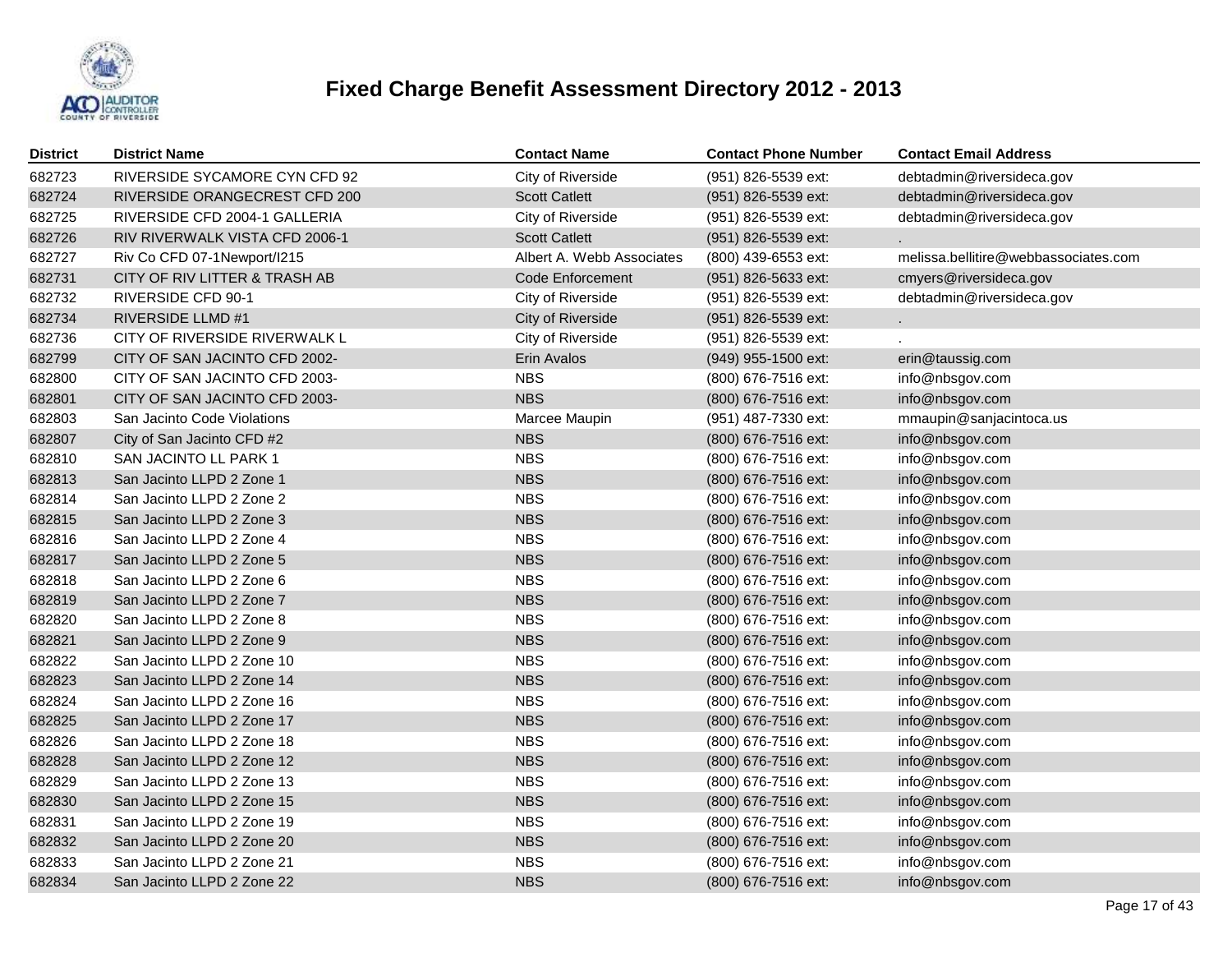

| District | <b>District Name</b>           | <b>Contact Name</b>              | <b>Contact Phone Number</b> | <b>Contact Email Address</b>   |
|----------|--------------------------------|----------------------------------|-----------------------------|--------------------------------|
| 682835   | San Jacinto LLPD 2 Zone 23     | <b>NBS</b>                       | (800) 676-7516 ext:         | info@nbsgov.com                |
| 682836   | San Jacinto LLPD 2 Zone 24     | <b>NBS</b>                       | (800) 676-7516 ext:         | info@nbsgov.com                |
| 682837   | San Jacinto LLPD 2 Zone 25     | <b>NBS</b>                       | (800) 676-7516 ext:         | info@nbsgov.com                |
| 682838   | San Jacinto LLPD 2 Zone 26     | <b>NBS</b>                       | (800) 676-7516 ext:         | info@nbsgov.com                |
| 682839   | San Jacinto LLPD 2 Zone 27     | <b>NBS</b>                       | (800) 676-7516 ext:         | info@nbsgov.com                |
| 682841   | San Jacinto LLPD 2 Zone 29     | <b>NBS</b>                       | (800) 676-7516 ext:         | info@nbsgov.com                |
| 682843   | San Jacinto LLPD 2 Zone 31     | <b>NBS</b>                       | (800) 676-7516 ext:         | info@nbsgov.com                |
| 682844   | San Jacinto LLPD 2 Zone 32     | <b>NBS</b>                       | (800) 676-7516 ext:         | info@nbsgov.com                |
| 682845   | San Jacinto LLPD 2 Zone 33     | <b>NBS</b>                       | (800) 676-7516 ext:         | info@nbsgov.com                |
| 682846   | San Jacinto LLPD 2 Zone 34     | <b>NBS</b>                       | (800) 676-7516 ext:         | info@nbsgov.com                |
| 682847   | San Jacinto LLPD 2 Zone 35     | <b>NBS</b>                       | (800) 676-7516 ext:         | info@nbsgov.com                |
| 682848   | San Jacinto LLPD 2 Zone 36     | <b>NBS</b>                       | (800) 676-7516 ext:         | info@nbsgov.com                |
| 682849   | San Jacinto LLPD 2 Zone 37     | <b>NBS</b>                       | (800) 676-7516 ext:         | info@nbsgov.com                |
| 682850   | San Jacinto LLPD 2 Zone 38     | <b>NBS</b>                       | (800) 676-7516 ext:         | info@nbsgov.com                |
| 682851   | San Jacinto LLPD 2 Zone 39     | <b>NBS</b>                       | (800) 676-7516 ext:         | info@nbsgov.com                |
| 682852   | San Jacinto LLPD 2 Zone 40     | <b>NBS</b>                       | (800) 676-7516 ext:         | info@nbsgov.com                |
| 682857   | LLPD #2 ZONE 83                | <b>NBS</b>                       | (800) 676-7516 ext:         | info@nbsgov.com                |
| 682858   | LLPD #2 ZONE 85                | <b>NBS</b>                       | (800) 676-7516 ext:         | info@nbsgov.com                |
| 682859   | LLPD #2 ZONE 86                | <b>NBS</b>                       | (800) 676-7516 ext:         | info@nbsgov.com                |
| 682912   | TEMECULA PARKS/LIGHTING SVS,   | <b>Willdan Financial Service</b> | (866) 807-6864 ext:         | jperezmoses@willdan.com        |
| 682914   | TEMECULA RESIDENTIAL ST LIGHT  | <b>Willdan Financial Service</b> | (866) 807-6864 ext:         | jperezmoses@willdan.com        |
| 682916   | TEMECULA TRASH/RECYCLING       | <b>Willdan Financial Service</b> | (866) 807-6864 ext:         | jperezmoses@willdan.com        |
| 682917   | Temecula Road Maintenance      | Willdan Financial Service        | (866) 807-6864 ext:         | jperezmoses@willdan.com        |
| 682919   | <b>Temecula Weed Abatement</b> | David Bilby                      | (951) 694-6430 ext:         | david.bilby@cityoftemecula.org |
| 682921   | TEMECULA CFD 03-03 WOLF CREEK  | <b>Willdan Financial Service</b> | (866) 807-6864 ext:         | sreynods@willdan.com           |
| 682923   | TEMECULA AD 03-04 JOHN WARNER  | <b>Willdan Financial Service</b> | (866) 807-6864 ext:         | sreynods@willdan.com           |
| 682924   | TEMECULA CFD 03-06 HARVESTON   | <b>Willdan Financial Service</b> | (866) 807-6864 ext:         | sreynods@willdan.com           |
| 682926   | TEMECULA CFD 01-2 HARVESTON B  | <b>Willdan Financial Service</b> | (866) 807-6864 ext:         | sreynods@willdan.com           |
| 682927   | TEMECULA CFD 01-2 HARVESTON A  | <b>Willdan Financial Service</b> | (866) 807-6864 ext:         | sreynods@willdan.com           |
| 682928   | TEMECULA CFD 03-1 CROWNE HILL  | <b>Willdan Financial Service</b> | (866) 807-6864 ext:         | sreynods@willdan.com           |
| 682929   | TEMECULA CFD03-2 RORIPAUGH RA  | <b>Willdan Financial Service</b> | (866) 807-6864 ext:         | sreynods@willdan.com           |
| 682930   | TEMECULA PERIMTR LDS ZN 1      | <b>Willdan Financial Service</b> | (866) 807-6864 ext:         | jperezmoses@willdan.com        |
| 682931   | TEMECULA PERIMTR LDS ZN 2      | <b>Willdan Financial Service</b> | (866) 807-6864 ext:         | jperezmoses@willdan.com        |
| 682932   | TEMECULA PERIMTR LDS ZN 3      | <b>Willdan Financial Service</b> | (866) 807-6864 ext:         | jperezmoses@willdan.com        |
| 682933   | TEMECULA PERIMTR LDS ZN 4      | <b>Willdan Financial Service</b> | (866) 807-6864 ext:         | jperezmoses@willdan.com        |
| 682934   | TEMECULA PERIMTR LDS ZN 5      | <b>Willdan Financial Service</b> | (866) 807-6864 ext:         | jperezmoses@willdan.com        |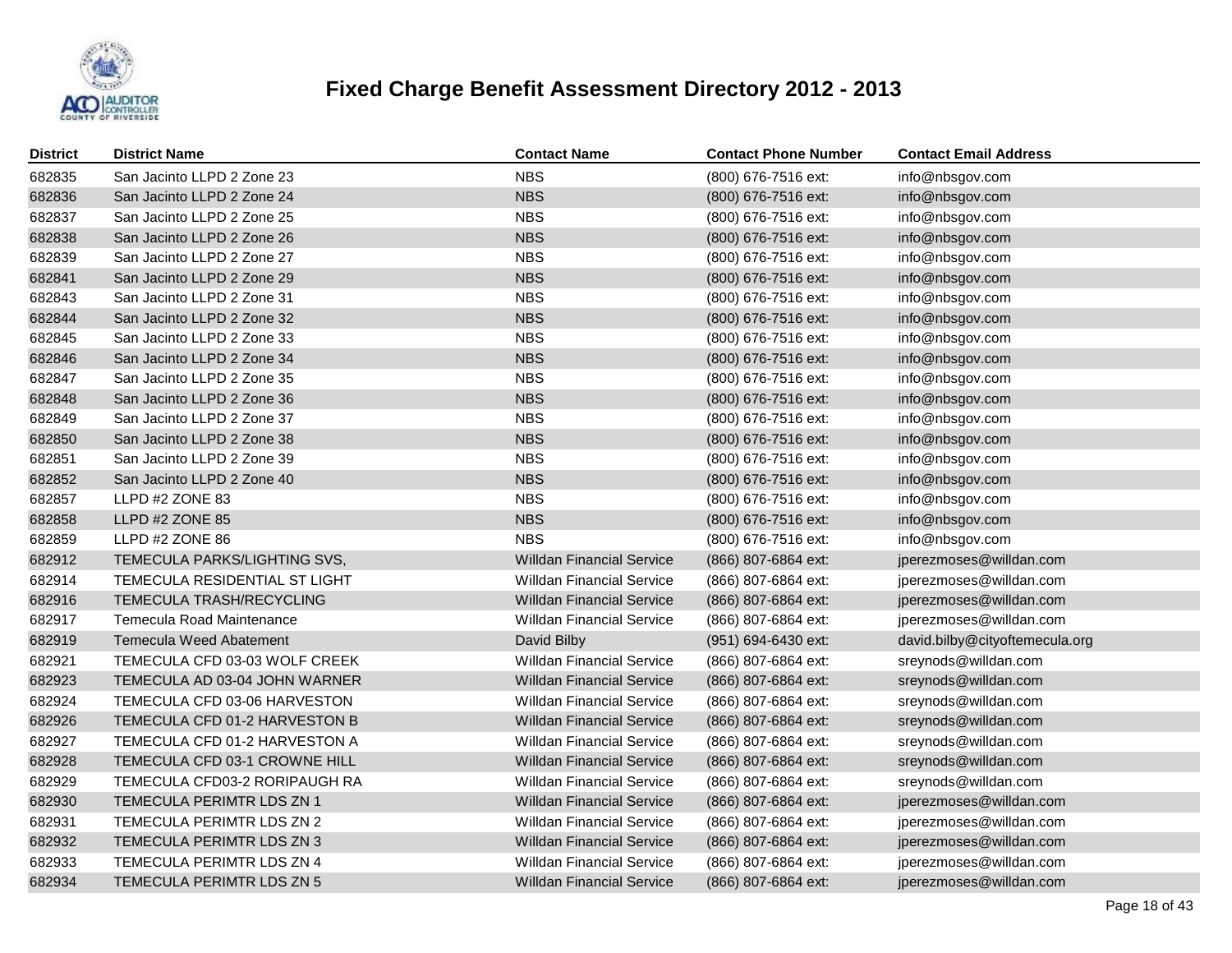

| <b>District</b> | <b>District Name</b>          | <b>Contact Name</b>              | <b>Contact Phone Number</b> | <b>Contact Email Address</b> |
|-----------------|-------------------------------|----------------------------------|-----------------------------|------------------------------|
| 682935          | TEMECULA PERIMTR LDS ZN 6     | <b>Willdan Financial Service</b> | (866) 807-6864 ext:         | jperezmoses@willdan.com      |
| 682936          | TEMECULA PERIMTR LDS ZN 7     | <b>Willdan Financial Service</b> | (866) 807-6864 ext:         | jperezmoses@willdan.com      |
| 682937          | TEMECULA PERIMTR LDS ZN 8     | <b>Willdan Financial Service</b> | (866) 807-6864 ext:         | jperezmoses@willdan.com      |
| 682938          | TEMECULA PERIMTR LDS ZN 9     | <b>Willdan Financial Service</b> | (866) 807-6864 ext:         | jperezmoses@willdan.com      |
| 682939          | TEMECULA PERIMTR LDS ZN 10    | <b>Willdan Financial Service</b> | (866) 807-6864 ext:         | jperezmoses@willdan.com      |
| 682940          | TEMECULA PERIMTR LDS ZN 11    | <b>Willdan Financial Service</b> | (866) 807-6864 ext:         | jperezmoses@willdan.com      |
| 682941          | TEMECULA PERIMTR LDS ZN 12    | <b>Willdan Financial Service</b> | (866) 807-6864 ext:         | jperezmoses@willdan.com      |
| 682942          | TEMECULA PERIMTR LDS ZN 13    | <b>Willdan Financial Service</b> | (866) 807-6864 ext:         | jperezmoses@willdan.com      |
| 682943          | TEMECULA PERIMTR LDS ZN 14    | <b>Willdan Financial Service</b> | (866) 807-6864 ext:         | jperezmoses@willdan.com      |
| 682944          | TEMECULA PERIMTR LDS ZN 15    | <b>Willdan Financial Service</b> | (866) 807-6864 ext:         | jperezmoses@willdan.com      |
| 682945          | TEMECULA PERIMTR LDS ZN 16    | <b>Willdan Financial Service</b> | (866) 807-6864 ext:         | jperezmoses@willdan.com      |
| 682946          | TEMECULA PERIMTR LDS ZN 17    | <b>Willdan Financial Service</b> | (866) 807-6864 ext:         | jperezmoses@willdan.com      |
| 682947          | TEMECULA PERIMTR LDS ZN 18    | <b>Willdan Financial Service</b> | (866) 807-6864 ext:         | jperezmoses@willdan.com      |
| 682948          | TEMECULA PERIMTR LDS ZN 19    | <b>Willdan Financial Service</b> | (866) 807-6864 ext:         | jperezmoses@willdan.com      |
| 682949          | TEMECULA PERIMTR LDS ZN 20    | <b>Willdan Financial Service</b> | (866) 807-6864 ext:         | jperezmoses@willdan.com      |
| 682950          | TEMECULA PERIMTR LDS ZN 21    | <b>Willdan Financial Service</b> | (866) 807-6864 ext:         | jperezmoses@willdan.com      |
| 682951          | TEMECULA PERIMTR LDS ZN 22    | <b>Willdan Financial Service</b> | (866) 807-6864 ext:         | jperezmoses@willdan.com      |
| 682952          | TEMECULA PERIMTR LDS ZN 23    | <b>Willdan Financial Service</b> | (866) 807-6864 ext:         | jperezmoses@willdan.com      |
| 682953          | TEMECULA PERIMTR LDS ZN 24    | <b>Willdan Financial Service</b> | (866) 807-6864 ext:         | jperezmoses@willdan.com      |
| 682954          | TEMECULA PERIMTR LDS ZN 25    | <b>Willdan Financial Service</b> | (866) 807-6864 ext:         | jperezmoses@willdan.com      |
| 682955          | TEMECULA PERIMTR LDS ZN 26    | <b>Willdan Financial Service</b> | (866) 807-6864 ext:         | jperezmoses@willdan.com      |
| 682956          | TEMECULA PERIMTR LDS ZN 27    | <b>Willdan Financial Service</b> | (866) 807-6864 ext:         | jperezmoses@willdan.com      |
| 682957          | TEMECULA PERIMTR LDS ZN 28    | <b>Willdan Financial Service</b> | (866) 807-6864 ext:         | jperezmoses@willdan.com      |
| 682958          | TEMECULA PERIMTR LDS ZN 29    | <b>Willdan Financial Service</b> | (866) 807-6864 ext:         | jperezmoses@willdan.com      |
| 683000          | Alvord USD CFD 2001-1         | Dolinka Group                    | (877) 250-1503 ext:         | taxinfo@dolinkagroup.com     |
| 683001          | Alvord USD CFD 2002-1         | Dolinka Group                    | (877) 250-1503 ext:         | taxinfo@dolinkagroup.com     |
| 683002          | ALVORD USD CFD 2006-1 TAX A   | Dolinka Group                    | (877) 250-1503 ext:         | taxinfo@dolinkagroup.com     |
| 683003          | ALVORD USD CFD 2006-1 TAX B   | Dolinka Group                    | (877) 250-1503 ext:         | taxinfo@dolinkagroup.com     |
| 683142          | CORONA-NORCO USD CFD 03-5     | <b>Ted Rozzi</b>                 | (951) 736-5045 ext:         | trozzi@cnusd.k12.ca.us       |
| 683143          | Corona-Norco USD CFD 03-4     | <b>Ted Rozzi</b>                 | (951) 736-5045 ext:         | trozzi@cnusd.k12.ca.us       |
| 683144          | Corona-Norco USD CFD 03-3 (A) | <b>Ted Rozzi</b>                 | (951) 736-5045 ext:         | trozzi@cnusd.k12.ca.us       |
| 683145          | Corona-Norco USD CFD 03-3 (B) | <b>Ted Rozzi</b>                 | (951) 736-5045 ext:         | trozzi@cnusd.k12.ca.us       |
| 683146          | Corona-Norco USD CFD 03-2     | <b>Ted Rozzi</b>                 | (951) 736-5045 ext:         | trozzi@cnusd.k12.ca.us       |
| 683147          | Corona-Norco USD CFD 03-1     | <b>Ted Rozzi</b>                 | (951) 736-5045 ext:         | trozzi@cnusd.k12.ca.us       |
| 683148          | CORONA-NORCO USD CFD 02-2 A   | <b>Ted Rozzi</b>                 | (951) 736-5045 ext:         | trozzi@cnusd.k12.ca.us       |
| 683149          | CORONA-NORCO USD CFD 02-2 B   | <b>Ted Rozzi</b>                 | (951) 736-5045 ext:         | trozzi@cnusd.k12.ca.us       |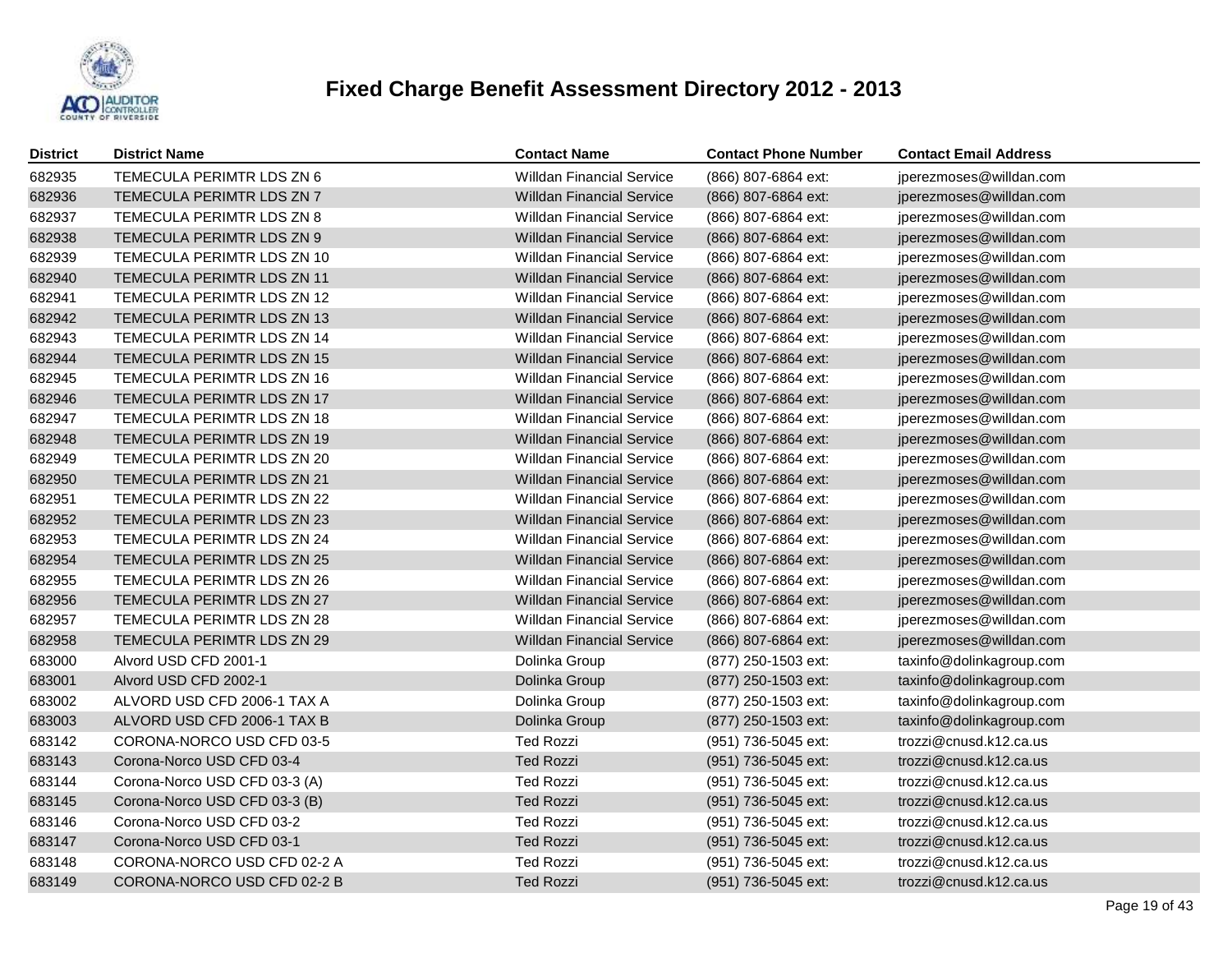

| <b>District</b> | <b>District Name</b>          | <b>Contact Name</b>       | <b>Contact Phone Number</b> | <b>Contact Email Address</b> |
|-----------------|-------------------------------|---------------------------|-----------------------------|------------------------------|
| 683150          | Corona-Norco USD CFD 00-1     | <b>Ted Rozzi</b>          | (951) 736-5045 ext:         | trozzi@cnusd.k12.ca.us       |
| 683151          | CORONA-NORCO USD CFD 01-1 ARE | <b>Ted Rozzi</b>          | (951) 736-5045 ext:         | trozzi@cnusd.k12.ca.us       |
| 683152          | CORONA-NORCO USD CFD 01-1 ARE | <b>Ted Rozzi</b>          | (951) 736-5045 ext:         | trozzi@cnusd.k12.ca.us       |
| 683153          | Corona-Norco USD CFD 02-1     | <b>Ted Rozzi</b>          | (951) 736-5045 ext:         | trozzi@cnusd.k12.ca.us       |
| 683154          | CORONA-NORCO USD CFD 01-2 ARE | <b>Ted Rozzi</b>          | (951) 736-5045 ext:         | trozzi@cnusd.k12.ca.us       |
| 683155          | CORONA-NORCO USD CFD 01-2 ARE | <b>Ted Rozzi</b>          | (951) 736-5045 ext:         | trozzi@cnusd.k12.ca.us       |
| 683156          | CORONA-NORCO USD CFD 01-2 ARE | <b>Ted Rozzi</b>          | (951) 736-5045 ext:         | trozzi@cnusd.k12.ca.us       |
| 683157          | Corona-Norco USD CFD 06-1     | <b>Ted Rozzi</b>          | (951) 736-5045 ext:         | trozzi@cnusd.k12.ca.us       |
| 683158          | Corona-Norco USD CFD 06-2     | <b>Ted Rozzi</b>          | (951) 736-5045 ext:         | trozzi@cnusd.k12.ca.us       |
| 683160          | Corona-Norco USD CFD 99-1     | <b>Ted Rozzi</b>          | (951) 736-5045 ext:         | trozzi@cnusd.k12.ca.us       |
| 683161          | CORONA-NORCO USD CFD 99-2 ARE | <b>Ted Rozzi</b>          | (951) 736-5045 ext:         | trozzi@cnusd.k12.ca.us       |
| 683162          | CORONA-NORCO USD CFD 99-2 ARE | <b>Ted Rozzi</b>          | (951) 736-5045 ext:         | trozzi@cnusd.k12.ca.us       |
| 683163          | CORONA-NORCO USD CFD 99-2 ARE | <b>Ted Rozzi</b>          | (951) 736-5045 ext:         | trozzi@cnusd.k12.ca.us       |
| 683164          | Corona-Norco USD CFD 05-1     | <b>Ted Rozzi</b>          | (951) 736-5045 ext:         | trozzi@cnusd.k12.ca.us       |
| 683166          | CORONA-NORCO USD CFD 04-2 IA  | <b>Ted Rozzi</b>          | (951) 736-5045 ext:         | trozzi@cnusd.k12.ca.us       |
| 683167          | Corona-Norco USD CFD 04-1     | <b>Ted Rozzi</b>          | (951) 736-5045 ext:         | trozzi@cnusd.k12.ca.us       |
| 683168          | Corona-Norco USD CFD 04-2 IA1 | <b>Ted Rozzi</b>          | (951) 736-5045 ext:         | trozzi@cnusd.k12.ca.us       |
| 683169          | Corona-Norco USD CFD 04-2 IA2 | <b>Ted Rozzi</b>          | (951) 736-5045 ext:         | trozzi@cnusd.k12.ca.us       |
| 683173          | CORONA-NORCO CFD#8            | <b>Ted Rozzi</b>          | (951) 736-5045 ext:         | trozzi@cnusd.k12.ca.us       |
| 683174          | CORONA-NORCO USD CFD 94-1     | <b>Ted Rozzi</b>          | (951) 736-5045 ext:         | trozzi@cnusd.k12.ca.us       |
| 683175          | CORONA-NORCO CFD 95-1         | <b>Ted Rozzi</b>          | (951) 736-5045 ext:         | trozzi@cnusd.k12.ca.us       |
| 683176          | Corona-Norco CFD 96-1         | <b>Ted Rozzi</b>          | (951) 736-5045 ext:         | trozzi@cnusd.k12.ca.us       |
| 683177          | Corona-Norco CFD 97-1         | <b>Ted Rozzi</b>          | (951) 736-5045 ext:         | trozzi@cnusd.k12.ca.us       |
| 683178          | Corona-Norco USD CFD 98-1     | <b>Ted Rozzi</b>          | (951) 736-5045 ext:         | trozzi@cnusd.k12.ca.us       |
| 683179          | CORONA-NORCO USD CFD 98-2     | <b>Ted Rozzi</b>          | (951) 736-5045 ext:         | trozzi@cnusd.k12.ca.us       |
| 683181          | RIV UNIF CFD #6               | Andrea Roess              | (949) 955-1500 ext:         | andrea@taussig.com           |
| 683182          | RIV UNIF CFD #2               | Andrea Roess              | (949) 955-1500 ext:         | andrea@taussig.com           |
| 683183          | <b>RIVERSIDE UNIF CFD #3</b>  | Andrea Roess              | (949) 955-1500 ext:         | andrea@taussig.com           |
| 683184          | RIV UNIF CFD #4               | Andrea Roess              | (949) 955-1500 ext:         | andrea@taussig.com           |
| 683185          | RIV USD CFD #8                | Andrea Roess              | (949) 955-1500 ext:         | andrea@taussig.com           |
| 683190          | VAL VERDE SCHOOL CFD#87-1     | Lorilee S. Cedar          | (866) 974-8285 ext:         | Iscedar@sbcglobal.net        |
| 683191          | VAL VERDE USD CFD 2003-1 IA # | Koppel & Gruber Public Fi | (888) 510-0290 ext:         | info@kgpf.net                |
| 683192          | VAL VERDE USD CFD 2003-2      | Koppel & Gruber Public Fi | (888) 510-0290 ext:         | info@kgpf.net                |
| 683193          | VAL VERDE USD CFD 2003-1 IA # | Koppel & Gruber Public Fi | (888) 510-0290 ext:         | info@kgpf.net                |
| 683200          | Val Verde USD CFD 2002-1 IA-A | Koppel & Gruber Public Fi | (888) 510-0290 ext:         | info@kgpf.net                |
| 683280          | PERRIS UNION HS CFD87-1       | Lorilee S. Cedar          | (866) 974-8285 ext:         | Iscedar@sbcglobal.net        |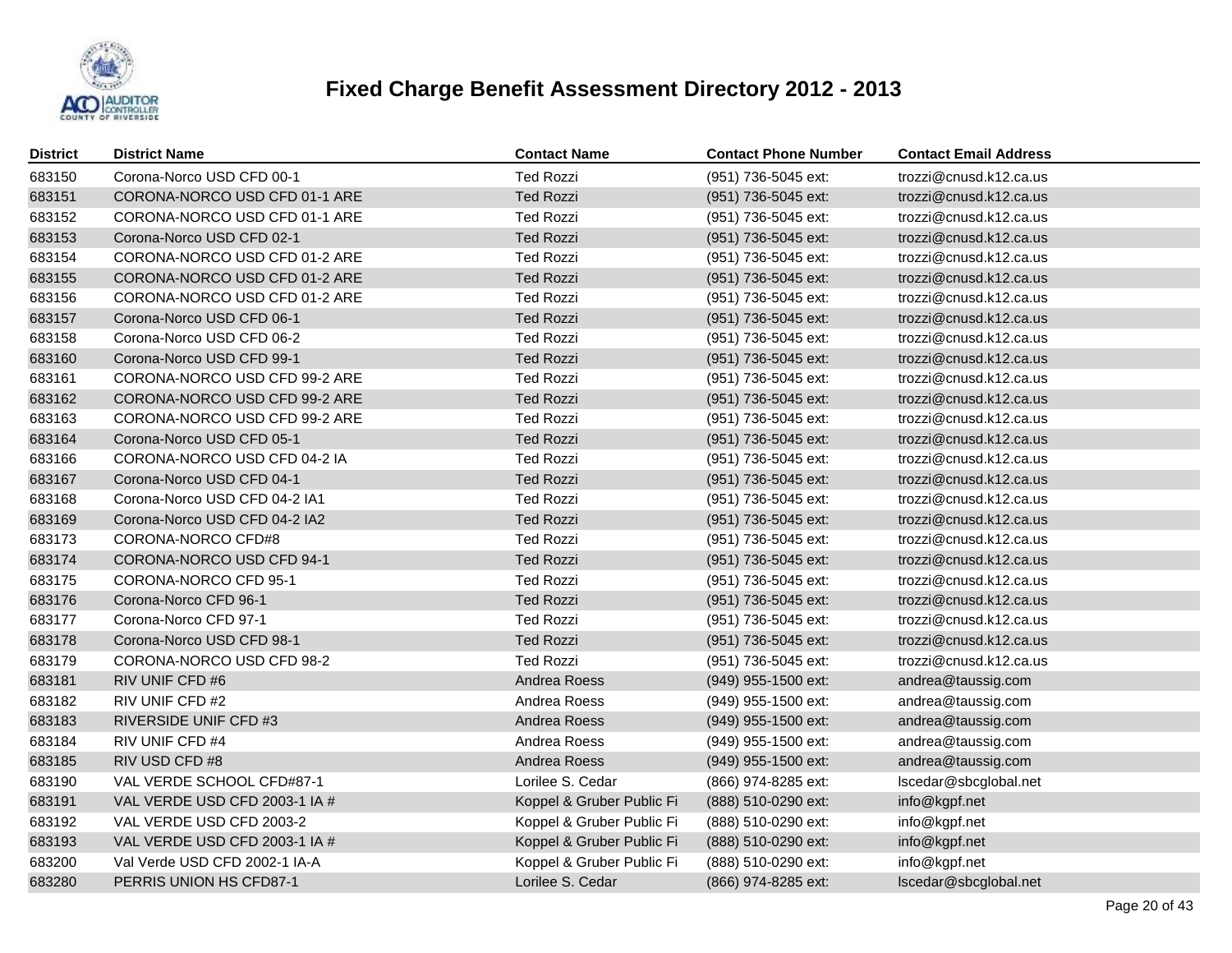

| District | <b>District Name</b>          | <b>Contact Name</b>       | <b>Contact Phone Number</b> | <b>Contact Email Address</b> |
|----------|-------------------------------|---------------------------|-----------------------------|------------------------------|
| 683281   | PERRIS UNION HS CFD 91-1      | Koppel & Gruber Public Fi | (888) 510-0290 ext:         | info@kgpf.net                |
| 683282   | Perris Union HS CFD 92-1      | Koppel & Gruber Public Fi | (888) 510-0290 ext:         | info@kgpf.net                |
| 683300   | RIV USD CFD 6 (IMP AREA 2)    | Andrea Roess              | (949) 955-1500 ext:         | andrea@taussig.com           |
| 683301   | RIV USD CFD 7                 | Andrea Roess              | (949) 955-1500 ext:         | andrea@taussig.com           |
| 683302   | RIV USD CFD 9 (IMP AREA 1)    | Andrea Roess              | (949) 955-1500 ext:         | andrea@taussig.com           |
| 683303   | RIV USD CFD 9 (IMP AREA 3)    | Andrea Roess              | (949) 955-1500 ext:         | andrea@taussig.com           |
| 683304   | RIV USD CFD 9 (IMP AREA 4)    | Andrea Roess              | (949) 955-1500 ext:         | andrea@taussig.com           |
| 683305   | RIV USD CFD 9 (IMP AREA 5)    | Andrea Roess              | (949) 955-1500 ext:         | andrea@taussig.com           |
| 683306   | RIV USD CFD 9 1A-2            | Andrea Roess              | (949) 955-1500 ext:         | andrea@taussig.com           |
| 683307   | RIV USD CFD 10                | Andrea Roess              | (949) 955-1500 ext:         | andrea@taussig.com           |
| 683308   | RIV USD CFD 11                | Andrea Roess              | (949) 955-1500 ext:         | andrea@taussig.com           |
| 683309   | RIV USD CFD 12                | Andrea Roess              | (949) 955-1500 ext:         | andrea@taussig.com           |
| 683310   | RIV USD CFD 16                | Andrea Roess              | (949) 955-1500 ext:         | andrea@taussig.com           |
| 683311   | RIV USD CFD 14                | Andrea Roess              | (949) 955-1500 ext:         | andrea@taussig.com           |
| 683312   | RIV USD CFD 15 IA 1           | Andrea Roess              | (949) 955-1500 ext:         | andrea@taussig.com           |
| 683313   | RIV USD CFD 18                | Andrea Roess              | (949) 955-1500 ext:         | andrea@taussig.com           |
| 683314   | RIV USD CFD 22                | Andrea Roess              | (949) 955-1500 ext:         | andrea@taussig.com           |
| 683315   | RIV USD CFD 13 IA 1           | Andrea Roess              | (949) 955-1500 ext:         | andrea@taussig.com           |
| 683316   | RIV USD CFD 17                | Andrea Roess              | (949) 955-1500 ext:         | andrea@taussig.com           |
| 683317   | RIV USD CFD 15 IA 2           | Andrea Roess              | (949) 955-1500 ext:         | andrea@taussig.com           |
| 683318   | RIV USD CFD 21 IA 2           | Andrea Roess              | (949) 955-1500 ext:         | andrea@taussig.com           |
| 683319   | RIV USD CFD 20                | Andrea Roess              | (949) 955-1500 ext:         | andrea@taussig.com           |
| 683320   | RIV USD CFD 24                | Andrea Roess              | (949) 955-1500 ext:         | andrea@taussig.com           |
| 683321   | RIV USD CFD 15 IA 3           | Andrea Roess              | (949) 955-1500 ext:         | andrea@taussig.com           |
| 683322   | Riverside USD CFD 26          | Andrea Roess              | (949) 955-1500 ext:         | andrea@taussig.com           |
| 683323   | Riverside USD CFD 27          | Andrea Roess              | (949) 955-1500 ext:         | andrea@taussig.com           |
| 683400   | MURRIETA VALLEY USD CFD 90-1  | Dolinka Group             | (877) 250-1503 ext:         | taxinfo@dolinkagroup.com     |
| 683401   | MURRIETA VALLEY USD CFD 98-1  | Dolinka Group             | (877) 250-1503 ext:         | taxinfo@dolinkagroup.com     |
| 683402   | MURRIETA VALLEY USD CFD 98-2  | Dolinka Group             | (877) 250-1503 ext:         | taxinfo@dolinkagroup.com     |
| 683403   | Murrieta Valley USD CFD 98-3  | Dolinka Group             | (877) 250-1503 ext:         | taxinfo@dolinkagroup.com     |
| 683404   | MURRIETA VL USD CFD 99-1 IMP  | Dolinka Group             | (877) 250-1503 ext:         | taxinfo@dolinkagroup.com     |
| 683405   | MURRIETA VL USD CFD 99-1 IMP  | Dolinka Group             | (877) 250-1503 ext:         | taxinfo@dolinkagroup.com     |
| 683406   | MURRIETA VALLEY USD CFD 2000- | Dolinka Group             | (877) 250-1503 ext:         | taxinfo@dolinkagroup.com     |
| 683408   | MURRIETA VALLEY USD CFD 2000- | Dolinka Group             | (877) 250-1503 ext:         | taxinfo@dolinkagroup.com     |
| 683409   | MURRIETA VALLEY USD CFD 2001- | Dolinka Group             | (877) 250-1503 ext:         | taxinfo@dolinkagroup.com     |
| 683410   | MURRIETA VALLEY USD CFD 2001- | Dolinka Group             | (877) 250-1503 ext:         | taxinfo@dolinkagroup.com     |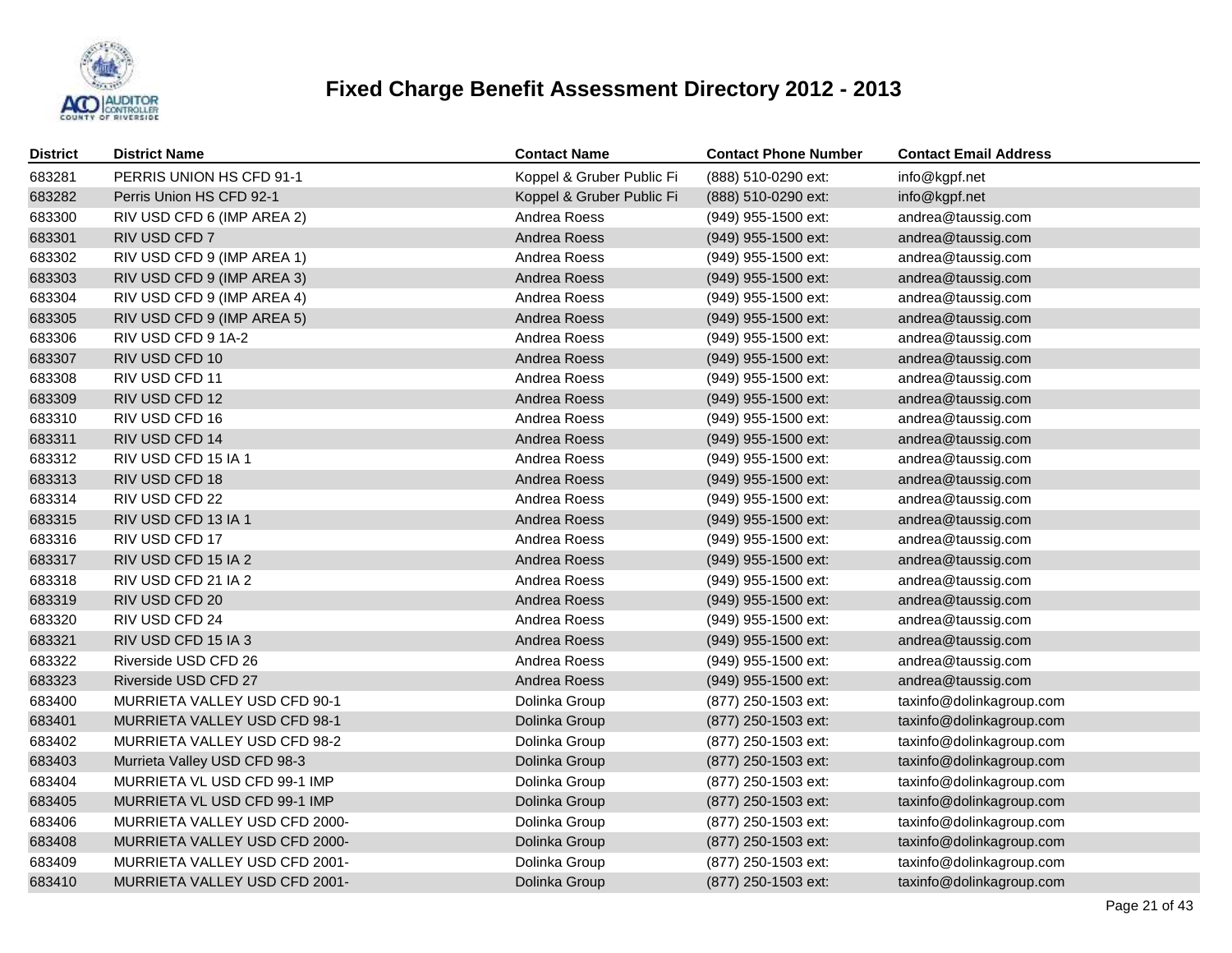

| District | <b>District Name</b>          | <b>Contact Name</b>             | <b>Contact Phone Number</b> | <b>Contact Email Address</b> |
|----------|-------------------------------|---------------------------------|-----------------------------|------------------------------|
| 683411   | MURRIETA VALLEY USD CFD 2002- | Dolinka Group                   | (877) 250-1503 ext:         | taxinfo@dolinkagroup.com     |
| 683412   | MURRIETA VALLEY USD CFD 2002- | Dolinka Group                   | (877) 250-1503 ext:         | taxinfo@dolinkagroup.com     |
| 683413   | MURRIETA VALLEY USD CFD 2001- | Dolinka Group                   | (877) 250-1503 ext:         | taxinfo@dolinkagroup.com     |
| 683414   | MURRIETA VALLEY USD CFD 2002- | Dolinka Group                   | (877) 250-1503 ext:         | taxinfo@dolinkagroup.com     |
| 683415   | MURRIETA VAL USD CFD 2002-51  | Dolinka Group                   | (877) 250-1503 ext:         | taxinfo@dolinkagroup.com     |
| 683416   | MURRIETA VAL USD CFD 2002-4 I | Dolinka Group                   | (877) 250-1503 ext:         | taxinfo@dolinkagroup.com     |
| 683417   | MURRIETA VAL USD CFD 2002-4 I | Dolinka Group                   | (877) 250-1503 ext:         | taxinfo@dolinkagroup.com     |
| 683419   | MURRIETA VAL USD CFD 2002-51  | Dolinka Group                   | (877) 250-1503 ext:         | taxinfo@dolinkagroup.com     |
| 683420   | MURRIETA VALLEY USD CFD 2003- | Dolinka Group                   | (877) 250-1503 ext:         | taxinfo@dolinkagroup.com     |
| 683421   | MURRIETA VALLEY USD CFD 2003- | Dolinka Group                   | (877) 250-1503 ext:         | taxinfo@dolinkagroup.com     |
| 683422   | MURRIETA VALLEY USD CFD 2003- | Dolinka Group                   | (877) 250-1503 ext:         | taxinfo@dolinkagroup.com     |
| 683423   | MURRIETA VALLEY USD CFD 2003- | Dolinka Group                   | (877) 250-1503 ext:         | taxinfo@dolinkagroup.com     |
| 683424   | MURRIETA VALLEY USD CFD 2004- | Dolinka Group                   | (877) 250-1503 ext:         | taxinfo@dolinkagroup.com     |
| 683426   | MURRIETA VL USD CFD 2006-1 IA | Dolinka Group                   | (877) 250-1503 ext:         | taxinfo@dolinkagroup.com     |
| 683427   | MURRIETA VL USD CFD 2006-1 IA | Dolinka Group                   | (877) 250-1503 ext:         | taxinfo@dolinkagroup.com     |
| 683500   | Desert Sands USD CFD 1        | <b>David Taussig Associates</b> | (800) 969-4382 ext:         |                              |
| 683501   | DESERT SANDS USD CFD 2008-1   | <b>Barbara Hale-Carter</b>      | (760) 233-2630 ext:         | barbc@sdfa.com               |
| 683626   | JURUPA USD CFD 1 IMP 1        | Dolinka Group                   | (877) 250-1503 ext:         | taxinfo@dolinkagroup.com     |
| 683627   | JURUPA USD CFD 1 IMP #2       | Dolinka Group                   | (877) 250-1503 ext:         | taxinfo@dolinkagroup.com     |
| 683628   | Jurupa USD CFD 2              | Dolinka Group                   | (877) 250-1503 ext:         | taxinfo@dolinkagroup.com     |
| 683629   | Jurupa USD CFD 3              | Dolinka Group                   | (877) 250-1503 ext:         | taxinfo@dolinkagroup.com     |
| 683630   | Jurupa USD CFD 4              | Dolinka Group                   | (877) 250-1503 ext:         | taxinfo@dolinkagroup.com     |
| 683631   | Jurupa USD CFD 6              | Dolinka Group                   | (877) 250-1503 ext:         | taxinfo@dolinkagroup.com     |
| 683700   | HEMET USD CFD 2004-1          | <b>Barbara Hale-Carter</b>      | (760) 233-2630 ext:         | barbc@sdfa.com               |
| 683702   | Hemet USD CFD 2005-1          | Barbara Hale-Carter             | (760) 233-2630 ext:         | barbc@sdfa.com               |
| 683703   | Hemet USD CFD 2005-4          | <b>Barbara Hale-Carter</b>      | (760) 233-2630 ext:         | barbc@sdfa.com               |
| 683705   | Hemet USD CFD 2005-3 IA 1     | Barbara Hale-Carter             | (760) 233-2630 ext:         | barbc@sdfa.com               |
| 683720   | Hemet USD CFD 2005-2          | Barbara Hale-Carter             | (760) 233-2630 ext:         | barbc@sdfa.com               |
| 683721   | Hemet USD CFD 2005-6          | <b>Barbara Hale-Carter</b>      | (760) 233-2630 ext:         | barbc@sdfa.com               |
| 683723   | HEMET USD CFD 2007-2          | <b>Barbara Hale-Carter</b>      | (760) 233-2630 ext:         | barbc@sdfa.com               |
| 683800   | MORENO VL USD EMWD CFD 2003-1 | <b>Barbara Hale-Carter</b>      | (760) 233-2630 ext:         | barbc@sdfa.com               |
| 683801   | MORENO VL USD EMWD CFD 2003-2 | <b>Barbara Hale-Carter</b>      | (760) 233-2630 ext:         | barbc@sdfa.com               |
| 683802   | MORENO VL USD EMWD CFD 2004-1 | Barbara Hale-Carter             | (760) 233-2630 ext:         | barbc@sdfa.com               |
| 683803   | MORENO VL USD EMWD CFD 2004-2 | Barbara Hale-Carter             | (760) 233-2630 ext:         | barbc@sdfa.com               |
| 683804   | MORENO VL USD EMWD CFD 2004-3 | Barbara Hale-Carter             | (760) 233-2630 ext:         | barbc@sdfa.com               |
| 683805   | MORENO VL USD EMWD CFD 2004-4 | <b>Barbara Hale-Carter</b>      | (760) 233-2630 ext:         | barbc@sdfa.com               |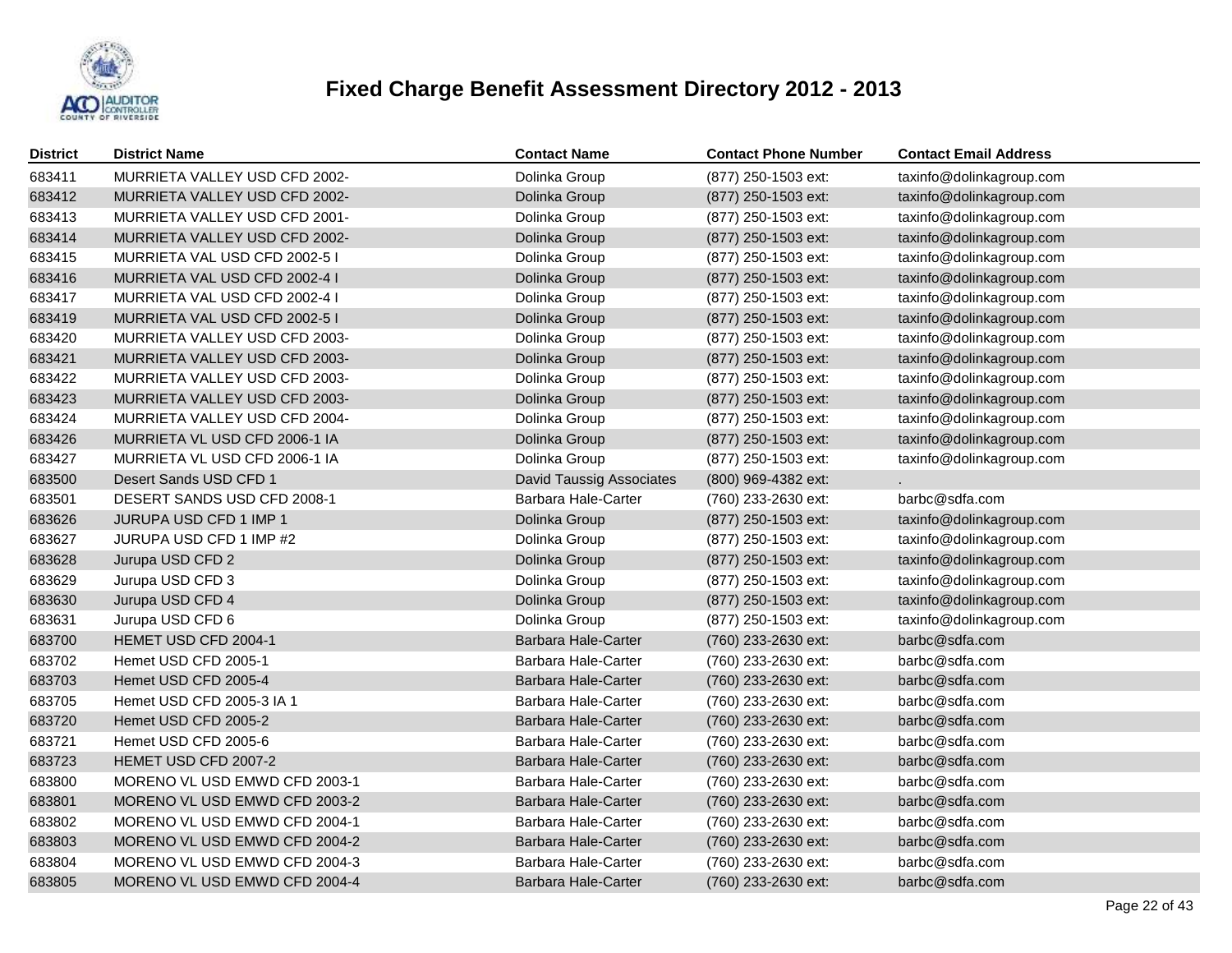

| <b>District</b> | <b>District Name</b>          | <b>Contact Name</b>              | <b>Contact Phone Number</b> | <b>Contact Email Address</b> |
|-----------------|-------------------------------|----------------------------------|-----------------------------|------------------------------|
| 683806          | MORENO VL USD CFD 2004-5      | Barbara Hale-Carter              | (760) 233-2630 ext:         | barbc@sdfa.com               |
| 683807          | MORENO VL USD EMWD CFD2004-6  | Barbara Hale-Carter              | (760) 233-2630 ext:         | barbc@sdfa.com               |
| 683808          | MORENO VL USD EMWD CFD2004-6  | Barbara Hale-Carter              | (760) 233-2630 ext:         | barbc@sdfa.com               |
| 683809          | MORENO VL USD EMWD CFD2004-6  | Barbara Hale-Carter              | (760) 233-2630 ext:         | barbc@sdfa.com               |
| 683810          | MORENO VL USD EMWD CFD2004-6  | Barbara Hale-Carter              | (760) 233-2630 ext:         | barbc@sdfa.com               |
| 683811          | MORENO VL USD EMWD CFD 2005-1 | <b>Barbara Hale-Carter</b>       | (760) 233-2630 ext:         | barbc@sdfa.com               |
| 683812          | MORENO VL USD EMWD CFD 2005-2 | Barbara Hale-Carter              | (760) 233-2630 ext:         | barbc@sdfa.com               |
| 683813          | MORENO VL USD EMWD CFD 2005-3 | <b>Barbara Hale-Carter</b>       | (760) 233-2630 ext:         | barbc@sdfa.com               |
| 683814          | MORENO VL USD EMWD CFD 2005-4 | Barbara Hale-Carter              | (760) 233-2630 ext:         | barbc@sdfa.com               |
| 683815          | MORENO VL USD EMWD CFD 2005-5 | Barbara Hale-Carter              | (760) 233-2630 ext:         | barbc@sdfa.com               |
| 683817          | MORENO VL USD EMWD CFD 2007-1 | Barbara Hale-Carter              | (760) 233-2630 ext:         | barbc@sdfa.com               |
| 683900          | MENIFEE USD CFD NO 2011-1 IA2 | Dolinka Group                    | (877) 250-1503 ext:         | taxinfo@dolinkagroup         |
| 683901          | Menifee USD CFD 94-1          | Dolinka Group                    | (877) 250-1503 ext:         | taxinfo@dolinkagroup.com     |
| 683902          | MENIFEE USD CFD 99-1          | Dolinka Group                    | (877) 250-1503 ext:         | taxinfo@dolinkagroup.com     |
| 683903          | Menifee USD CFD 99-1 IA A     | Dolinka Group                    | (877) 250-1503 ext:         | taxinfo@dolinkagroup.com     |
| 683904          | Menifee USD CFD 99-1 Zone 2   | Dolinka Group                    | (877) 250-1503 ext:         | taxinfo@dolinkagroup.com     |
| 683905          | Menifee USD CFD 2002-1        | Dolinka Group                    | (877) 250-1503 ext:         | taxinfo@dolinkagroup.com     |
| 683906          | Menifee USD CFD 2002-3        | Dolinka Group                    | (877) 250-1503 ext:         | taxinfo@dolinkagroup.com     |
| 683907          | Menifee USD CFD 2002-4        | Dolinka Group                    | (877) 250-1503 ext:         | taxinfo@dolinkagroup.com     |
| 683908          | Menifee USD CFD 2002-5        | Dolinka Group                    | (877) 250-1503 ext:         | taxinfo@dolinkagroup.com     |
| 683909          | Menifee USD CFD 2003-3        | Dolinka Group                    | (877) 250-1503 ext:         | taxinfo@dolinkagroup.com     |
| 683910          | Menifee USD CFD 2002-2        | Dolinka Group                    | (877) 250-1503 ext:         | taxinfo@dolinkagroup.com     |
| 683911          | Menifee USD CFD 2003-1        | Dolinka Group                    | (877) 250-1503 ext:         | taxinfo@dolinkagroup.com     |
| 683912          | Menifee USD CFD 2003-4        | Dolinka Group                    | (877) 250-1503 ext:         | taxinfo@dolinkagroup.com     |
| 683913          | Menifee USD CFD 2004-3        | Dolinka Group                    | (877) 250-1503 ext:         | taxinfo@dolinkagroup.com     |
| 683914          | Menifee USD CFD 2004-4        | Dolinka Group                    | (877) 250-1503 ext:         | taxinfo@dolinkagroup.com     |
| 683915          | Menifee USD CFD 2004-5        | Dolinka Group                    | (877) 250-1503 ext:         | taxinfo@dolinkagroup.com     |
| 683916          | Menifee USD CFD 2004-6        | Dolinka Group                    | (877) 250-1503 ext:         | taxinfo@dolinkagroup.com     |
| 683917          | MENIFEE USD 2004-2            | Dolinka Group                    | (877) 250-1503 ext:         | taxinfo@dolinkagroup.com     |
| 683918          | MENIFEE USD 2005-2            | Dolinka Group                    | (877) 250-1503 ext:         | taxinfo@dolinkagroup.com     |
| 683919          | Menifee USD 2003-2 IA A       | Dolinka Group                    | (877) 250-1503 ext:         | taxinfo@dolinkagroup.com     |
| 683920          | Menifee USD 2006-1            | Dolinka Group                    | (877) 250-1503 ext:         | taxinfo@dolinkagroup.com     |
| 683921          | Menifee USD 2006-2            | Dolinka Group                    | (877) 250-1503 ext:         | taxinfo@dolinkagroup.com     |
| 683922          | Menifee USD 2006-3            | Dolinka Group                    | (877) 250-1503 ext:         | taxinfo@dolinkagroup.com     |
| 683923          | Menifee USD 2006-4            | Dolinka Group                    | (877) 250-1503 ext:         | taxinfo@dolinkagroup.com     |
| 683924          | CSA 33 - City of Menifee      | <b>Special District Financin</b> | (888) 683-5234 ext:         | sdf@psomas.com               |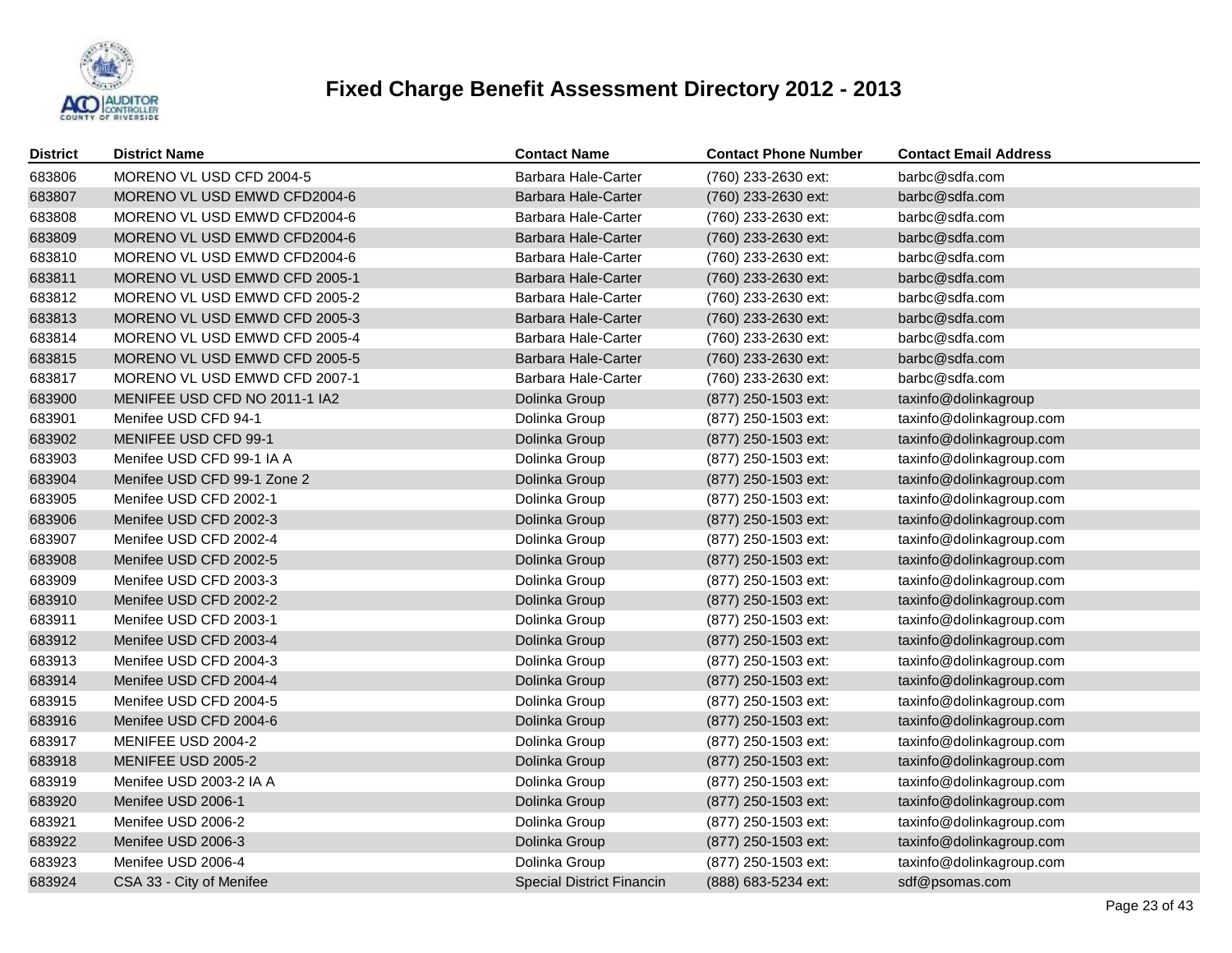

| District | <b>District Name</b>          | <b>Contact Name</b>              | <b>Contact Phone Number</b> | <b>Contact Email Address</b>   |
|----------|-------------------------------|----------------------------------|-----------------------------|--------------------------------|
| 683925   | CSA 43 - City of Menifee      | <b>Special District Financin</b> | (888) 683-5234 ext:         | sdf@psomas.com                 |
| 683926   | CSA 84 - City of Menifee      | Special District Financin        | (888) 683-5234 ext:         | sdf@psomas.com                 |
| 683927   | CSA 86 - City of Menifee      | <b>Special District Financin</b> | (888) 683-5234 ext:         | sdf@psomas.com                 |
| 683928   | CSA 138 - City of Menifee     | <b>Special District Financin</b> | (888) 683-5234 ext:         | sdf@psomas.com                 |
| 683929   | CSA 145 - City of Menifee     | Special District Financin        | (888) 683-5234 ext:         | sdf@psomas.com                 |
| 683930   | MENIFEE-DELINQ TRASH          | City of Menifee.                 | (866) 949-9719 ext:         |                                |
| 683931   | CITY OF MENIFEE CFD NO 2012-1 | <b>David Taussig Associates</b>  | (800) 969-4382 ext:         |                                |
| 684000   | SAN GORGONIO HOSPITAL MEASURE | <b>NBS</b>                       | (800) 676-7516 ext:         | info@nbsgov.com                |
| 684001   | Jurupa CSD LMD 2001-3 Zone R  | Albert A Webb Associates         | (800) 439-6553 ext:         | doris.domen@webbassociates.com |
| 684002   | Jurupa CSD LMD 2001-3 Zone S  | Albert A Webb Associates         | (800) 439-6553 ext:         | doris.domen@webbassociates.com |
| 684003   | Jurupa CSD LMD 2001-3 Zone T  | Albert A Webb Associates         | (800) 439-6553 ext:         | doris.domen@webbassociates.com |
| 684004   | Jurupa CSD LMD 2001-3 Zone U  | Albert A Webb Associates         | (800) 439-6553 ext:         | doris.domen@webbassociates.com |
| 684005   | Jurupa CSD LMD 2001-3 Zone V  | Albert A Webb Associates         | (800) 439-6553 ext:         | doris.domen@webbassociates.com |
| 684006   | Jurupa CSD LMD 2001-3 Zone W  | Albert A Webb Associates         | (800) 439-6553 ext:         | doris.domen@webbassociates.com |
| 684007   | Jurupa CSD LMD 2001-3 Zone X  | Albert A Webb Associates         | (800) 439-6553 ext:         | doris.domen@webbassociates.com |
| 684008   | Jurupa CSD LMD 2001-3 Zone Y  | Albert A Webb Associates         | (800) 439-6553 ext:         | doris.domen@webbassociates.com |
| 684009   | Jurupa CSD LMD 2001-3 Zone Z  | Albert A Webb Associates         | (800) 439-6553 ext:         | doris.domen@webbassociates.com |
| 684010   | Jurupa CSD LMD 2001-3 Zone AA | Albert A Webb Associates         | (800) 439-6553 ext:         | doris.domen@webbassociates.com |
| 684011   | Jurupa CSD LMD 2001-3 Zone BB | Albert A Webb Associates         | (800) 439-6553 ext:         | doris.domen@webbassociates.com |
| 684012   | Jurupa CSD LMD 2001-3 Zone CC | Albert A Webb Associates         | (800) 439-6553 ext:         | doris.domen@webbassociates.com |
| 684013   | Jurupa CSD LMD 2001-3 Zone DD | Albert A Webb Associates         | (800) 439-6553 ext:         | doris.domen@webbassociates.com |
| 684014   | Jurupa CSD LMD 2001-3 Zone EE | Albert A Webb Associates         | (800) 439-6553 ext:         | doris.domen@webbassociates.com |
| 684015   | Jurupa CSD LMD 2001-3 Zone FF | Albert A Webb Associates         | (800) 439-6553 ext:         | doris.domen@webbassociates.com |
| 684016   | Jurupa CSD LMD 2001-3 Zone GG | Albert A Webb Associates         | (800) 439-6553 ext:         | doris.domen@webbassociates.com |
| 684017   | Jurupa CSD LMD 2001-3 Zone HH | Albert A Webb Associates         | (800) 439-6553 ext:         | doris.domen@webbassociates.com |
| 684018   | Jurupa CSD LMD 2001-3 Zone II | Albert A Webb Associates         | (800) 439-6553 ext:         | doris.domen@webbassociates.com |
| 684019   | JURUPA CSD LMD 2003-1 (C) ZON | Albert A Webb Associates         | (800) 439-6553 ext:         | doris.domen@webbassociates.com |
| 684020   | Jurupa CSD CFD 8 O&M ANNX 2   | Albert A Webb Associates         | (800) 439-6553 ext:         | doris.domen@webbassociates.com |
| 684021   | Jurupa CSD CFD 8 O&M ANNX 3   | Albert A Webb Associates         | (800) 439-6553 ext:         | doris.domen@webbassociates.com |
| 684022   | Jurupa CSD CFD 8 O&M ANNX 4   | Albert A Webb Associates         | (800) 439-6553 ext:         | doris.domen@webbassociates.com |
| 684023   | Jurupa CSD CFD 14 O&M         | Albert A Webb Associates         | (800) 439-6553 ext:         | doris.domen@webbassociates.com |
| 684024   | Jurupa CSD CFD 15 O&M         | Albert A Webb Associates         | (800) 439-6553 ext:         | doris.domen@webbassociates.com |
| 684025   | Jurupa CSD CFD 17 O&M         | Albert A Webb Associates         | (800) 439-6553 ext:         | doris.domen@webbassociates.com |
| 684026   | Jurupa CSD CFD 18 O&M         | Albert A Webb Associates         | (800) 439-6553 ext:         | doris.domen@webbassociates.com |
| 684027   | Jurupa CSD CFD 19 O&M         | Albert A Webb Associates         | (800) 439-6553 ext:         | doris.domen@webbassociates.com |
| 684028   | Jurupa CSD CFD 20 O&M         | Albert A Webb Associates         | (800) 439-6553 ext:         | doris.domen@webbassociates.com |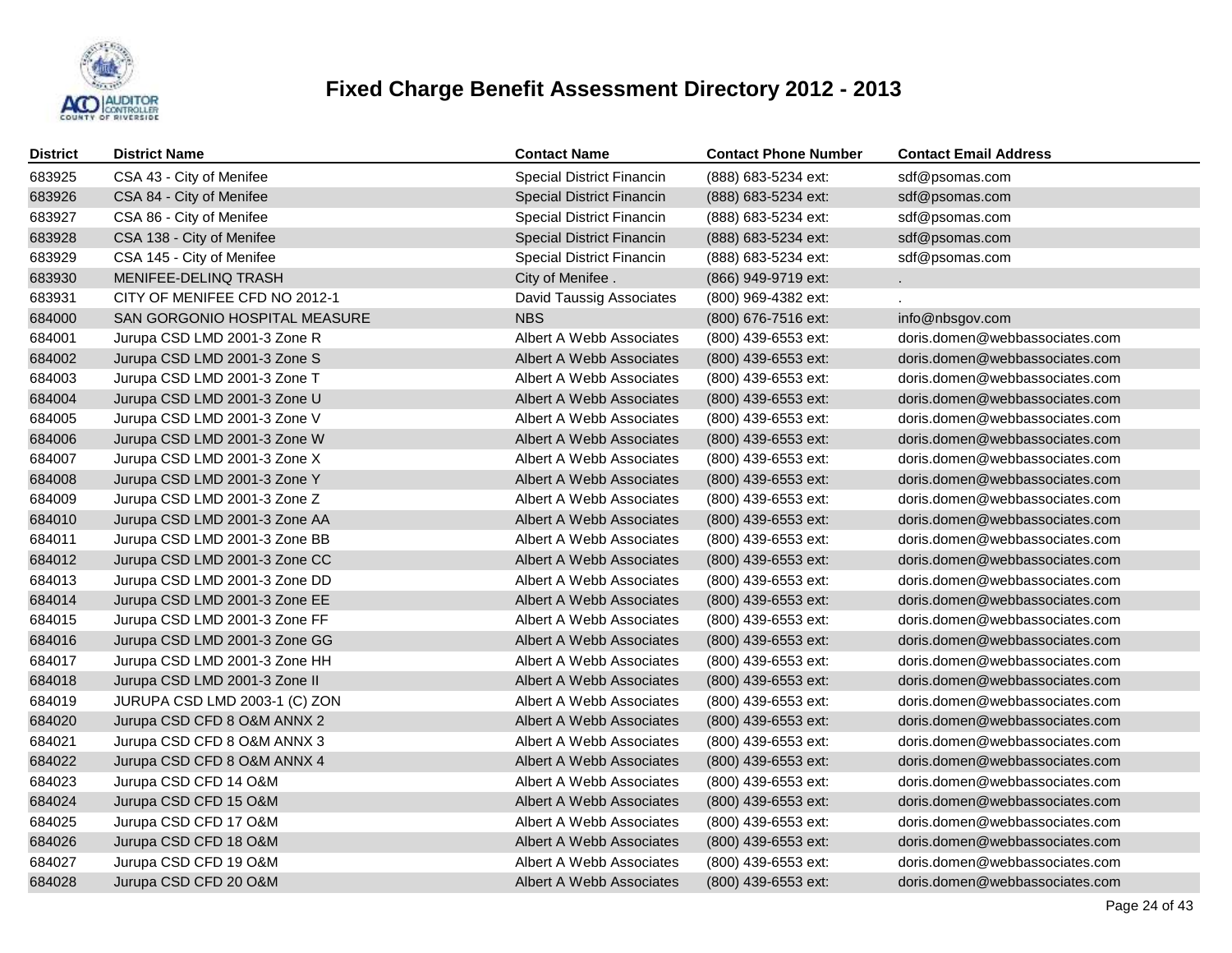

| <b>District</b> | <b>District Name</b>          | <b>Contact Name</b>             | <b>Contact Phone Number</b> | <b>Contact Email Address</b>   |
|-----------------|-------------------------------|---------------------------------|-----------------------------|--------------------------------|
| 684029          | Jurupa CSD CFD 21 O&M         | Albert A Webb Associates        | (800) 439-6553 ext:         | doris.domen@webbassociates.com |
| 684030          | Jurupa CSD CFD 23 O&M         | <b>Albert A Webb Associates</b> | (800) 439-6553 ext:         | doris.domen@webbassociates.com |
| 684031          | Jurupa CSD CFD 24 O&M         | Albert A Webb Associates        | (800) 439-6553 ext:         | doris.domen@webbassociates.com |
| 684032          | Jurupa CSD CFD 25 O&M         | Albert A Webb Associates        | (800) 439-6553 ext:         | doris.domen@webbassociates.com |
| 684033          | Jurupa CSD CFD 22 O&M         | Albert A Webb Associates        | (800) 439-6553 ext:         | doris.domen@webbassociates.com |
| 684034          | Jurupa CSD CFD 26 O&M         | Albert A Webb Associates        | (800) 439-6553 ext:         | doris.domen@webbassociates.com |
| 684035          | Jurupa CSD CFD 27 O&M         | Albert A. Webb Associate        | (800) 439-6553 ext:         |                                |
| 684037          | Jurupa CSD CFD 29 O&M         | Albert A Webb Associates        | $(800)$ 439-6553 ext:       | doris.domen@webbassociates.com |
| 684038          | Jurupa CSD CFD 30 O&M         | Albert A Webb Associates        | (800) 439-6553 ext:         | doris.domen@webbassociates.com |
| 684039          | Jurupa CSD CFD 31 O&M         | Albert A Webb Associates        | (800) 439-6553 ext:         | doris.domen@webbassociates.com |
| 684040          | Jurupa CSD CFD 32 O&M         | Albert A Webb Associates        | (800) 439-6553 ext:         | doris.domen@webbassociates.com |
| 684041          | Jurupa CSD CFD 33 O&M         | Albert A Webb Associates        | (800) 439-6553 ext:         | doris.domen@webbassociates.com |
| 684042          | Jurupa CSD CFD 34 O&M         | Albert A Webb Associates        | (800) 439-6553 ext:         | doris.domen@webbassociates.com |
| 684043          | Jurupa CSD CFD 35 O&M         | Albert A Webb Associates        | (800) 439-6553 ext:         | doris.domen@webbassociates.com |
| 684044          | Jurupa CSD CFD 8 O&M-Annex 5  | Albert A Webb Associates        | (800) 439-6553 ext:         | doris.domen@webbassociates.com |
| 684045          | JURUPA CSD CFD 22 DEBT SERVIC | Albert A Webb Associates        | (800) 439-6553 ext:         | doris.domen@webbassociates.com |
| 684046          | JURUPA CSD CFD 26 DEBT SERVIC | Albert A Webb Associates        | (800) 439-6553 ext:         | doris.domen@webbassociates.com |
| 684047          | JURUPA CSD CFD 27 DEBT SERVIC | Albert A. Webb Associate        | (800) 439-6553 ext:         |                                |
| 684049          | JURUPA CSD CFD 29 DEBT SERVIC | Albert A Webb Associates        | (800) 439-6553 ext:         | doris.domen@webbassociates.com |
| 684050          | JURUPA CSD CFD 30 DEBT SERVIC | Albert A Webb Associates        | (800) 439-6553 ext:         | doris.domen@webbassociates.com |
| 684051          | JURUPA CSD CFD 31 DEBT SERVIC | Albert A Webb Associates        | (800) 439-6553 ext:         | doris.domen@webbassociates.com |
| 684052          | JURUPA CSD CFD 32 DEBT SERVIC | Albert A Webb Associates        | (800) 439-6553 ext:         | doris.domen@webbassociates.com |
| 684053          | JURUPA CSD CFD 33 DEBT SERVIC | Albert A Webb Associates        | (800) 439-6553 ext:         | doris.domen@webbassociates.com |
| 684054          | JURUPA CSD CFD 34 DEBT SERVIC | Albert A Webb Associates        | (800) 439-6553 ext:         | doris.domen@webbassociates.com |
| 684055          | JURUPA CSD CFD 35 DEBT SERVIC | Albert A Webb Associates        | (800) 439-6553 ext:         | doris.domen@webbassociates.com |
| 684061          | <b>Citrus Pest Control 2</b>  | <b>NBS</b>                      | (800) 676-7516 ext:         | info@nbsgov.com                |
| 684063          | Jurupa CSD LMD 2001-1 Zone BB | Albert A Webb Associates        | (800) 439-6553 ext:         | doris.domen@webbassociates.com |
| 684064          | Jurupa CSD LMD 2001-1 Zone CC | Albert A Webb Associates        | (800) 439-6553 ext:         | doris.domen@webbassociates.com |
| 684065          | Jurupa CSD LMD 2001-1 Zone V  | Albert A Webb Associates        | (800) 439-6553 ext:         | doris.domen@webbassociates.com |
| 684066          | Jurupa CSD LMD 2001-2 Zone I  | Albert A Webb Associates        | (800) 439-6553 ext:         | doris.domen@webbassociates.com |
| 684067          | Jurupa CSD LMD 2001-2 Zone J  | Albert A Webb Associates        | (800) 439-6553 ext:         | doris.domen@webbassociates.com |
| 684068          | Jurupa CSD LMD 2001-2 Zone K  | Albert A Webb Associates        | (800) 439-6553 ext:         | doris.domen@webbassociates.com |
| 684069          | JURUPA CSD LMD 2001-3 ZONE AA | Albert A Webb Associates        | (800) 439-6553 ext:         | doris.domen@webbassociates.com |
| 684070          | JURUPA CSD LMD 2001-3 ZONE BB | Albert A Webb Associates        | (800) 439-6553 ext:         | doris.domen@webbassociates.com |
| 684071          | JURUPA CSD LMD 2001-3 ZONE CC | Albert A Webb Associates        | (800) 439-6553 ext:         | doris.domen@webbassociates.com |
| 684072          | Jurupa CSD LMD 2001-3 Zone JJ | Albert A Webb Associates        | (800) 439-6553 ext:         | doris.domen@webbassociates.com |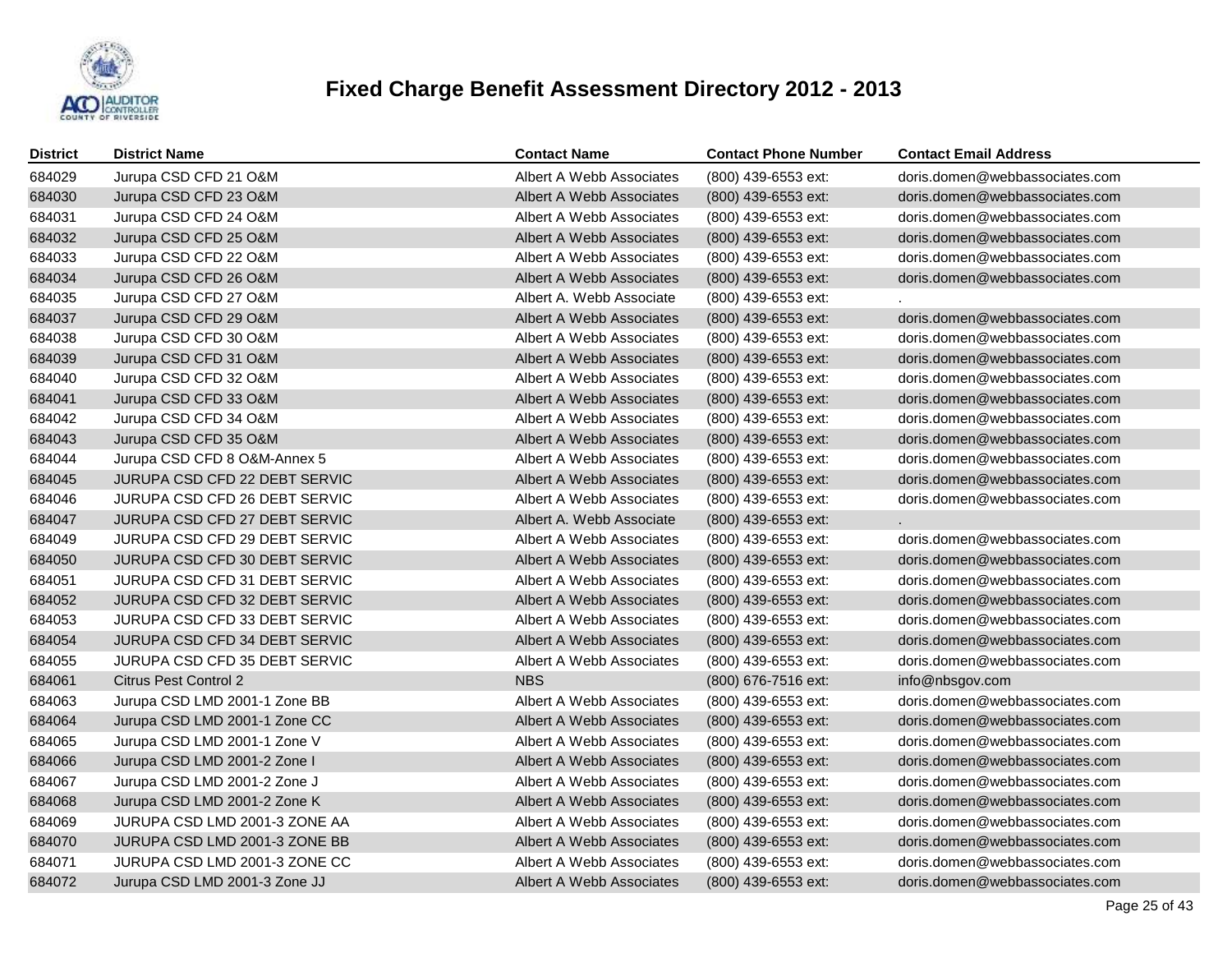

| <b>District</b> | <b>District Name</b>          | <b>Contact Name</b>             | <b>Contact Phone Number</b> | <b>Contact Email Address</b>      |
|-----------------|-------------------------------|---------------------------------|-----------------------------|-----------------------------------|
| 684073          | Jurupa CSD LMD 2001-3 Zone KK | Albert A Webb Associates        | (800) 439-6553 ext:         | doris.domen@webbassociates.com    |
| 684074          | Jurupa CSD LMD 2001-3 Zone LL | <b>Albert A Webb Associates</b> | (800) 439-6553 ext:         | doris.domen@webbassociates.com    |
| 684075          | Jurupa CSD LMD 2001-3 Zone MM | Albert A Webb Associates        | (800) 439-6553 ext:         | doris.domen@webbassociates.com    |
| 684076          | Jurupa CSD LMD 2001-3 Zone NN | Albert A Webb Associates        | (800) 439-6553 ext:         | doris.domen@webbassociates.com    |
| 684077          | Jurupa CSD LMD 2001-3 Zone OO | Albert A Webb Associates        | (800) 439-6553 ext:         | doris.domen@webbassociates.com    |
| 684078          | Jurupa CSD LMD 2001-3 Zone PP | Albert A Webb Associates        | (800) 439-6553 ext:         | doris.domen@webbassociates.com    |
| 684079          | Jurupa CSD LMD 2001-3 Zone QQ | Albert A Webb Associates        | (800) 439-6553 ext:         | doris.domen@webbassociates.com    |
| 684080          | Jurupa CSD LMD 2001-3 Zone RR | Albert A Webb Associates        | $(800)$ 439-6553 ext:       | doris.domen@webbassociates.com    |
| 684081          | Jurupa CSD LMD 2001-3 Zone SS | Albert A Webb Associates        | (800) 439-6553 ext:         | doris.domen@webbassociates.com    |
| 684082          | Jurupa CSD LMD 2001-3 Zone TT | Albert A Webb Associates        | $(800)$ 439-6553 ext:       | doris.domen@webbassociates.com    |
| 684083          | Jurupa CSD LMD 2001-3 Zone UU | Albert A Webb Associates        | (800) 439-6553 ext:         | doris.domen@webbassociates.com    |
| 684084          | Jurupa CSD LMD 2001-3 Zone VV | Albert A Webb Associates        | (800) 439-6553 ext:         | doris.domen@webbassociates.com    |
| 684085          | Jurupa CSD LMD 2001-3 Zone WW | Albert A Webb Associates        | (800) 439-6553 ext:         | doris.domen@webbassociates.com    |
| 684086          | Jurupa CSD LMD 2001-3 Zone XX | Albert A Webb Associates        | $(800)$ 439-6553 ext:       | doris.domen@webbassociates.com    |
| 684087          | JURUPA CSD LMD 2001-3 ZONE FF | Albert A Webb Associates        | (800) 439-6553 ext:         | doris.domen@webbassociates.com    |
| 684089          | JURUPA CSD LMD 2001-1 ZONE EE | Albert A Webb Associates        | $(800)$ 439-6553 ext:       | doris.domen@webbassociates.com    |
| 684091          | JURUPA CSD LMD 2001-3 ZONE GG | Albert A Webb Associates        | $(800)$ 439-6553 ext:       | doris.domen@webbassociates.com    |
| 684092          | Jurupa CSD CFD 42 O & M       | Albert A. Webb Associate        | $(800)$ 439-6553 ext:       | doris.domen@webbassociates.com    |
| 684093          | Jurupa CSD CFD 42 DEBT        | Albert A. Webb Associate        | $(800)$ 439-6553 ext:       | doris.domen@webbassociates.com    |
| 684115          | Cathedral City Waste Disposal | <b>Customer Service</b>         | (760) 340-2113 ext:         | customerservice@burrtecdesert.com |
| 684121          | EDGEMONT COMM SERV SEWER CHG  | Albert A Webb Associates        | (800) 439-6553 ext:         | doris.domen@webbassociates.com    |
| 684126          | EDGEMONT COMM SERV LIGHTING C | Albert A Webb Associates        | $(800)$ 439-6553 ext:       | doris.domen@webbassociates.com    |
| 684128          | Jurupa CSD LLMD 2001-3 Zone D | Albert A Webb Associates        | (800) 439-6553 ext:         | doris.domen@webbassociates.com    |
| 684129          | Jurupa CSD LLMD 2001-3 Zone E | Albert A Webb Associates        | $(800)$ 439-6553 ext:       | doris.domen@webbassociates.com    |
| 684130          | Jurupa CSD LLMD 2001-3 Zone F | Albert A Webb Associates        | (800) 439-6553 ext:         | doris.domen@webbassociates.com    |
| 684131          | Jurupa CSD LLMD 2001-1 Zone F | Albert A Webb Associates        | $(800)$ 439-6553 ext:       | doris.domen@webbassociates.com    |
| 684132          | Jurupa CSD LLMD 2001-3 Zone G | Albert A Webb Associates        | (800) 439-6553 ext:         | doris.domen@webbassociates.com    |
| 684133          | Jurupa CSD LLMD 2001-3 Zone H | Albert A Webb Associates        | (800) 439-6553 ext:         | doris.domen@webbassociates.com    |
| 684134          | Jurupa CSD LLMD 98-1 Zone F   | Albert A Webb Associates        | (800) 439-6553 ext:         | doris.domen@webbassociates.com    |
| 684135          | Jurupa CSD LLMD 98-1 Zone G   | Albert A Webb Associates        | $(800)$ 439-6553 ext:       | doris.domen@webbassociates.com    |
| 684136          | JURUPA CSD LLMD 98-2 ANNEX #1 | Albert A Webb Associates        | (800) 439-6553 ext:         | doris.domen@webbassociates.com    |
| 684137          | JURUPA CSD LLMD 98-2 ANNEX #2 | Albert A Webb Associates        | $(800)$ 439-6553 ext:       | doris.domen@webbassociates.com    |
| 684138          | JURUPA CSD LLMD 98-2 ANNEX #3 | Albert A Webb Associates        | (800) 439-6553 ext:         | doris.domen@webbassociates.com    |
| 684139          | JURUPA CSD LLMD 98-2 ANNEX #4 | Albert A Webb Associates        | $(800)$ 439-6553 ext:       | doris.domen@webbassociates.com    |
| 684140          | JURUPA CSD LLMD 98-2 ANNEX #6 | Albert A Webb Associates        | (800) 439-6553 ext:         | doris.domen@webbassociates.com    |
| 684141          | Jurupa CSD LLMD 2001-1 Zone B | Albert A Webb Associates        | (800) 439-6553 ext:         | doris.domen@webbassociates.com    |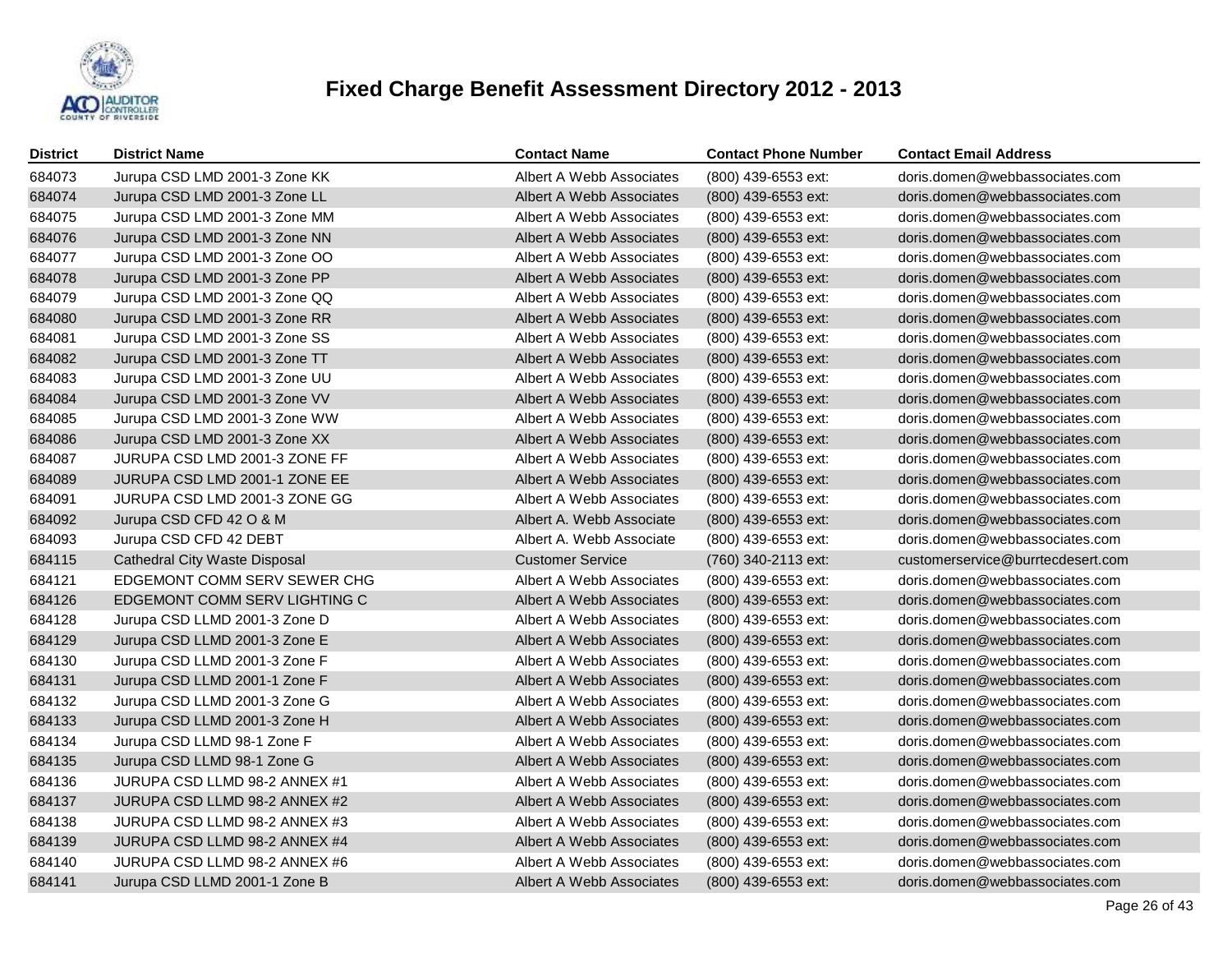

| <b>District</b> | <b>District Name</b>          | <b>Contact Name</b>      | <b>Contact Phone Number</b> | <b>Contact Email Address</b>   |
|-----------------|-------------------------------|--------------------------|-----------------------------|--------------------------------|
| 684142          | Jurupa CSD LLMD 2001-1 Zone C | Albert A Webb Associates | (800) 439-6553 ext:         | doris.domen@webbassociates.com |
| 684143          | Jurupa CSD LLMD 2001-1 Zone D | Albert A Webb Associates | (800) 439-6553 ext:         | doris.domen@webbassociates.com |
| 684144          | Jurupa CSD LLMD 2001-1 Zone E | Albert A Webb Associates | (800) 439-6553 ext:         | doris.domen@webbassociates.com |
| 684145          | Jurupa CSD LLMD 2001-2 Zone B | Albert A Webb Associates | (800) 439-6553 ext:         | doris.domen@webbassociates.com |
| 684146          | Jurupa CSD LLMD 2001-2 Zone C | Albert A Webb Associates | (800) 439-6553 ext:         | doris.domen@webbassociates.com |
| 684147          | Jurupa CSD LLMD 2001-3 Zone A | Albert A Webb Associates | (800) 439-6553 ext:         | doris.domen@webbassociates.com |
| 684148          | Jurupa CSD LLMD 2001-3 Zone B | Albert A Webb Associates | (800) 439-6553 ext:         | doris.domen@webbassociates.com |
| 684149          | Jurupa CSD LLMD 2001-3 Zone C | Albert A Webb Associates | $(800)$ 439-6553 ext:       | doris.domen@webbassociates.com |
| 684156          | <b>JCSD ILLUMINATION NO 2</b> | Albert A Webb Associates | (800) 439-6553 ext:         | doris.domen@webbassociates.com |
| 684157          | JURUPA CSD CFD #2-DEBT SERVIC | Albert A Webb Associates | (800) 439-6553 ext:         | doris.domen@webbassociates.com |
| 684158          | Jurupa CFD #1                 | Albert A Webb Associates | (800) 439-6553 ext:         | doris.domen@webbassociates.com |
| 684159          | Jurupa CSD LLMD 91-1 Zone 1   | Albert A Webb Associates | $(800)$ 439-6553 ext:       | doris.domen@webbassociates.com |
| 684162          | Jurupa CSD LLMD 98-1 Zone A   | Albert A Webb Associates | (800) 439-6553 ext:         | doris.domen@webbassociates.com |
| 684163          | JURUPA LLMD 98-2 ORIGINAL ARE | Albert A Webb Associates | $(800)$ 439-6553 ext:       | doris.domen@webbassociates.com |
| 684164          | Jurupa CSD LLMD 91-1 Zone 2   | Albert A Webb Associates | (800) 439-6553 ext:         | doris.domen@webbassociates.com |
| 684165          | Jurupa CSD LLMD 98-1 Zone B   | Albert A Webb Associates | (800) 439-6553 ext:         | doris.domen@webbassociates.com |
| 684166          | Jurupa CSD LLMD 98-1 Zone C   | Albert A Webb Associates | (800) 439-6553 ext:         | doris.domen@webbassociates.com |
| 684167          | Jurupa CSD LLMD 98-1 Zone D   | Albert A Webb Associates | (800) 439-6553 ext:         | doris.domen@webbassociates.com |
| 684168          | Jurupa CSD LLMD 98-1 Zone E   | Albert A Webb Associates | (800) 439-6553 ext:         | doris.domen@webbassociates.com |
| 684169          | Jurupa CSD LLMD 2001-1 Zone A | Albert A Webb Associates | (800) 439-6553 ext:         | doris.domen@webbassociates.com |
| 684170          | Jurupa CSD LLMD 2001-2 Zone A | Albert A Webb Associates | (800) 439-6553 ext:         | doris.domen@webbassociates.com |
| 684171          | DE LUZ COM SERV BENEFIT CHG   | Marjorie Hollinger       | (909) 793-2855 ext:         | rapiddatainc@aol.com           |
| 684173          | DE LUZ CSD AD 90-1            | De Luz community Service | (951) 296-3176 ext:         |                                |
| 684174          | DE LUZ CSD SHERIFF SPEC TAX   | Marjorie Hollinger       | (909) 793-2855 ext:         | rapiddatainc@aol.com           |
| 684181          | SO COACHELLA VALLEY CSD       | Glenn Crowson            | (760) 329-2813 ext:         | crowsonmgt@aol.com             |
| 684182          | JURUPA CSD CFD 14 DEBT SERVIC | Albert A Webb Associates | (800) 439-6553 ext:         | doris.domen@webbassociates.com |
| 684183          | JURUPA CSD CFD 15 DEBT SERVIC | Albert A Webb Associates | (800) 439-6553 ext:         | doris.domen@webbassociates.com |
| 684184          | JURUPA CSD CFD 17 DEBT SERVIC | Albert A Webb Associates | (800) 439-6553 ext:         | doris.domen@webbassociates.com |
| 684185          | JURUPA CSD CFD 18 DEBT SERVIC | Albert A Webb Associates | (800) 439-6553 ext:         | doris.domen@webbassociates.com |
| 684186          | JURUPA CSD CFD 19 DEBT SERVIC | Albert A Webb Associates | (800) 439-6553 ext:         | doris.domen@webbassociates.com |
| 684187          | JURUPA CSD CFD 21 DEBT SERVIC | Albert A Webb Associates | (800) 439-6553 ext:         | doris.domen@webbassociates.com |
| 684188          | JURUPA CSD CFD 23 DEBT SERVIC | Albert A Webb Associates | (800) 439-6553 ext:         | doris.domen@webbassociates.com |
| 684189          | JURUPA CSD CFD 24 DEBT SERVIC | Albert A Webb Associates | (800) 439-6553 ext:         | doris.domen@webbassociates.com |
| 684190          | Jurupa CSD LLMD 2001-3 Zone I | Albert A Webb Associates | (800) 439-6553 ext:         | doris.domen@webbassociates.com |
| 684191          | Jurupa CSD LLMD 2001-3 Zone J | Albert A Webb Associates | (800) 439-6553 ext:         | doris.domen@webbassociates.com |
| 684192          | JURUPA CSD CFD 25 DEBT SERVIC | Albert A Webb Associates | (800) 439-6553 ext:         | doris.domen@webbassociates.com |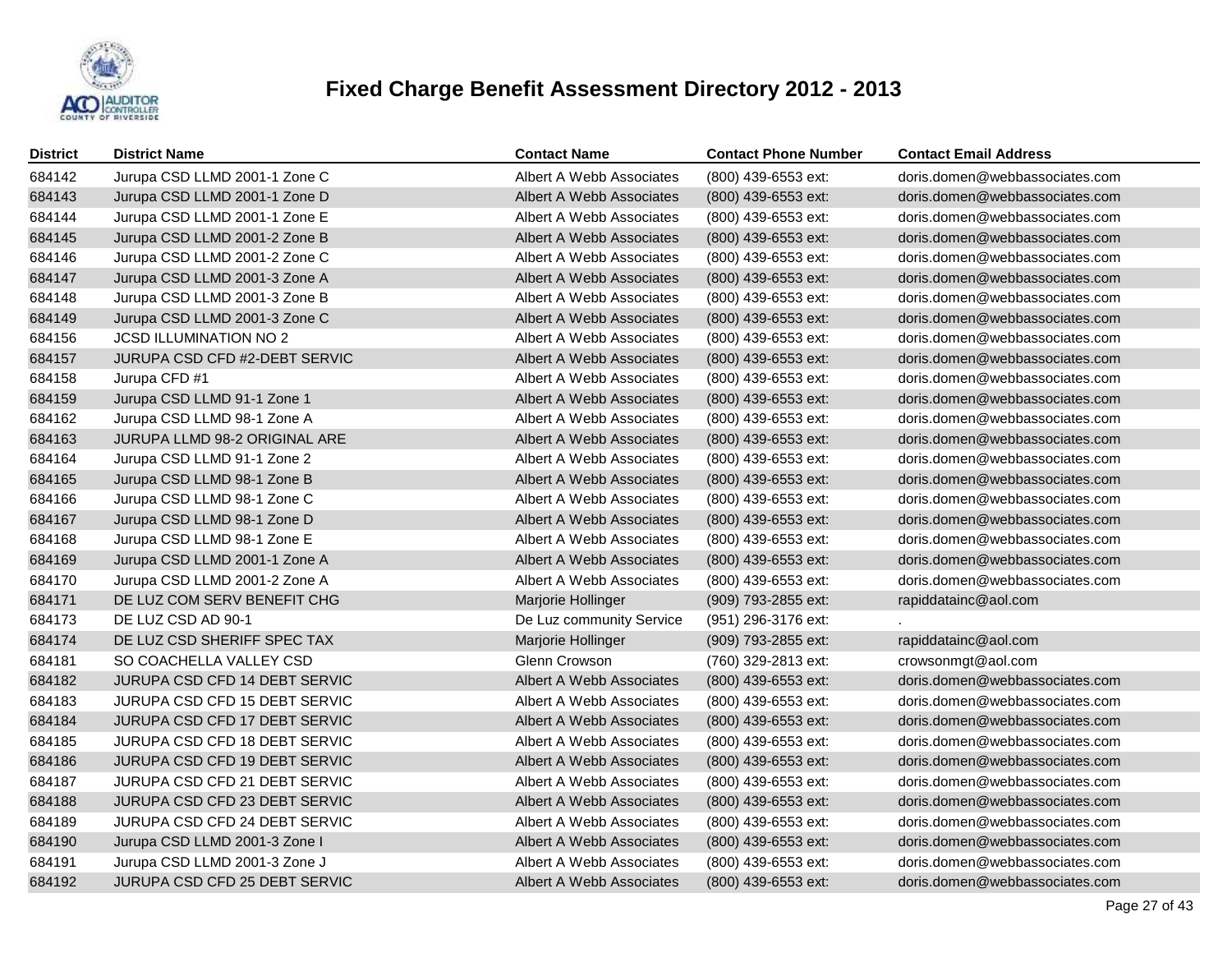

| <b>District</b> | <b>District Name</b>             | <b>Contact Name</b>      | <b>Contact Phone Number</b> | <b>Contact Email Address</b>   |
|-----------------|----------------------------------|--------------------------|-----------------------------|--------------------------------|
| 684200          | JURUPA CSD CFD #2 - O&M          | Albert A Webb Associates | (800) 439-6553 ext:         | doris.domen@webbassociates.com |
| 684201          | JURUPA CSD CFD #3 - DEBT SERV    | Albert A Webb Associates | (800) 439-6553 ext:         | doris.domen@webbassociates.com |
| 684202          | JURUPA CSD CFD #3 - O&M          | Albert A Webb Associates | (800) 439-6553 ext:         | doris.domen@webbassociates.com |
| 684203          | JURUPA CSD CFD #4 - DEBT SERV    | Albert A Webb Associates | (800) 439-6553 ext:         | doris.domen@webbassociates.com |
| 684204          | JURUPA CSD CFD #4 - O&M          | Albert A Webb Associates | (800) 439-6553 ext:         | doris.domen@webbassociates.com |
| 684205          | JURUPA CSD CFD #5 - DEBT SERV    | Albert A Webb Associates | (800) 439-6553 ext:         | doris.domen@webbassociates.com |
| 684206          | JURUPA CSD CFD #5 - O&M          | Albert A Webb Associates | (800) 439-6553 ext:         | doris.domen@webbassociates.com |
| 684207          | JURUPA CSD CFD #6 - DEBT SERV    | Albert A Webb Associates | (800) 439-6553 ext:         | doris.domen@webbassociates.com |
| 684208          | JURUPA CSD CFD #6 - O&M          | Albert A Webb Associates | (800) 439-6553 ext:         | doris.domen@webbassociates.com |
| 684209          | JURUPA CSD CFD #7 - DEBT SERV    | Albert A Webb Associates | (800) 439-6553 ext:         | doris.domen@webbassociates.com |
| 684210          | JURUPA CSD CFD #7 - O&M          | Albert A Webb Associates | (800) 439-6553 ext:         | doris.domen@webbassociates.com |
| 684211          | JURUPA CSD CFD #8 - O&M          | Albert A Webb Associates | (800) 439-6553 ext:         | doris.domen@webbassociates.com |
| 684212          | JURUPA CSD CFD #9 - O&M          | Albert A Webb Associates | (800) 439-6553 ext:         | doris.domen@webbassociates.com |
| 684213          | JURUPA CSD CFD #10 DEBT SERVI    | Albert A Webb Associates | (800) 439-6553 ext:         | doris.domen@webbassociates.com |
| 684214          | JURUPA CSD CFD #10 - O&M         | Albert A Webb Associates | (800) 439-6553 ext:         | doris.domen@webbassociates.com |
| 684215          | JURUPA CSD CFD #13 - O&M         | Albert A Webb Associates | (800) 439-6553 ext:         | doris.domen@webbassociates.com |
| 684216          | JURUPA CSD LTGMT DST 2001-2 Z    | Albert A Webb Associates | (800) 439-6553 ext:         | doris.domen@webbassociates.com |
| 684217          | JURUPA CSD LTGMT DST 2001-2 Z    | Albert A Webb Associates | (800) 439-6553 ext:         | doris.domen@webbassociates.com |
| 684218          | JURUPA CSD LTGMT DST 2001-2 Z    | Albert A Webb Associates | (800) 439-6553 ext:         | doris.domen@webbassociates.com |
| 684219          | JURUPA CSD LTGMT DST 2001-2 Z    | Albert A Webb Associates | (800) 439-6553 ext:         | doris.domen@webbassociates.com |
| 684220          | JURUPA CSD LTGMT DST 2001-1 Z    | Albert A Webb Associates | (800) 439-6553 ext:         | doris.domen@webbassociates.com |
| 684221          | JURUPA CSD LTGMT DST 2001-1 Z    | $\cdots$                 | (800) 439-6553 ext:         |                                |
| 684222          | JURUPA CSD LTGMT DST 2001-1 Z    | Albert A Webb Associates | (800) 439-6553 ext:         | doris.domen@webbassociates.com |
| 684223          | JURUPA CSD LTGMT DST 2001-1 Z    | Albert A Webb Associates | (800) 439-6553 ext:         | doris.domen@webbassociates.com |
| 684224          | JURUPA CSD LTGMT DST 2001-3 Z    | Albert A Webb Associates | (800) 439-6553 ext:         | doris.domen@webbassociates.com |
| 684225          | JURUPA CSD LTGMT DST 2001-3 Z    | Albert A Webb Associates | (800) 439-6553 ext:         | doris.domen@webbassociates.com |
| 684226          | JURUPA CSD LTGMT DST 2001-3 ZN M | Albert A Webb Associates | (800) 439-6553 ext:         | doris.domen@webbassociates.com |
| 684227          | JURUPA CSD LTGMT DST 2001-3 Z    | Albert A Webb Associates | (800) 439-6553 ext:         | doris.domen@webbassociates.com |
| 684228          | JURUPA CSD LTGMT DST 2001-3 Z    | Albert A Webb Associates | (800) 439-6553 ext:         | doris.domen@webbassociates.com |
| 684229          | JURUPA CSD LTGMT DST 2001-3 Z    | Albert A Webb Associates | (800) 439-6553 ext:         | doris.domen@webbassociates.com |
| 684230          | JURUPA CSD LTGMT DST 2001-3 Z    | Albert A Webb Associates | (800) 439-6553 ext:         | doris.domen@webbassociates.com |
| 684231          | JURUPA CSD LTGMD 2003-1 C ZN     | Albert A Webb Associates | (800) 439-6553 ext:         | doris.domen@webbassociates.com |
| 684232          | Jurupa CSD CFD 11 O&M            | Albert A Webb Associates | (800) 439-6553 ext:         | doris.domen@webbassociates.com |
| 684233          | JURUPA CSD CFD 11 DEBT SERVIC    | Albert A Webb Associates | (800) 439-6553 ext:         | doris.domen@webbassociates.com |
| 684234          | Jurupa CSD CFD 12 O&M            | Albert A Webb Associates | (800) 439-6553 ext:         | doris.domen@webbassociates.com |
| 684235          | JURUPA CSD CFD 12 DEBT SERVIC    | Albert A Webb Associates | (800) 439-6553 ext:         | doris.domen@webbassociates.com |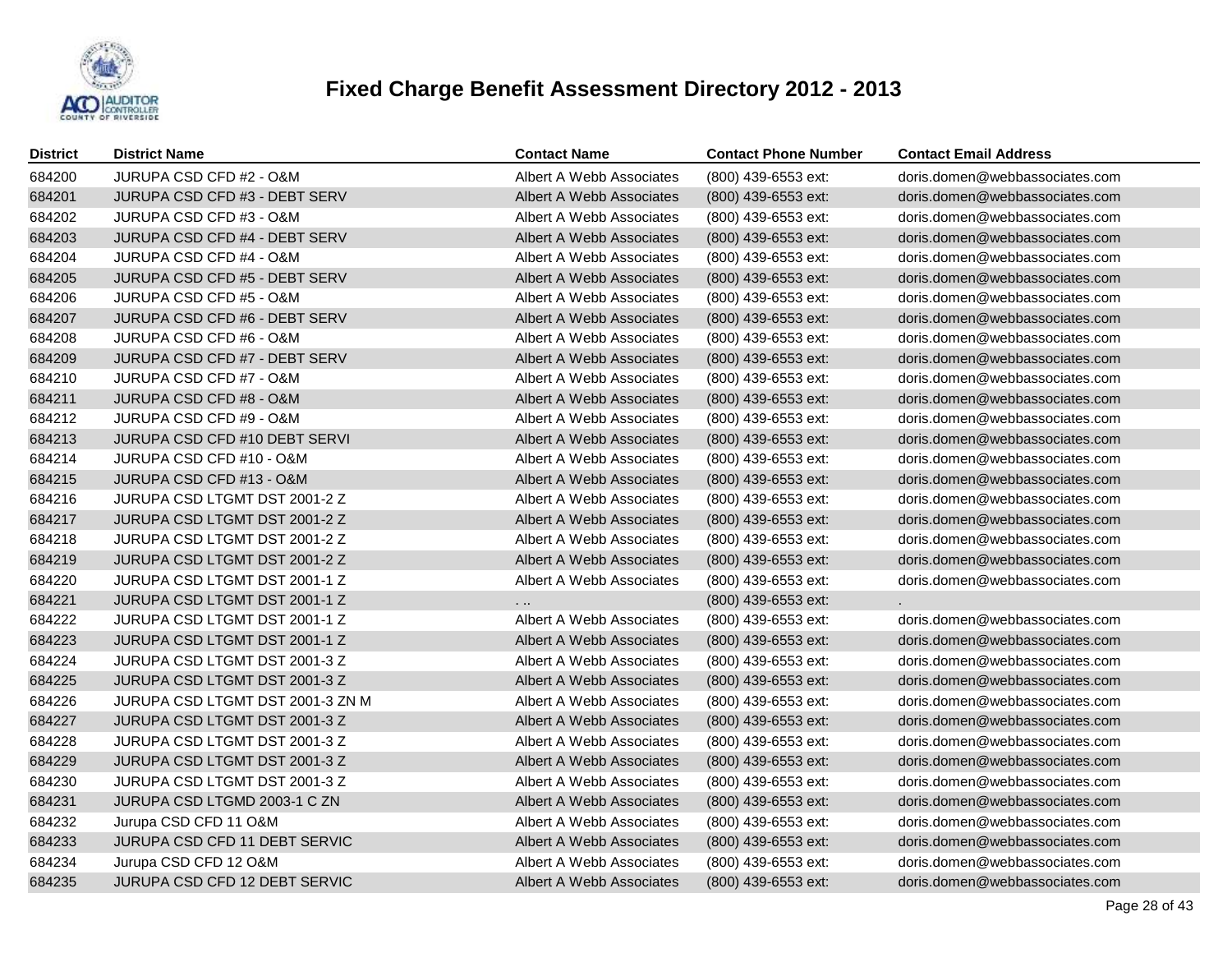

| <b>District</b> | <b>District Name</b>          | <b>Contact Name</b>              | <b>Contact Phone Number</b> | <b>Contact Email Address</b>   |
|-----------------|-------------------------------|----------------------------------|-----------------------------|--------------------------------|
| 684236          | Jurupa CSD CFD 16 O&M         | Albert A Webb Associates         | (800) 439-6553 ext:         | doris.domen@webbassociates.com |
| 684237          | JURUPA CSD CFD 16 DEBT SERVIC | Albert A Webb Associates         | (800) 439-6553 ext:         | doris.domen@webbassociates.com |
| 684238          | JURUPA CSD CFD #8 ANNEX NO.1  | Albert A Webb Associates         | (800) 439-6553 ext:         | doris.domen@webbassociates.com |
| 684239          | Jurupa CSD LMD 98-1 Zone H    | Albert A Webb Associates         | (800) 439-6553 ext:         | doris.domen@webbassociates.com |
| 684240          | Jurupa CSD LMD 2001-2 Zone H  | Albert A Webb Associates         | (800) 439-6553 ext:         | doris.domen@webbassociates.com |
| 684241          | Jurupa CSD LMD 98-1 Zone I    | Albert A Webb Associates         | (800) 439-6553 ext:         | doris.domen@webbassociates.com |
| 684242          | Jurupa CSD LMD 98-1 Zone J    | Albert A Webb Associates         | (800) 439-6553 ext:         | doris.domen@webbassociates.com |
| 684243          | Jurupa CSD LMD 2001-1 Zone K  | Albert A Webb Associates         | (800) 439-6553 ext:         | doris.domen@webbassociates.com |
| 684244          | Jurupa CSD LMD 2001-1 Zone L  | Albert A Webb Associates         | (800) 439-6553 ext:         | doris.domen@webbassociates.com |
| 684245          | Jurupa CSD LMD 2001-1 Zone M  | Albert A Webb Associates         | (800) 439-6553 ext:         | doris.domen@webbassociates.com |
| 684246          | Jurupa CSD LMD 2001-1 Zone N  | Albert A Webb Associates         | (800) 439-6553 ext:         | doris.domen@webbassociates.com |
| 684247          | Jurupa CSD LMD 2001-1 Zone O  | Albert A Webb Associates         | (800) 439-6553 ext:         | doris.domen@webbassociates.com |
| 684248          | Jurupa CSD LMD 2001-1 Zone P  | Albert A Webb Associates         | (800) 439-6553 ext:         | doris.domen@webbassociates.com |
| 684249          | Jurupa CSD LMD 2001-1 Zone Q  | Albert A Webb Associates         | $(800)$ 439-6553 ext:       | doris.domen@webbassociates.com |
| 684250          | Jurupa CSD LMD 2001-1 Zone R  | Albert A Webb Associates         | (800) 439-6553 ext:         | doris.domen@webbassociates.com |
| 684251          | Jurupa CSD LMD 2001-1 Zone S  | Albert A Webb Associates         | (800) 439-6553 ext:         | doris.domen@webbassociates.com |
| 684252          | Jurupa CSD LMD 2001-1 Zone T  | Albert A Webb Associates         | (800) 439-6553 ext:         | doris.domen@webbassociates.com |
| 684253          | Jurupa CSD LMD 2001-1 Zone U  | Albert A Webb Associates         | (800) 439-6553 ext:         | doris.domen@webbassociates.com |
| 684254          | Jurupa CSD LMD 98-1 Zone K    | Albert A Webb Associates         | (800) 439-6553 ext:         | doris.domen@webbassociates.com |
| 684255          | Jurupa CSD LMD 2001-3 Zone ZZ | Albert A Webb Associates         | (800) 439-6553 ext:         | doris.domen@webbassociates.com |
| 684256          | Jurupa CSD LMD 2001-3 Zone YY | Albert A Webb Associates         | (800) 439-6553 ext:         | doris.domen@webbassociates.com |
| 684257          | RUBIDOUX COMM SVS WEED CONTRO | Marjorie Hollinger               | (909) 793-2855 ext:         | rapiddatainc@aol.com           |
| 684259          | TENAJA AD 2004-1 TENAJA RD MA | Marjorie Hollinger               | (909) 793-2855 ext:         | rapiddatainc@aol.com           |
| 684260          | <b>TENAJA COMM SVC</b>        | Marjorie Hollinger               | (909) 793-2855 ext:         | rapiddatainc@aol.com           |
| 684262          | Tenaja Zone of Benefit        | Marjorie Hollinger               | (909) 793-2855 ext:         | rapiddatainc@aol.com           |
| 684264          | CITY OF MURRIETA REFUS & RECY | <b>Nancy Driggers</b>            | (951) 461-6008 ext:         | ndriggers@murrieta.org         |
| 684265          | Murrieta CSD                  | <b>Willdan Financial Service</b> | (866) 807-6864 ext:         | jperezmoses@willdan.com        |
| 684266          | Murrieta Parks & Rec          | <b>Willdan Financial Service</b> | (866) 807-6864 ext:         | jperezmoses@willdan.com        |
| 684267          | MURRIETA AD 98-1 GRIZZLEY RID | <b>Willdan Financial Service</b> | (866) 807-6864 ext:         | jperezmoses@willdan.com        |
| 684268          | Murrieta L&L 2                | <b>Willdan Financial Service</b> | (866) 807-6864 ext:         | jperezmoses@willdan.com        |
| 684269          | Murrieta L&L 1                | <b>Willdan Financial Service</b> | (866) 807-6864 ext:         | jperezmoses@willdan.com        |
| 684270          | MORENO VL CSD ZN S SUNNYMEAD  | <b>Candace Cassel</b>            | (951) 413-3480 ext:         | specialdistricts@moval.org     |
| 684271          | MORENO VALLEY CS ZNA          | <b>Candace Cassel</b>            | (951) 413-3480 ext:         | specialdistricts@moval.org     |
| 684272          | MORENO VALLEY CS ZNB          | <b>Candace Cassel</b>            | (951) 413-3480 ext:         | specialdistricts@moval.org     |
| 684274          | MORENO VALLEY CS ZN C         | Candace Cassel                   | (951) 413-3480 ext:         | specialdistricts@moval.org     |
| 684275          | MORENO VALLEY CS ZN D         | <b>Candace Cassel</b>            | (951) 413-3480 ext:         | specialdistricts@moval.org     |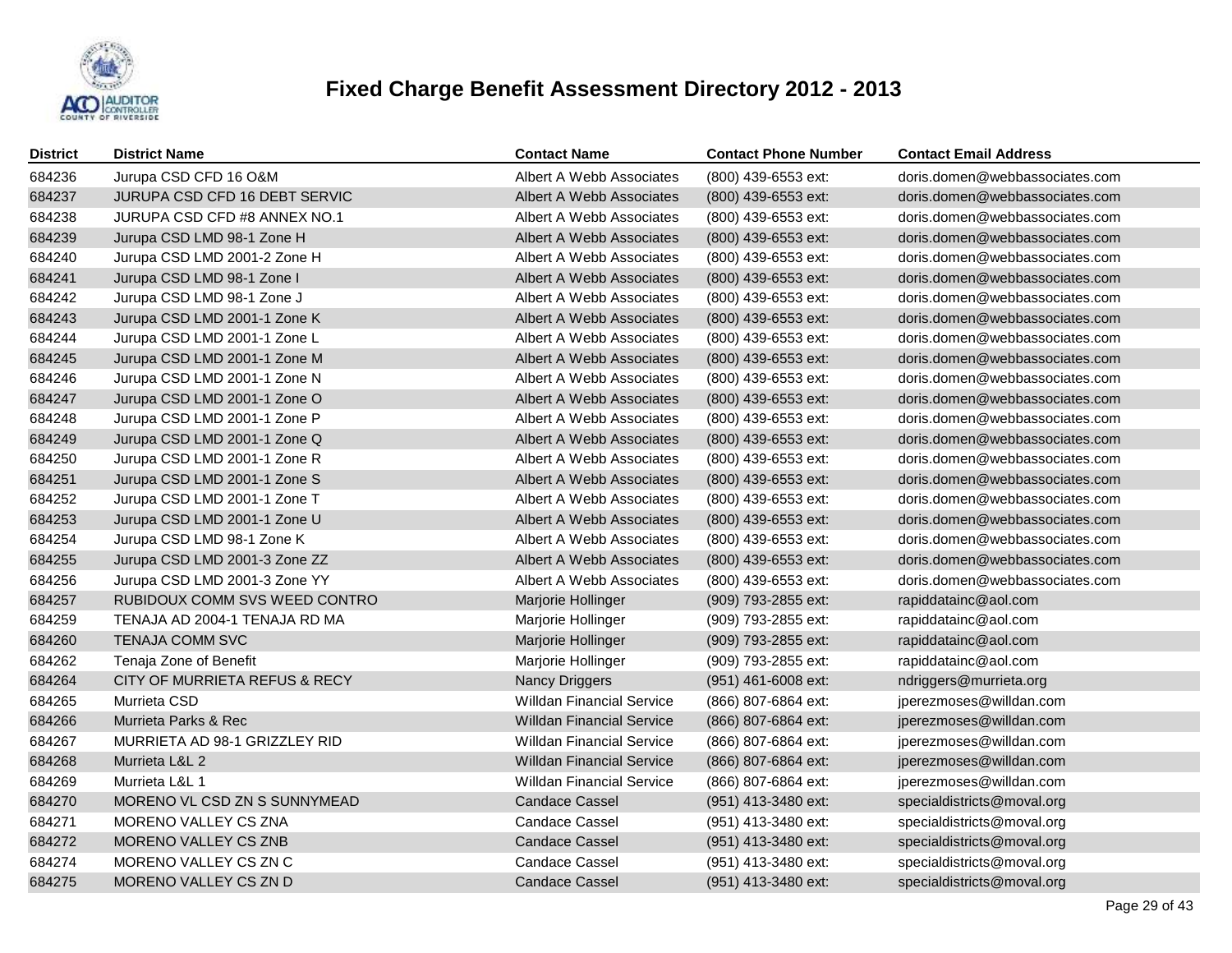

| <b>District</b> | <b>District Name</b>             | <b>Contact Name</b>              | <b>Contact Phone Number</b> | <b>Contact Email Address</b> |
|-----------------|----------------------------------|----------------------------------|-----------------------------|------------------------------|
| 684276          | MORENO VALLEY CS ZN E            | <b>Candace Cassel</b>            | (951) 413-3480 ext:         | specialdistricts@moval.org   |
| 684277          | MORENO VALLEY TRASH DISPOSAL     | .                                | (800) 423-9986 ext:         | WMSERVICE@WM.COM             |
| 684281          | MORENO VAL E-1A RENAISSANCE P    | <b>Candace Cassel</b>            | (951) 413-3480 ext:         | specialdistricts@moval.org   |
| 684282          | MORENO VALLEY E-4A DAYBREAK L    | <b>Candace Cassel</b>            | (951) 413-3480 ext:         | specialdistricts@moval.org   |
| 684283          | MORENO VALLEY ZNM COM/IND MED    | <b>Candace Cassel</b>            | (951) 413-3480 ext:         | specialdistricts@moval.org   |
| 684284          | Moreno Valley E-3A               | <b>Candace Cassel</b>            | (951) 413-3480 ext:         | specialdistricts@moval.org   |
| 684290          | MORENO VALLEY FED MANDATED NP    | Kent Weglin                      | (951) 413-3497 ext:         | Kentw@moval.org              |
| 684292          | MORENO VL CFD 4 MAINTENANCE      | <b>Candace Cassel</b>            | (951) 413-3480 ext:         | specialdistricts@moval.org   |
| 684293          | Moreno Valley CFD 5              | <b>Candace Cassel</b>            | (951) 413-3480 ext:         | specialdistricts@moval.org   |
| 684331          | <b>Idyllwild Fire Protection</b> | Marjorie Hollinger               | (909) 793-2855 ext:         | rapiddatainc@aol.com         |
| 684341          | Murrieta Fire Protection         | <b>Willdan Financial Service</b> | (866) 807-6864 ext:         | jperezmoses@willdan.com      |
| 684350          | MURRIETA AD 95-1 MURRIETA OAK    | <b>Willdan Financial Service</b> | (866) 807-6864 ext:         | jperezmoses@willdan.com      |
| 684358          | Murrieta L&L 24                  | <b>Willdan Financial Service</b> | (866) 807-6864 ext:         | jperezmoses@willdan.com      |
| 684359          | Murrieta L&L 23                  | <b>Willdan Financial Service</b> | (866) 807-6864 ext:         | jperezmoses@willdan.com      |
| 684360          | MURRIETA L&L 3                   | <b>Willdan Financial Service</b> | (866) 807-6864 ext:         | jperezmoses@willdan.com      |
| 684361          | <b>MURRIETA L&amp;L 4</b>        | <b>Willdan Financial Service</b> | (866) 807-6864 ext:         | jperezmoses@willdan.com      |
| 684362          | Murrieta L&L 5                   | <b>Willdan Financial Service</b> | (866) 807-6864 ext:         | jperezmoses@willdan.com      |
| 684363          | Murrieta L&L 6                   | <b>Willdan Financial Service</b> | (866) 807-6864 ext:         | jperezmoses@willdan.com      |
| 684364          | Murrieta L&L 7                   | <b>Willdan Financial Service</b> | (866) 807-6864 ext:         | jperezmoses@willdan.com      |
| 684365          | Murrieta L&L 8                   | <b>Willdan Financial Service</b> | (866) 807-6864 ext:         | jperezmoses@willdan.com      |
| 684366          | Murrieta L&L 9                   | <b>Willdan Financial Service</b> | (866) 807-6864 ext:         | jperezmoses@willdan.com      |
| 684367          | Murrieta L&L 10                  | <b>Willdan Financial Service</b> | (866) 807-6864 ext:         | jperezmoses@willdan.com      |
| 684368          | Murrieta L&L 11                  | <b>Willdan Financial Service</b> | (866) 807-6864 ext:         | jperezmoses@willdan.com      |
| 684369          | Murrieta L&L 12                  | <b>Willdan Financial Service</b> | (866) 807-6864 ext:         | jperezmoses@willdan.com      |
| 684370          | Murrieta L&L 13                  | <b>Willdan Financial Service</b> | (866) 807-6864 ext:         | jperezmoses@willdan.com      |
| 684371          | Murrieta L&L 14                  | <b>Willdan Financial Service</b> | (866) 807-6864 ext:         | jperezmoses@willdan.com      |
| 684372          | Murrieta L&L 15                  | <b>Willdan Financial Service</b> | (866) 807-6864 ext:         | jperezmoses@willdan.com      |
| 684373          | Murrieta L&L 16                  | <b>Willdan Financial Service</b> | (866) 807-6864 ext:         | jperezmoses@willdan.com      |
| 684374          | Murrieta L&L 17                  | <b>Willdan Financial Service</b> | (866) 807-6864 ext:         | jperezmoses@willdan.com      |
| 684375          | Murrieta L&L 18                  | <b>Willdan Financial Service</b> | (866) 807-6864 ext:         | jperezmoses@willdan.com      |
| 684376          | Murrieta L&L 19                  | <b>Willdan Financial Service</b> | (866) 807-6864 ext:         | jperezmoses@willdan.com      |
| 684377          | Murrieta L&L 20                  | <b>Willdan Financial Service</b> | (866) 807-6864 ext:         | jperezmoses@willdan.com      |
| 684378          | Murrieta L&L 21                  | <b>Willdan Financial Service</b> | (866) 807-6864 ext:         | jperezmoses@willdan.com      |
| 684379          | Murrieta L&L 22                  | <b>Willdan Financial Service</b> | (866) 807-6864 ext:         | jperezmoses@willdan.com      |
| 684380          | MURRIETA CFD 2000-1 GREER RAN    | <b>Willdan Financial Service</b> | (866) 807-6864 ext:         | jperezmoses@willdan.com      |
| 684381          | MURRIETA CFD 2001-1 MUR HIGHL    | <b>Willdan Financial Service</b> | (866) 807-6864 ext:         | jperezmoses@willdan.com      |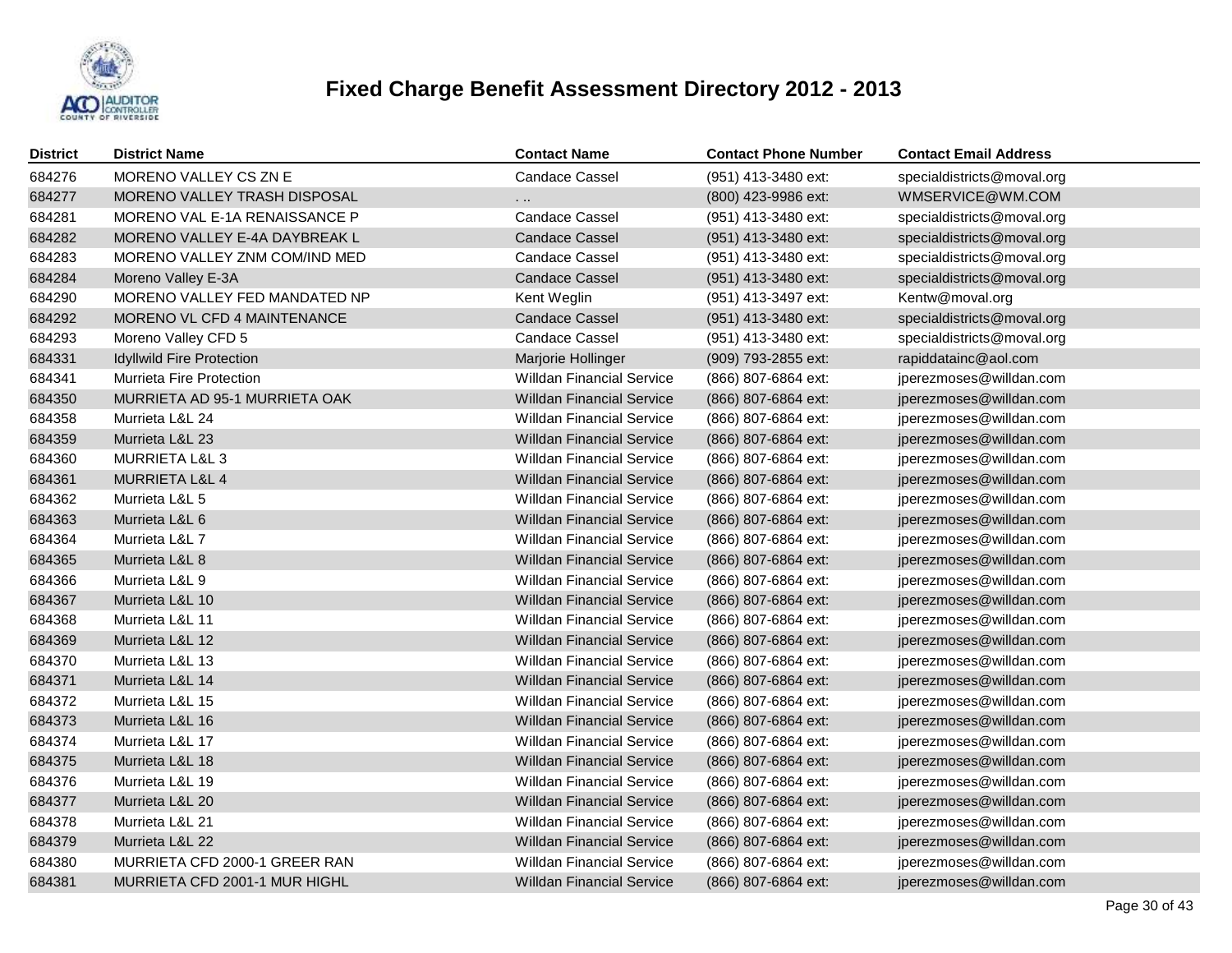

| <b>District</b> | <b>District Name</b>          | <b>Contact Name</b>              | <b>Contact Phone Number</b> | <b>Contact Email Address</b> |
|-----------------|-------------------------------|----------------------------------|-----------------------------|------------------------------|
| 684382          | Murrieta CFD 2003-2 Blackmore | <b>Willdan Financial Service</b> | (866) 807-6864 ext:         | jperezmoses@willdan.com      |
| 684383          | Murrieta CFD 2003-4 Bluestone | <b>Willdan Financial Service</b> | (866) 807-6864 ext:         | jperezmoses@willdan.com      |
| 684384          | Murrieta CFD 2000-2 The Oaks  | <b>Willdan Financial Service</b> | (866) 807-6864 ext:         | jperezmoses@willdan.com      |
| 684385          | MURRIETA CFD 2003-1 MUR SPRIN | <b>Willdan Financial Service</b> | (866) 807-6864 ext:         | jperezmoses@willdan.com      |
| 684386          | Murrieta CFD 2003-3 Creekside | <b>Willdan Financial Service</b> | (866) 807-6864 ext:         | jperezmoses@willdan.com      |
| 684387          | Murrieta CFD 2004-1 Bremerton | <b>Willdan Financial Service</b> | (866) 807-6864 ext:         | jperezmoses@willdan.com      |
| 684388          | MURRIETA CFD 2004-2 MUR FIELD | <b>Willdan Financial Service</b> | (866) 807-6864 ext:         | jperezmoses@willdan.com      |
| 684389          | MURRIETA CFD 2005-1 SPRINGBRO | <b>Willdan Financial Service</b> | (866) 807-6864 ext:         | jperezmoses@willdan.com      |
| 684390          | MURRIETA CFD 2001-1B HIGHLAND | <b>Willdan Financial Service</b> | (866) 807-6864 ext:         | jperezmoses@willdan.com      |
| 684391          | Murrieta CFD 2000-2B The Oaks | <b>Willdan Financial Service</b> | (866) 807-6864 ext:         | jperezmoses@willdan.com      |
| 684392          | Murrieta CFD 2004-3           | <b>Willdan Financial Service</b> | (866) 807-6864 ext:         | jperezmoses@willdan.com      |
| 684393          | Murrieta L&L 26               | <b>Willdan Financial Service</b> | (866) 807-6864 ext:         | jperezmoses@willdan.com      |
| 684394          | Murrieta L&L Zone 27          | <b>Willdan Financial Service</b> | (866) 807-6864 ext:         | jperezmoses@willdan.com      |
| 684395          | Murrieta L&L Zone 28          | <b>Willdan Financial Service</b> | (866) 807-6864 ext:         | jperezmoses@willdan.com      |
| 684400          | LAKE ELSINORE BOND DISTRICTS  | Dennis Anderson                  | (866) 427-4304 ext:         |                              |
| 684556          | COACHELLA VALLEY MOSQUITO & R | <b>Willdan Financial Service</b> | (866) 807-6864 ext:         | sreynods@willdan.com         |
| 684571          | N.W. MOSQUITO & VECTOR CONT D | <b>NWMVCD</b>                    | (951) 340-9792 ext:         | mhillon@northwestmvcd.org    |
| 684572          | NW MOSQUITO & VECTOR CANYON L | Susan Barnes                     | (707) 430-4300 ext:         | susan.barnes@sci-cg.com      |
| 684612          | Desert Rec Dist AD 93-1       | <b>Willdan Financial Service</b> | (866) 807-6864 ext:         | sreynods@willdan.com         |
| 684613          | DESERT REC DIST T.P. AD 97-1  | <b>Willdan Financial Service</b> | (866) 807-6864 ext:         | sreynods@willdan.com         |
| 684614          | Desert Rec Dist AD 01-1 Indio | <b>Willdan Financial Service</b> | (866) 807-6864 ext:         | sreynods@willdan.com         |
| 684615          | Desert Rec Dist L&L AD 02-1   | <b>Willdan Financial Service</b> | (866) 807-6864 ext:         | sreynods@willdan.com         |
| 684616          | DESERT REC DIST L&L AD 03-1   | <b>Willdan Financial Service</b> | (866) 807-6864 ext:         | sreynods@willdan.com         |
| 684622          | Jurupa Park & Rec Maint       | Koppel & Gruber Public Fi        | (888) 510-0290 ext:         | info@kgpf.net                |
| 684636          | Jurupa Rec & Park CFD 2004-1  | Koppel & Gruber Public Fi        | (888) 510-0290 ext:         | info@kgpf.net                |
| 684637          | JURUPA REC & PARK CFD 2004-2  | Koppel & Gruber Public Fi        | (888) 510-0290 ext:         | info@kgpf.net                |
| 684638          | Jurupa Rec & Park CFD 2005-1  | Koppel & Gruber Public Fi        | (888) 510-0290 ext:         | info@kgpf.net                |
| 684639          | Jurupa Rec & Park CFD 2005-2  | Koppel & Gruber Public Fi        | (888) 510-0290 ext:         | info@kgpf.net                |
| 684640          | Jurupa Rec & Park CFD 2006-1  | Koppel & Gruber Public Fi        | (888) 510-0290 ext:         | info@kgpf.net                |
| 684642          | Comm Service Area #22 LTG     | <b>Special District Financin</b> | (888) 683-5234 ext:         | sdf@psomas.com               |
| 684643          | Comm Service Area #142 LTG    | Special District Financin        | (888) 683-5234 ext:         | sdf@psomas.com               |
| 684644          | Comm Serv Area 1#103 Drain LD | <b>Special District Financin</b> | (888) 683-5234 ext:         | sdf@psomas.com               |
| 684645          | Comm Serv Area #103 LTG       | Special District Financin        | (888) 683-5234 ext:         | sdf@psomas.com               |
| 684646          | V-Wide Menifee Fac, LMD 88-1  | <b>NBS</b>                       | (800) 676-7516 ext:         | info@nbsgov.com              |
| 684647          | V-WIDE REGIONAL FAC.LMD 88-1  | <b>NBS</b>                       | (800) 676-7516 ext:         | info@nbsgov.com              |
| 684652          | V-Wide LMD French Valley      | <b>NBS</b>                       | (800) 676-7516 ext:         | info@nbsgov.com              |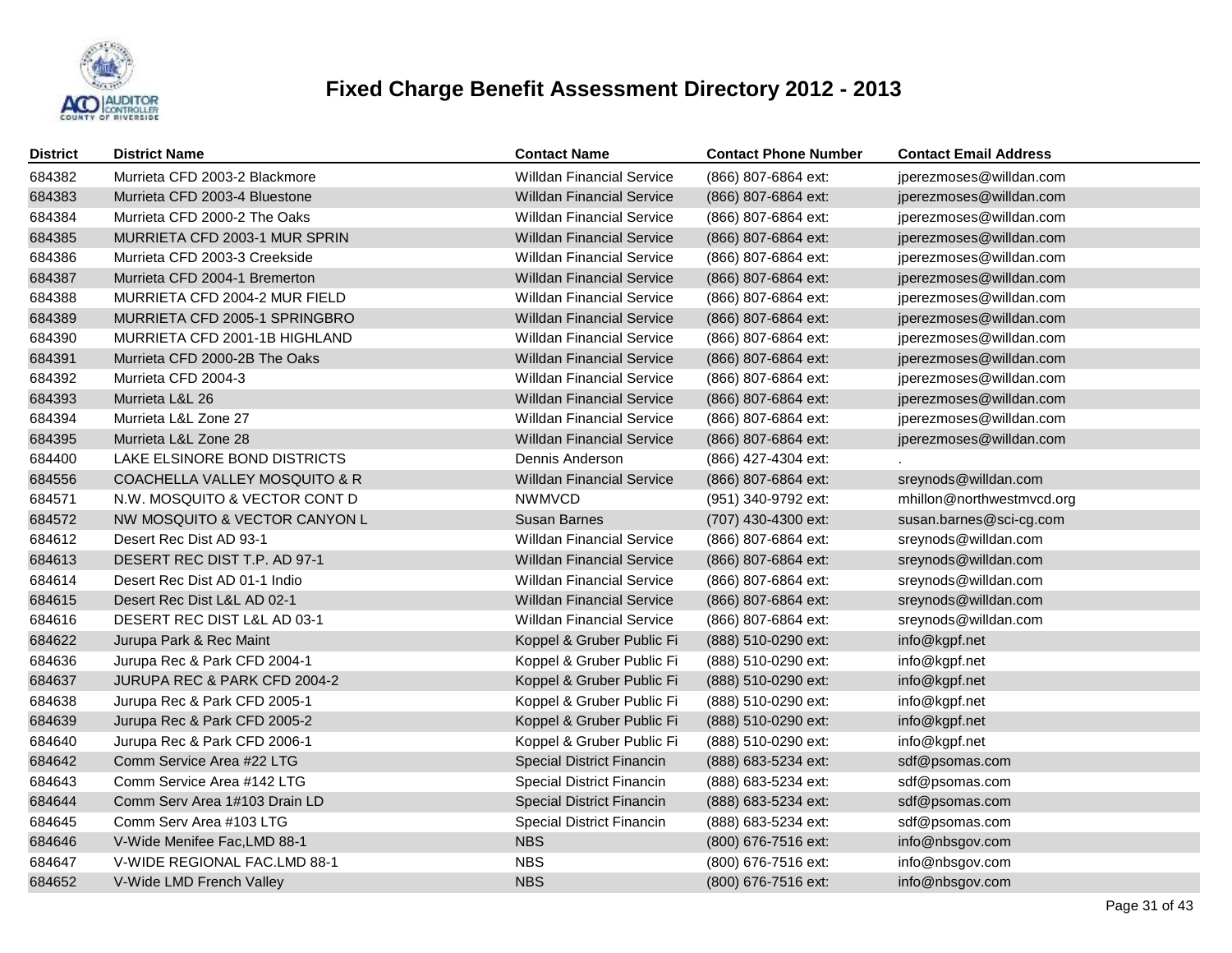

| <b>District</b> | <b>District Name</b>                 | <b>Contact Name</b>              | <b>Contact Phone Number</b> | <b>Contact Email Address</b>         |
|-----------------|--------------------------------------|----------------------------------|-----------------------------|--------------------------------------|
| 684653          | V-Wide LMD Menifee North Park        | <b>NBS</b>                       | (800) 676-7516 ext:         | info@nbsgov.com                      |
| 684654          | V-Wide LMD Menifee South Park        | <b>NBS</b>                       | (800) 676-7516 ext:         | info@nbsgov.com                      |
| 684655          | VALLEYWIDE WINCHESTER LMD            | <b>NBS</b>                       | (800) 676-7516 ext:         | info@nbsgov.com                      |
| 684656          | V-WIDE RIVERCREST ZONE               | <b>NBS</b>                       | (800) 676-7516 ext:         | info@nbsgov.com                      |
| 684681          | VAL SANITARY AD2004 SHADOW HI        | .                                | (800) 641-8403 ext:         |                                      |
| 684682          | <b>Valley Sanitary Sewer Service</b> | Shawna Kramer                    | (760) 238-5409 ext:         | skramer@valley-sanitary.org          |
| 684683          | <b>VALLEY SANITARY DISTRICT</b>      | Shawna Kramer                    | (760) 238-5409 ext:         | skramer@valley-sanitary.org          |
| 684815          | Cabazon County Water Standby         | Calvin Louie                     | (951) 849-4422 ext:         | clouie@cabazonwater.org              |
| 684817          | <b>CVWD ASST DIST 33</b>             | <b>Willdan Financial Service</b> | (866) 807-6864 ext:         | sreynods@willdan.com                 |
| 684818          | CVWD AD 70                           | <b>Willdan Financial Service</b> | (866) 807-6864 ext:         | sreynods@willdan.com                 |
| 684819          | CVWD AD 68                           | <b>Willdan Financial Service</b> | (866) 807-6864 ext:         | sreynods@willdan.com                 |
| 684820          | CVWD AD 67                           | Willdan Financial Service        | (866) 807-6864 ext:         | sreynods@willdan.com                 |
| 684821          | <b>CVWD Delinquent Water Charges</b> | CVWD                             | (760) 391-9600 ext:         | customerservice@cvwd.org             |
| 684823          | CVWD DELINQ. IRRIG. AVAILABIL        | <b>CVWD</b>                      | (760) 391-9600 ext:         | customerservice@cvwd.org             |
| 684824          | CVWD SCC DELINQUENCY-CC80            | <b>CVWD</b>                      | (760) 391-9600 ext:         | customerservice@cvwd.org             |
| 684827          | CVWD AVAILABILITY-DOMESTIC ID        | <b>CVWD</b>                      | (760) 391-9600 ext:         | customerservice@cvwd.org             |
| 684828          | CVWD AVAILABILITY-DOMESTIC ID        | <b>CVWD</b>                      | (760) 391-9600 ext:         | customerservice@cvwd.org             |
| 684832          | CVWD SEWER SERVICE CHARGE ID5        | <b>CVWD</b>                      | (760) 391-9600 ext:         | customerservice@cvwd.org             |
| 684834          | <b>CVWD SEWER SERVICE CHARGE ID5</b> | <b>CVWD</b>                      | (760) 391-9600 ext:         | customerservice@cvwd.org             |
| 684836          | CVWD SEWER SERVICE CHARGE ID8        | <b>CVWD</b>                      | (760) 391-9600 ext:         | customerservice@cvwd.org             |
| 684837          | <b>CVWD SEWER SERVICE CHARGE ID8</b> | <b>CVWD</b>                      | (760) 391-9600 ext:         | customerservice@cvwd.org             |
| 684844          | CVWD AVAILABILITY-DOMESTIC ID        | <b>CVWD</b>                      | (760) 391-9600 ext:         | customerservice@cvwd.org             |
| 684849          | CVWD AVAILABILITY-SEWER ID50         | <b>CVWD</b>                      | (760) 391-9600 ext:         | customerservice@cvwd.org             |
| 684853          | Mission Springs ID B Stdby           | <b>Mission Springs Water Dis</b> | (760) 329-6448 ext:         | sh_s_inc@pacbell.net                 |
| 684854          | MISSION SPRINGS DELINQ WTR/SE        | Mission Springs Water Dis        | (760) 329-6448 ext:         | sh_s_inc@pacbell.net                 |
| 684856          | Mission Springs ID 2 Stdby           | Mission Springs Water Dis        | (760) 329-6448 ext:         | sh_s_inc@pacbell.net                 |
| 684859          | MISSION SPRINGS SVC AREA 2 ST        | Mission Springs Water Dis        | (760) 329-6448 ext:         | sh_s_inc@pacbell.net                 |
| 684861          | MISSION SPRINGS WTR AD 11 S-2        | <b>Mission Springs Water Dis</b> | (760) 329-6448 ext:         | sh_s_inc@pacbell.net                 |
| 684863          | Mission Springs AD 12 Phase I        | Mission Springs Water Dis        | (760) 329-6448 ext:         | sh_s_inc@pacbell.net                 |
| 684864          | MISSION SPRINGS AD #4                | Mission Springs Water Dis        | (760) 329-6448 ext:         | sh_s_inc@pacbell.net                 |
| 684865          | Mission Springs AD 13                | Albert A. Webb Associates        | (800) 439-6553 ext:         | Charmaine.mccarvel@Webbassocites.com |
| 684866          | MISSION SPRINGS ID G STDBY           | <b>Mission Springs Water Dis</b> | (760) 329-6448 ext:         | sh_s_inc@pacbell.net                 |
| 684868          | Mission Springs ID F Stdby           | Mission Springs Water Dis        | (760) 329-6448 ext:         | sh_s_inc@pacbell.net                 |
| 684869          | MISSION SPRINGS AD #7                | <b>Mission Springs Water Dis</b> | (760) 329-6448 ext:         | sh_s_inc@pacbell.net                 |
| 684870          | MISSION SPRINGS I.D. S STANDB        | Mission Springs Water Dis        | (760) 329-6448 ext:         | sh_s_inc@pacbell.net                 |
| 684871          | <b>IDYLLWILD CO WTR STDBY</b>        | Marjorie Hollinger               | (909) 793-2855 ext:         | rapiddatainc@aol.com                 |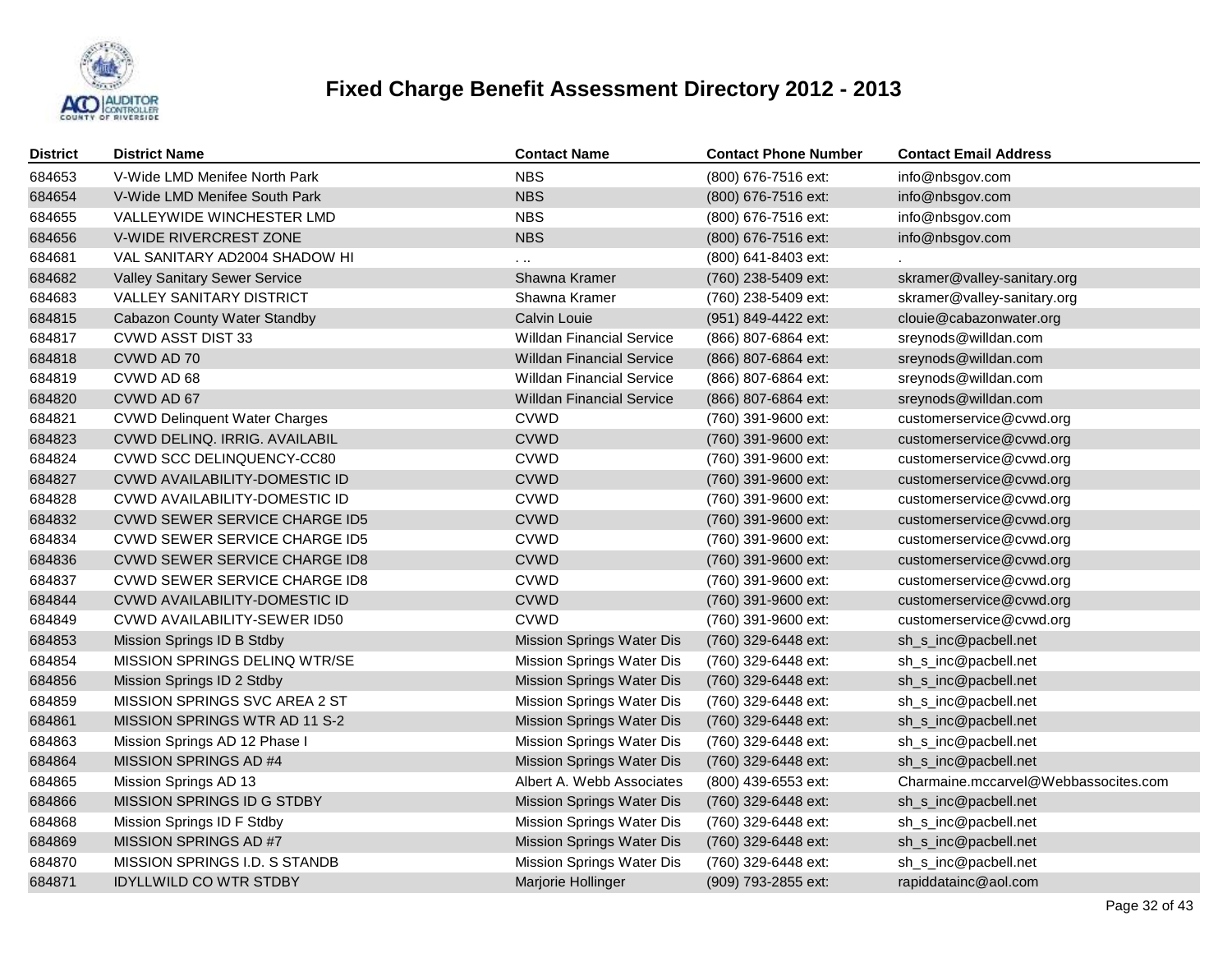

| <b>District</b> | <b>District Name</b>                | <b>Contact Name</b>              | <b>Contact Phone Number</b> | <b>Contact Email Address</b>         |
|-----------------|-------------------------------------|----------------------------------|-----------------------------|--------------------------------------|
| 684872          | <b>IDYLLWILD CO WTR IMP 1 STDBY</b> | Marjorie Hollinger               | (909) 793-2855 ext:         | rapiddatainc@aol.com                 |
| 684876          | Western Muni CFD 99-1               | Albert A. Webb Associates        | (800) 439-6553 ext:         |                                      |
| 684877          | WESTERN MUNI WATER STANDBY          | Albert A. Webb Associates        | (800) 439-6553 ext:         |                                      |
| 684878          | WESTERN MUNI SEWER STANDY           | Albert A. Webb Associates        | (800) 439-6553 ext:         |                                      |
| 684879          | Western Muni CFD 88-1               | Albert A. Webb Associates        | (800) 439-6553 ext:         | Charmaine.mccarvel@Webbassocites.com |
| 684880          | Western Muni Wtr 1A #2              | Albert A. Associates             | (800) 439-6553 ext:         |                                      |
| 684882          | CVWD AVAILABILITY-DOMESTIC SA       | <b>CVWD</b>                      | (760) 391-9600 ext:         | customerservice@cvwd.org             |
| 684883          | CVWD AVAILABILITY-DOMESTIC ID       | <b>CVWD</b>                      | (760) 391-9600 ext:         | customerservice@cvwd.org             |
| 684884          | CVWD AVAILABILITY-DOMESTIC ID       | <b>CVWD</b>                      | (760) 391-9600 ext:         | customerservice@cvwd.org             |
| 684887          | CVWD AVAILABILITY-SEWER ID80        | <b>CVWD</b>                      | (760) 391-9600 ext:         | customerservice@cvwd.org             |
| 684888          | <b>CVWD AVAILABILITY-SEWER SA41</b> | <b>CVWD</b>                      | (760) 391-9600 ext:         | customerservice@cvwd.org             |
| 684892          | <b>Pinion Pines County Water</b>    | <b>Christy Huss</b>              | (760) 349-3261 ext:         | chuss@pinyonpinescwd.ca.gov          |
| 684893          | PINE COVE COUNTY WATER STDBY        | <b>Becky Smith</b>               | (951) 659-2675 ext:         | becky@pcwd.org                       |
| 684901          | YUCAIPA VAL WTR SEWER EXPANSI       | Erin Anton                       | (909) 790-3308 ext:         | eanton@yvwd.dst.ca.us                |
| 685000          | West Valley Water Dist              | <b>NBS</b>                       | (800) 676-7516 ext:         | info@nbsgov.com                      |
| 685230          | <b>Elsinore Water Standby</b>       | Daniel Markham                   | (951) 674-3146 ext:         | dmarkham@evmwd.net                   |
| 685252          | FERN VALLEY WATER DIST AD 96-       | Jessica Priefer                  | (951) 659-2200 ext:         | fvwd@verizon.net                     |
| 685256          | <b>HIGH VALLEY WTR STDBY</b>        | Marjorie Hollinger               | (909) 793-2855 ext:         | rapiddatainc@aol.com                 |
| 685260          | Lee Lake Water Standby              | <b>Willdan Financial Service</b> | (866) 807-6864 ext:         | jperezmoses@willdan.com              |
| 685261          | Lee Lake Imp I Standby              | <b>Willdan Financial Service</b> | (866) 807-6864 ext:         | jperezmoses@willdan.com              |
| 685262          | Lee Lake Imp 2                      | <b>Willdan Financial Service</b> | (866) 807-6864 ext:         | jperezmoses@willdan.com              |
| 685263          | Lee Lake Water CFD 2                | <b>Willdan Financial Service</b> | (866) 807-6864 ext:         | jperezmoses@willdan.com              |
| 685264          | Lee Lake Water CFD 1                | <b>Willdan Financial Service</b> | (866) 807-6864 ext:         | jperezmoses@willdan.com              |
| 685265          | Lee Lake Water CFD 3                | <b>Willdan Financial Service</b> | (866) 807-6864 ext:         | jperezmoses@willdan.com              |
| 685270          | Rancho CA Water AD 32A              | Jerry Wen                        | (949) 955-1500 ext:         | JerryW@Taussig.com                   |
| 685274          | Rancho CA Water Fire Service        | <b>Corry Smith</b>               | (951) 296-6900 ext:         | smith.corry@ranchowater.com          |
| 685279          | SANTA ROSA AD#2 SEWER STANDBY       | Corry Smith                      | $(951)$ 296-6900 ext:       | smith.corry@ranchowater.com          |
| 685280          | RANCHO CA WTR-DELINQ CHGS           | <b>Corry Smith</b>               | (951) 296-6900 ext:         | smith.corry@ranchowater.com          |
| 685291          | Rancho CA Water Del Chrg SR         | Corry Smith                      | (951) 296-6900 ext:         | smith.corry@ranchowater.com          |
| 685292          | SANTA ROSA RANCHES WATER STDB       | <b>Corry Smith</b>               | (951) 296-6900 ext:         | smith.corry@ranchowater.com          |
| 685294          | <b>Nature Conservancy</b>           | Corry Smith                      | (951) 296-6900 ext:         | smith.corry@ranchowater.com          |
| 685295          | SANTA ROSA ID2 SEWER STBY           | <b>Corry Smith</b>               | (951) 296-6900 ext:         | smith.corry@ranchowater.com          |
| 685296          | Santa Rosa Water Fire Service       | Corry Smith                      | (951) 296-6900 ext:         | smith.corry@ranchowater.com          |
| 685297          | RCWD CFD 88-3 Special Tax A         | Jerry Wen                        | (949) 955-1500 ext:         | JerryW@Taussig.com                   |
| 685300          | RCWD CFD 99-1 Imp A                 | Jerry Wen                        | (949) 955-1500 ext:         | JerryW@Taussig.com                   |
| 685301          | RCWD CFD 99-1 Imp B                 | Jerry Wen                        | (949) 955-1500 ext:         | JerryW@Taussig.com                   |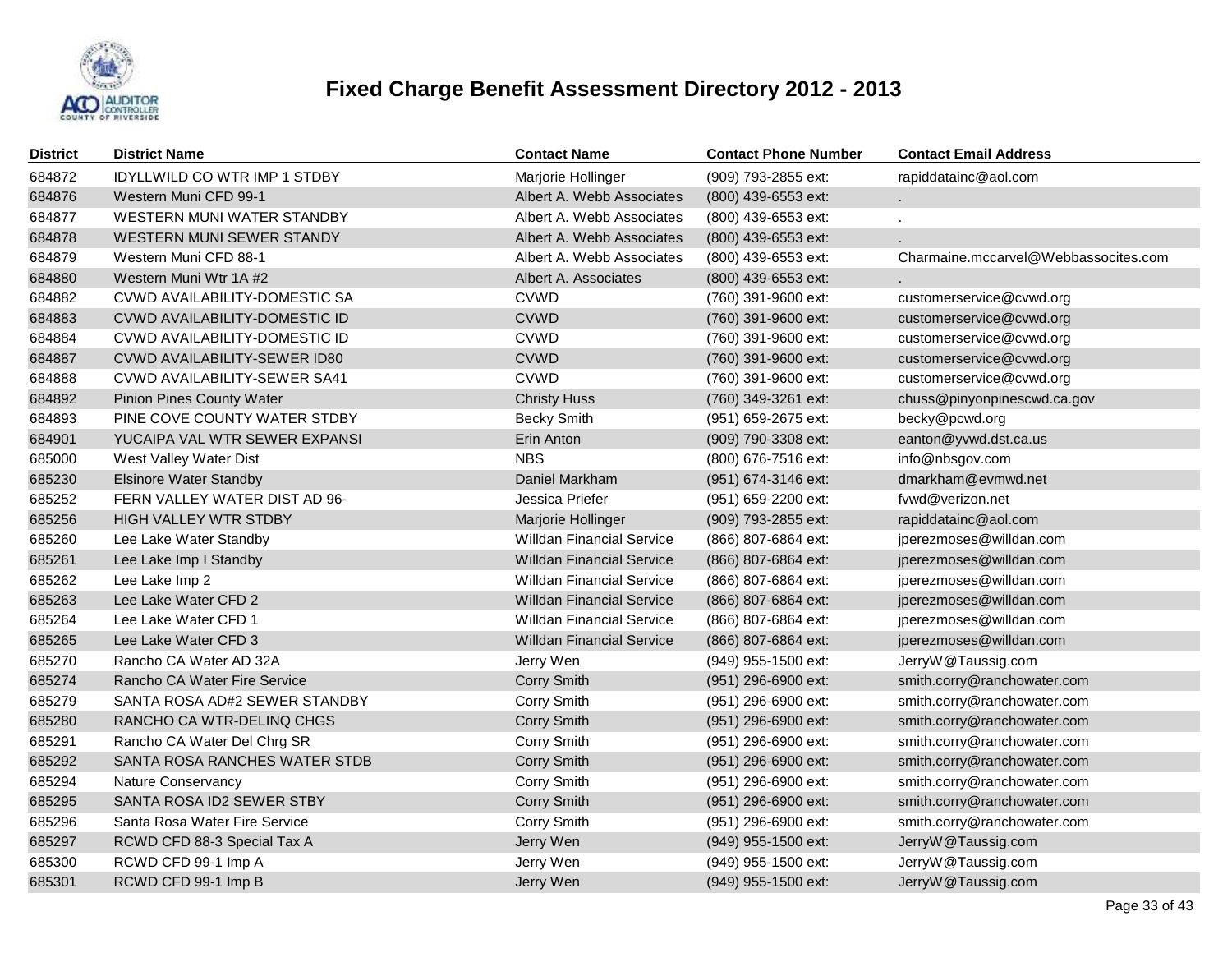

| <b>District</b> | <b>District Name</b>          | <b>Contact Name</b>              | <b>Contact Phone Number</b> | <b>Contact Email Address</b>      |
|-----------------|-------------------------------|----------------------------------|-----------------------------|-----------------------------------|
| 685302          | RCWD CFD 99-2                 | Jerry Wen                        | (949) 955-1500 ext:         | JerryW@Taussig.com                |
| 685305          | <b>MWD STANDBY EAST</b>       | <b>Willdan Financial Service</b> | (866) 807-6864 ext:         | jperezmoses@willdan.com           |
| 685360          | <b>MWD STANDBY WEST</b>       | <b>Willdan Financial Service</b> | (866) 807-6864 ext:         | jperezmoses@willdan.com           |
| 685374          | EMWD CFD 2003-14 CLIN KEITH I | Albert A. Webb Associates        | (800) 439-6553 ext:         | heidi.schoeppe@webbassociates.com |
| 685375          | EMWD CFD 2003-14 CLIN KEITH I | Albert A. Webb Associates        | (800) 439-6553 ext:         | heidi.schoeppe@webbassociates.com |
| 685376          | EMWD CFD 2003-14 CLIN KEITH I | Albert A. Webb Associates        | (800) 439-6553 ext:         | heidi.schoeppe@webbassociates.com |
| 685377          | EMWD CFD 2003-19 E&W RIDGE IA | Albert A. Webb Associates        | (800) 439-6553 ext:         | heidi.schoeppe@webbassociates.com |
| 685378          | EMWD CFD 2003-19 E&W RIDGE IA | Albert A. Webb Associates        | (800) 439-6553 ext:         | heidi.schoeppe@webbassociates.com |
| 685379          | EMWD CFD2005-38 AUTUMN RIDG I | Albert A. Webb Associates        | (800) 439-6553 ext:         | heidi.schoeppe@webbassociates.com |
| 685380          | EMWD CFD2005-38 AUTUMN RIDG I | Albert A. Webb Associates        | (800) 439-6553 ext:         | heidi.schoeppe@webbassociates.com |
| 685381          | EMWD CFD 2003-20 CORMAN L. IA | Albert A. Webb Associates        | (800) 439-6553 ext:         | heidi.schoeppe@webbassociates.com |
| 685382          | EMWD CFD 2003-20 CORMAN L. IA | Albert A. Webb Associates        | (800) 439-6553 ext:         | heidi.schoeppe@webbassociates.com |
| 685383          | EMWD CFD 2002-05 CROWN VALLEY | <b>Special District Financin</b> | (888) 683-5234 ext:         | sdf@psomas.com                    |
| 685384          | EMWD CFD 2002-08 SERENA HILLS | <b>Special District Financin</b> | (888) 683-5234 ext:         | sdf@psomas.com                    |
| 685385          | EMWD CFD 2002-10 SUMMIT RIDGE | Special District Financin        | (888) 683-5234 ext:         | sdf@psomas.com                    |
| 685386          | EMWD CFD 2003-12 TEM CREEK 1A | <b>Special District Financin</b> | (888) 683-5234 ext:         | sdf@psomas.com                    |
| 685387          | EMWD CFD 2003-12 TEM CREEK 1A | <b>Special District Financin</b> | (888) 683-5234 ext:         | sdf@psomas.com                    |
| 685388          | EMWD CFD 2003-16 PROMONTORY   | <b>Special District Financin</b> | (888) 683-5234 ext:         | sdf@psomas.com                    |
| 685389          | EMWD CFD 2001-01 FRENCH VL IA | <b>Special District Financin</b> | (888) 683-5234 ext:         | sdf@psomas.com                    |
| 685390          | EMWD CFD 2002-04 SHEFLD RBV I | <b>Special District Financin</b> | (888) 683-5234 ext:         | sdf@psomas.com                    |
| 685391          | EMWD CFD 2002-04 SHEFLD/RBV I | <b>Special District Financin</b> | (888) 683-5234 ext:         | sdf@psomas.com                    |
| 685392          | EMWD CFD 2002-04 SHEFLD/RBV I | <b>Special District Financin</b> | (888) 683-5234 ext:         | sdf@psomas.com                    |
| 685393          | EMWD CFD 2002-04 SHEFLD/RBV I | <b>Special District Financin</b> | (888) 683-5234 ext:         | sdf@psomas.com                    |
| 685394          | EMWD CFD 2002-04 SHEFLD/RBV I | <b>Special District Financin</b> | (888) 683-5234 ext:         | sdf@psomas.com                    |
| 685395          | EMWD CFD 2002-06 A MORGAN HIL | Special District Financin        | (888) 683-5234 ext:         | sdf@psomas.com                    |
| 685396          | EMWD CFD 2002-06 B MORGAN HIL | <b>Special District Financin</b> | (888) 683-5234 ext:         | sdf@psomas.com                    |
| 685398          | EMWD CFD 2002-09 WOODSIDE     | Special District Financin        | (888) 683-5234 ext:         | sdf@psomas.com                    |
| 685399          | EMWD CFD2001-2 A SPGFLD/ARB G | <b>Special District Financin</b> | (888) 683-5234 ext:         | sdf@psomas.com                    |
| 685400          | EMWD CFD2001-2 B SPGFLD/ARB G | <b>Special District Financin</b> | (888) 683-5234 ext:         | sdf@psomas.com                    |
| 685402          | EMWD STANDBY-COMBINED CHARGE, | Pamela Moore                     | (951) 928-3777 ext: 4429    | moorep@emwd.org                   |
| 685415          | EMWD AD 19-A Glenoaks Water   | Pamela Moore                     | (951) 928-3777 ext: 4429    | moorep@emwd.org                   |
| 685418          | EMWD ROMOLAND AREA SEWERS AD  | Pamela Moore                     | (951) 928-3777 ext: 4429    | moorep@emwd.org                   |
| 685419          | EMWD HOMELAND GREEN ACRES AD  | Pamela Moore                     | (951) 928-3777 ext: 4429    | moorep@emwd.org                   |
| 685422          | EMWD AD 8 STAGECOACH          | Pamela Moore                     | (951) 928-3777 ext: 4429    | moorep@emwd.org                   |
| 685423          | EMWD AD12 PIGEON PASS         | Pamela Moore                     | (951) 928-3777 ext: 4429    | moorep@emwd.org                   |
| 685424          | <b>EMWD AD 20 Menifee Dev</b> | Pamela Moore                     | (951) 928-3777 ext: 4429    | moorep@emwd.org                   |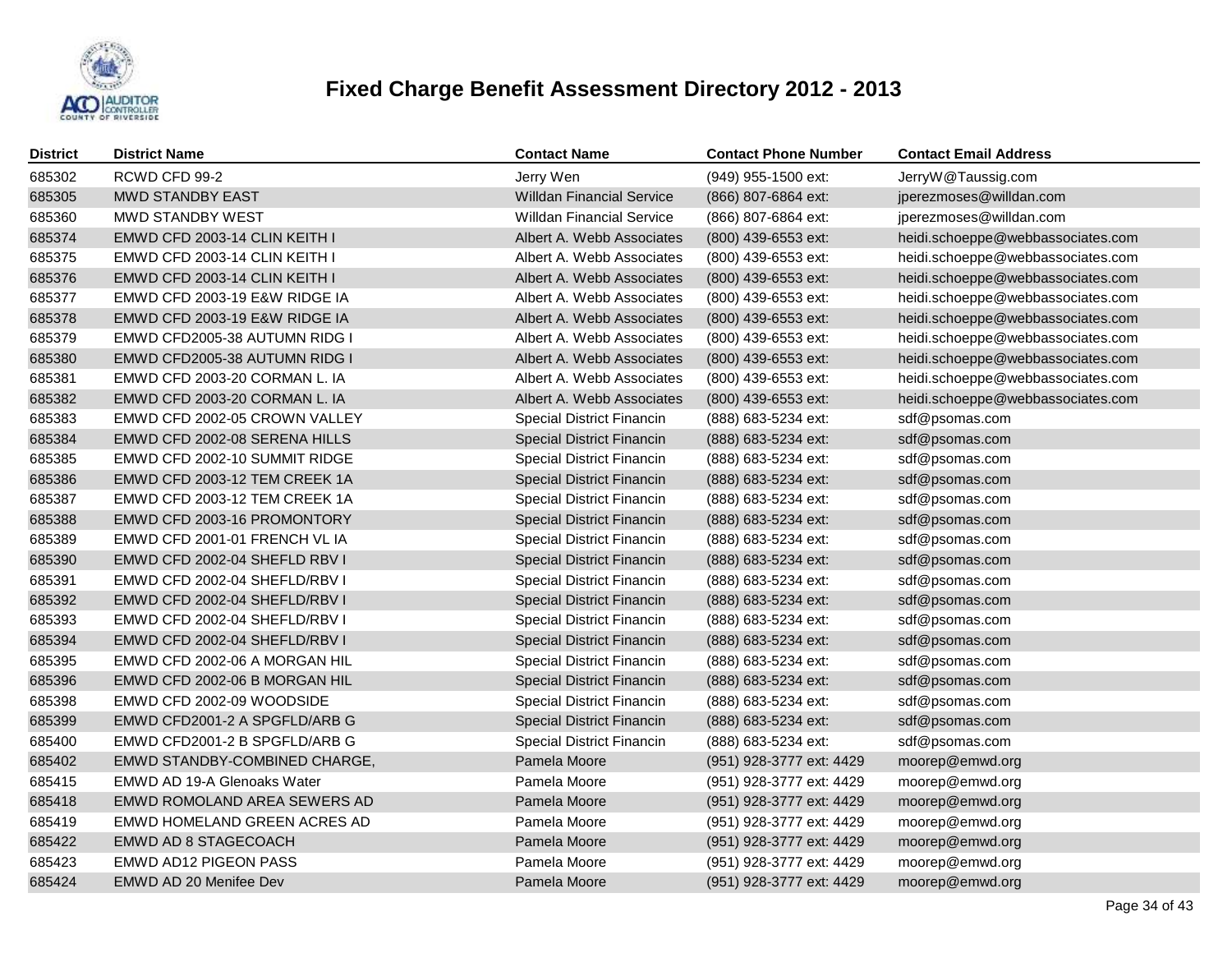

| <b>District</b> | <b>District Name</b>                | <b>Contact Name</b>               | <b>Contact Phone Number</b> | <b>Contact Email Address</b>      |
|-----------------|-------------------------------------|-----------------------------------|-----------------------------|-----------------------------------|
| 685425          | CFD 2001-01A FRENCH VALLEY          | Special District Financin         | (888) 683-5234 ext:         | sdf@psomas.com                    |
| 685426          | EMWD CFD 2002-03 WILLOWS            | <b>Special District Financin</b>  | (888) 683-5234 ext:         | sdf@psomas.com                    |
| 685427          | EMWD CFD 2004-30 BARRINGTON H       | Special District Financin         | (888) 683-5234 ext:         | sdf@psomas.com                    |
| 685428          | EMWD CFD 2004-26 SAN JACINTO        | Albert A. Webb Associates         | (800) 439-6553 ext:         | heidi.schoeppe@webbassociates.com |
| 685429          | EMWD CFD 2004-28 QUINTA DO LA       | Albert A. Webb Associates         | (800) 439-6553 ext:         | heidi.schoeppe@webbassociates.com |
| 685430          | EMWD CFD 2003-15 MORGAN VALLE       | Special District Financin         | (888) 683-5234 ext:         | sdf@psomas.com                    |
| 685432          | EMWD CFD2003-20 CORMANLEIGH I       | Albert A. Webb Associates         | (800) 439-6553 ext:         | heidi.schoeppe@webbassociates.com |
| 685434          | CFD 2006-58 MEADOWS/STEIN/CIMM      | <b>Special District Financing</b> | (888) 683-5234 ext:         |                                   |
| 685501          | ELSINORE VAL MWD STDBY              | Daniel Markham                    | (951) 674-3146 ext:         | dmarkham@evmwd.net                |
| 685580          | CFD 98-2 WILDOMAR-TVP               | Jerry Wen                         | (949) 955-1500 ext:         | JerryW@Taussig.com                |
| 685581          | CFD 98-1 TEMESCAL VALLEY PROJ       | Jerry Wen                         | (949) 955-1500 ext:         | JerryW@Taussig.com                |
| 685582          | CFD 98-2 WILDOMAR PUBLIC FAC        | Jerry Wen                         | (949) 955-1500 ext:         | JerryW@Taussig.com                |
| 685583          | ELS VAL MWD CFD 99-1 LA GONDA       | Jerry Wen                         | (949) 955-1500 ext:         | JerryW@Taussig.com                |
| 685584          | ELS VAL MWD CFD 2002-1              | Jerry Wen                         | (949) 955-1500 ext:         | JerryW@Taussig.com                |
| 685585          | ELS VAL MWD CFD 2003-2              | Jerry Wen                         | (949) 955-1500 ext:         | JerryW@Taussig.com                |
| 685586          | ELS VAL MWD CFD 2003-1              | Jerry Wen                         | (949) 955-1500 ext:         | JerryW@Taussig.com                |
| 685587          | ELSINORE VAL MWD CFD 2004-1         | Jerry Wen                         | (949) 955-1500 ext:         | JerryW@Taussig.com                |
| 685596          | ELS VAL M W D IMP U-2 W/S STB       | Daniel Markham                    | (951) 674-3146 ext:         | dmarkham@evmwd.net                |
| 685597          | <b>EVMWD REGIONAL SEWER</b>         | Daniel Markham                    | (951) 674-3146 ext:         | dmarkham@evmwd.net                |
| 685598          | EVMWD SOUTHERN SEWER                | Daniel Markham                    | (951) 674-3146 ext:         | dmarkham@evmwd.net                |
| 685599          | EVMWD ANNUAL SEWER SERV CHG         | Daniel Markham                    | (951) 674-3146 ext:         | dmarkham@evmwd.net                |
| 685602          | LAKE HEMET MUNI WTR IMP #1 ST       | <b>NBS</b>                        | (800) 676-7516 ext:         | info@nbsgov.com                   |
| 685604          | LAKE HEMET MUN WATER IMP A ST       | <b>NBS</b>                        | (800) 676-7516 ext:         | info@nbsgov.com                   |
| 685611          | LAKE HEMET MUNI WTR IMP U-2 S       | <b>NBS</b>                        | (800) 676-7516 ext:         | info@nbsgov.com                   |
| 685612          | LK HEMET MN WTR AD 2003-1 GAR       | <b>NBS</b>                        | (800) 676-7516 ext:         | info@nbsgov.com                   |
| 685704          | WESTERN MUNI WTR AD 90-1            | Albert A. Webb Associates         | (800) 439-6553 ext:         |                                   |
| 685705          | WMWD FIXED SEWER CHGS               | Kevin Mascaro                     | (951) 789-7100 ext:         | kmascaro@wmwd.com                 |
| 685820          | CVWD CFD 102 (THE RESERVE)          | <b>Willdan Financial Service</b>  | (866) 807-6864 ext:         | sreynods@willdan.com              |
| 685824          | CVWD AVAILABILITY-DOMESTIC ID       | <b>CVWD</b>                       | (760) 391-9600 ext:         | customerservice@cvwd.org          |
| 685838          | CVWD AVAILABILITY-DOMESTIC ID       | <b>CVWD</b>                       | (760) 391-9600 ext:         | customerservice@cvwd.org          |
| 685858          | CVWD AVAILABILITY-SEWER ID81        | <b>CVWD</b>                       | (760) 391-9600 ext:         | customerservice@cvwd.org          |
| 685859          | <b>CVWD AVAILABILITY-SEWER ID55</b> | <b>CVWD</b>                       | (760) 391-9600 ext:         | customerservice@cvwd.org          |
| 685867          | <b>CVWD Assessment District #32</b> | <b>Willdan Financial Service</b>  | (866) 807-6864 ext:         | sreynods@willdan.com              |
| 685920          | EMWD CFD 2004-34 Faircrest          | Albert A. Webb Associates         | (800) 439-6553 ext:         | heidi.schoeppe@webbassociates.com |
| 685921          | EMWD CFD 2005-47 The Lakes          | Albert A. Webb Associates         | (800) 439-6553 ext:         | heidi.schoeppe@webbassociates.com |
| 685952          | EMWD CFD2003-25 PACIFIC COM I       | Albert A. Webb Associates         | (800) 439-6553 ext:         | heidi.schoeppe@webbassociates.com |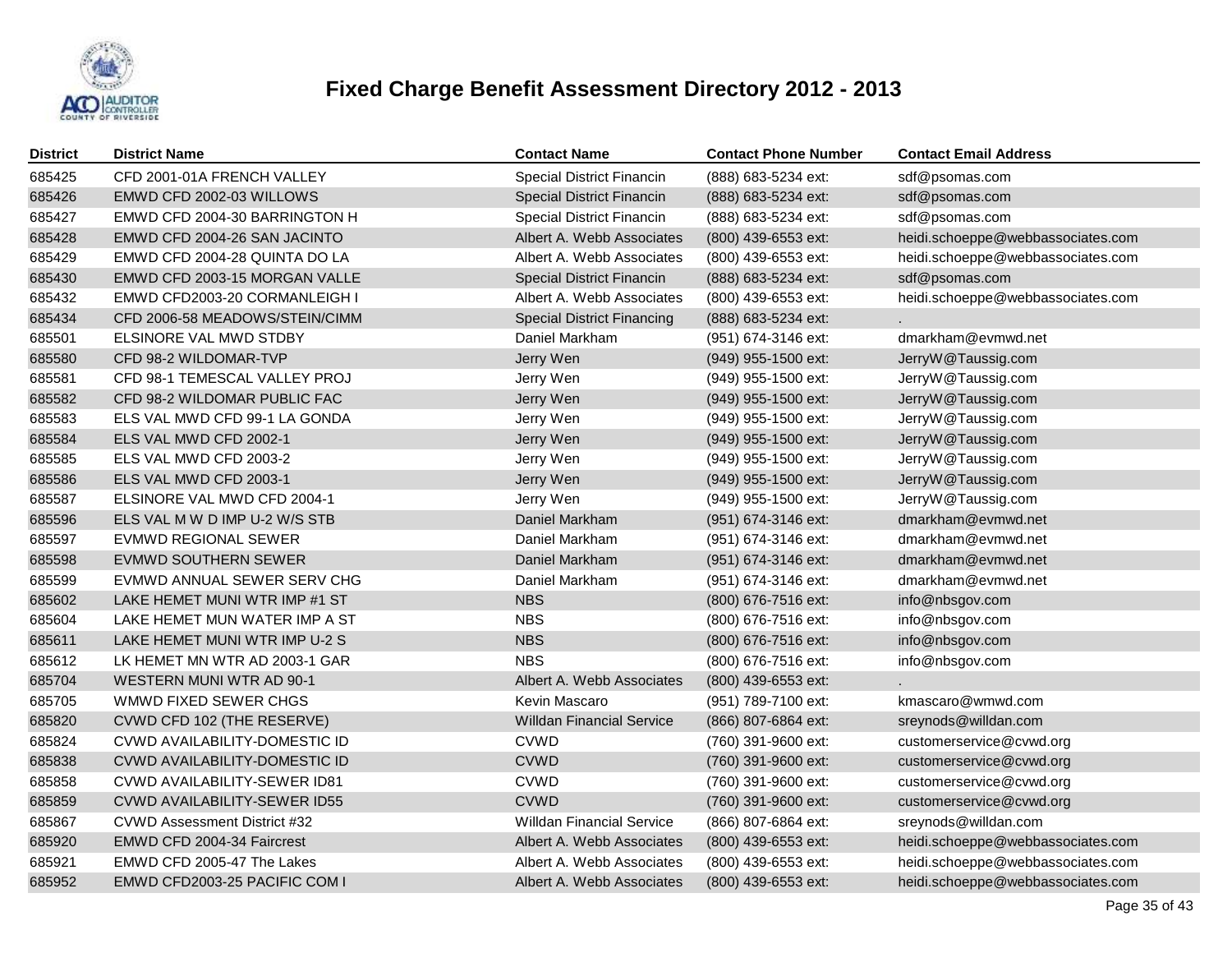

| District | <b>District Name</b>            | <b>Contact Name</b>               | <b>Contact Phone Number</b> | <b>Contact Email Address</b>      |
|----------|---------------------------------|-----------------------------------|-----------------------------|-----------------------------------|
| 685953   | EMWD CFD2004-26 SAN JACINTO I   | Albert A. Webb Associates         | (800) 439-6553 ext:         | heidi.schoeppe@webbassociates.com |
| 685954   | EMWD CFD 2004-27 COTTONWOOD     | Albert A. Webb Associates         | (800) 439-6553 ext:         | heidi.schoeppe@webbassociates.com |
| 685955   | EMWD CFD 2004-29 SUN RANCH      | <b>Special District Financin</b>  | (888) 683-5234 ext:         | sdf@psomas.com                    |
| 685956   | EMWD CFD2004-32 RCH JACINTO I   | Albert A. Webb Associates         | (800) 439-6553 ext:         | heidi.schoeppe@webbassociates.com |
| 685957   | EMWD CFD2004-32 RCH JACINTO I   | Albert A. Webb Associates         | (800) 439-6553 ext:         | heidi.schoeppe@webbassociates.com |
| 685960   | EMWD CFD 2004-35 MTN GATE IA    | Albert A. Webb Associates         | (800) 439-6553 ext:         | heidi.schoeppe@webbassociates.com |
| 685961   | EMWD CFD 2004-36 ADELINE'S FA   | Albert A. Webb Associates         | (800) 439-6553 ext:         | heidi.schoeppe@webbassociates.com |
| 685962   | EMWD CFD 2005-40 MAHOGANY PRO   | <b>Special District Financin</b>  | (888) 683-5234 ext:         | sdf@psomas.com                    |
| 685963   | EMWD CFD2005-42 BELICA R MOSA   | Albert A. Webb Associates         | (800) 439-6553 ext:         | heidi.schoeppe@webbassociates.com |
| 685966   | EMWD CFD 2005-44 VISTA DEL VA   | <b>Special District Financing</b> | (888) 683-5234 ext:         |                                   |
| 685967   | EMWD CFD 2006-52 (NELSON)       | Special District Financin         | (888) 683-5234 ext:         | sdf@psomas.com                    |
| 685969   | CFD 2002-07IAA PACIFIC MAYFIE   | <b>Special District Financing</b> | (888) 683-5234 ext:         |                                   |
| 686000   | Lake Elsinore USD CFD 2000-1    | Anabel Ednave-Bui                 | (877) 250-1503 ext:         | taxinfo@dolinkagroup.com          |
| 686001   | LK ELSINORE USD CFD 2003-1 IA   | Anabel Ednave-Bui                 | (877) 250-1503 ext:         | taxinfo@dolinkagroup.com          |
| 686002   | LK ELSINORE USD CFD 2003-1 IA   | Anabel Ednave-Bui                 | (877) 250-1503 ext:         | taxinfo@dolinkagroup.com          |
| 686003   | Lake Elsinore USD CFD 2004-1    | Anabel Ednave-Bui                 | (877) 250-1503 ext:         | taxinfo@dolinkagroup.com          |
| 686004   | Lake Elsinore USD CFD 2004-2    | Anabel Ednave-Bui                 | (877) 250-1503 ext:         | taxinfo@dolinkagroup.com          |
| 686005   | Lake Elsinore USD CFD 2004-3    | Anabel Ednave-Bui                 | (877) 250-1503 ext:         | taxinfo@dolinkagroup.com          |
| 686006   | Lake Elsinore USD CFD 2004-4    | Anabel Ednave-Bui                 | (877) 250-1503 ext:         | taxinfo@dolinkagroup.com          |
| 686007   | LK ELSINORE USD CFD 2005-1 IA   | Anabel Ednave-Bui                 | (877) 250-1503 ext:         | taxinfo@dolinkagroup.com          |
| 686008   | LK ELSINORE USD CFD 2005-1 IA   | Anabel Ednave-Bui                 | (877) 250-1503 ext:         | taxinfo@dolinkagroup.com          |
| 686009   | Lake Elsinore USD CFD 2005-3    | Anabel Ednave-Bui                 | (877) 250-1503 ext:         | taxinfo@dolinkagroup.com          |
| 686010   | Lake Elsinore USD CFD 2005-5    | Anabel Ednave-Bui                 | (877) 250-1503 ext:         | taxinfo@dolinkagroup.com          |
| 686011   | LK ELSINORE USD CFD 2005-6 IA   | Anabel Ednave-Bui                 | (877) 250-1503 ext:         | taxinfo@dolinkagroup.com          |
| 686013   | Lake Elsinore USD CFD 2005-7    | Anabel Ednave-Bui                 | (877) 250-1503 ext:         | taxinfo@dolinkagroup.com          |
| 686016   | LK ELSINORE USD CFD 2006-3 IA   | Anabel Ednave-Bui                 | (877) 250-1503 ext:         | taxinfo@dolinkagroup.com          |
| 686020   | LK ELSINORE USD CFD 2006-2 IA   | Anabel Ednave-Bui                 | (877) 250-1503 ext:         | taxinfo@dolinkagroup.com          |
| 686023   | LK ELSINORE USD CFD 2006-4      | Anabel Ednave-Bui                 | (877) 250-1503 ext:         | taxinfo@dolinkagroup.com          |
| 686025   | LK ELSINORE USD CFD 2006-6      | Anabel Ednave-Bui                 | (877) 250-1503 ext:         | taxinfo@dolinkagroup.com          |
| 686100   | ROMOLAND SCHOOL CFD 2004-1 IA   | $\ldots$ .                        | (800) 969-4382 ext:         |                                   |
| 686101   | Romoland School Dist CFD 91-1   | $\sim$ $\sim$                     | (800) 969-4382 ext:         |                                   |
| 686102   | ROMOLAND SCHOOL DIST CFD 2001   | $\cdots$                          | (800) 969-4382 ext:         |                                   |
| 686103   | ROMOLAND SCHOOL CFD 2002-1 IA   | $\cdots$                          | (800) 969-4382 ext:         |                                   |
| 686105   | Romoland School CFD 2002-2      | $\ldots$ .                        | (800) 969-4382 ext:         |                                   |
| 686106   | Romoland School CFD 2004-1 IA 1 | $\cdots$                          | (800) 969-4382 ext:         |                                   |
| 686107   | ROMOLAND SCHOOL CFD 2004-1 IA   | $\cdots$                          | (800) 969-4382 ext:         |                                   |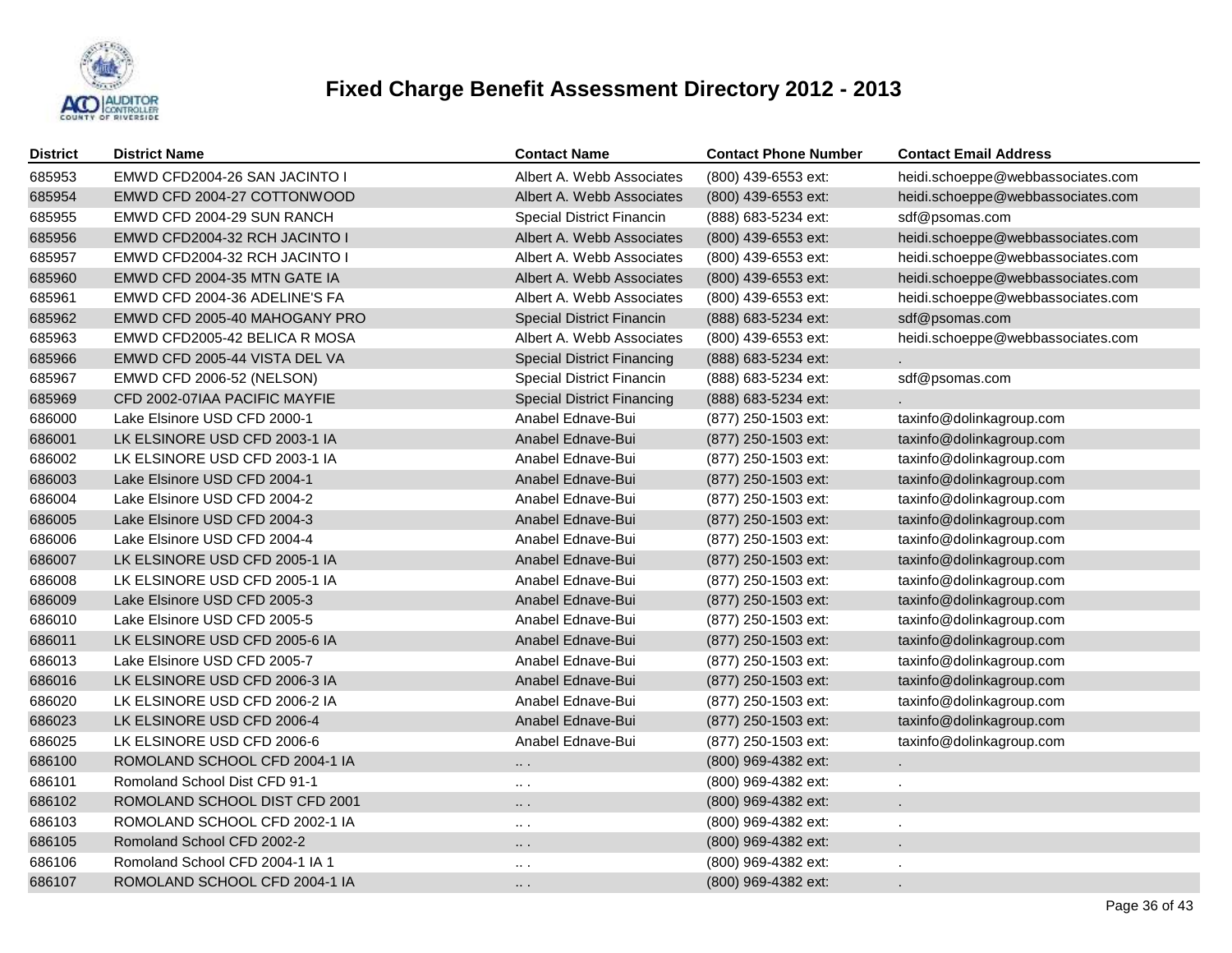

| <b>District</b> | <b>District Name</b>          | <b>Contact Name</b>              | <b>Contact Phone Number</b> | <b>Contact Email Address</b> |
|-----------------|-------------------------------|----------------------------------|-----------------------------|------------------------------|
| 686108          | Romoland School CFD 2006-1    | $\cdots$                         | (800) 969-4382 ext:         |                              |
| 686109          | ROMOLAND SD CFD NO 2004-1 IA  | $\cdots$                         | (800) 969-4382 ext:         |                              |
| 686200          | SAN JACINTO USD CFD 2003-1 ZN | <b>Willdan Financial Service</b> | (866) 807-6864 ext:         | jperezmoses@willdan.com      |
| 686206          | SAN JACINTO USD CFD 2003-3 TA | <b>Willdan Financial Service</b> | (866) 807-6864 ext:         | jperezmoses@willdan.com      |
| 686207          | SAN JACINTO USD CFD 2003-3 TA | <b>Willdan Financial Service</b> | (866) 807-6864 ext:         | jperezmoses@willdan.com      |
| 686209          | SAN JACINTO USD CFD 2003-2    | <b>Willdan Financial Service</b> | (866) 807-6864 ext:         | jperezmoses@willdan.com      |
| 686210          | SAN JACINTO USD CFD 2004-3    | <b>Willdan Financial Service</b> | (866) 807-6864 ext:         | jperezmoses@willdan.com      |
| 686211          | SAN JACINTO USD CFD 2004-4    | <b>Willdan Financial Service</b> | (866) 807-6864 ext:         | jperezmoses@willdan.com      |
| 686212          | SAN JACINTO USD CFD 2004-5    | <b>Willdan Financial Service</b> | (866) 807-6864 ext:         | jperezmoses@willdan.com      |
| 686215          | SAN JACINTO USD CFD 2005-1 TA | <b>Willdan Financial Service</b> | (866) 807-6864 ext:         | jperezmoses@willdan.com      |
| 686216          | SAN JACINTO USD CFD 2005-1 TA | <b>Willdan Financial Service</b> | (866) 807-6864 ext:         | jperezmoses@willdan.com      |
| 686217          | SAN JACINTO USD CFD 2005-2 TA | <b>Willdan Financial Service</b> | (866) 807-6864 ext:         | jperezmoses@willdan.com      |
| 686218          | SAN JACINTO USD CFD 2005-2 TA | <b>Willdan Financial Service</b> | (866) 807-6864 ext:         | jperezmoses@willdan.com      |
| 686221          | SAN JACINTO USD CFD 2005-4 TA | <b>Willdan Financial Service</b> | (866) 807-6864 ext:         | jperezmoses@willdan.com      |
| 686222          | SAN JACINTO USD CFD 2005-4 TA | <b>Willdan Financial Service</b> | (866) 807-6864 ext:         | jperezmoses@willdan.com      |
| 686223          | SAN JACINTO USD CFD 2006-1 TA | <b>Willdan Financial Service</b> | (866) 807-6864 ext:         | jperezmoses@willdan.com      |
| 686224          | SAN JACINTO USD CFD 2006-1 TA | <b>Willdan Financial Service</b> | (866) 807-6864 ext:         | jperezmoses@willdan.com      |
| 686225          | SAN JACINTO USD CFD 2006-2 TA | <b>Willdan Financial Service</b> | (866) 807-6864 ext:         | jperezmoses@willdan.com      |
| 686226          | SAN JACINTO USD CFD 2003-1 B  | <b>Willdan Financial Service</b> | (866) 807-6864 ext:         | jperezmoses@willdan.com      |
| 686227          | SAN JACINTO USD CFD 2003-2 B  | <b>Willdan Financial Service</b> | (866) 807-6864 ext:         | jperezmoses@willdan.com      |
| 686228          | SAN JACINTO USD CFD 2004-3 B  | Willdan Financial Service        | (866) 807-6864 ext:         | jperezmoses@willdan.com      |
| 686229          | SAN JACINTO USD CFD 2004-4 B  | Willdan Financial Service        | (866) 807-6864 ext:         | jperezmoses@willdan.com      |
| 686230          | SAN JACINTO USD CFD 2004-5 B  | <b>Willdan Financial Service</b> | (866) 807-6864 ext:         | jperezmoses@willdan.com      |
| 686231          | San Jacinto USD CFD 2006-2 A  | <b>Willdan Financial Service</b> | (866) 807-6864 ext:         | jperezmoses@willdan.com      |
| 686530          | TEMECULA VALLEY USD CFD 89-1  | Barbara Hale-Carter              | (760) 233-2630 ext:         | barbc@sdfa.com               |
| 686531          | Temecula USD CFD 00-01        | Barbara Hale-Carter              | (760) 233-2630 ext:         | barbc@sdfa.com               |
| 686532          | TEMECULA VL USD CFD 2002-2    | Barbara Hale-Carter              | (760) 233-2630 ext:         | barbc@sdfa.com               |
| 686533          | TEMECULA VL USD CFD 2002-1/IA | Barbara Hale-Carter              | (760) 233-2630 ext:         | barbc@sdfa.com               |
| 686534          | TEMECULA VL USD CFD 2002-1/IA | Barbara Hale-Carter              | (760) 233-2630 ext:         | barbc@sdfa.com               |
| 686536          | TEMECULA VL USD CFD 2011-1    | Barbara Hale-Carter              | (760) 233-2630 ext:         | barbc@sdfa.com               |
| 686537          | Temecula VL USD CFD 2003-2    | Barbara Hale-Carter              | (760) 233-2630 ext:         | barbc@sdfa.com               |
| 686539          | TEMECULA VL USD CFD 2004-1/IA | Barbara Hale-Carter              | (760) 233-2630 ext:         | barbc@sdfa.com               |
| 686541          | TEMECULA VL USD CFD 2005-1    | Barbara Hale-Carter              | (760) 233-2630 ext:         | barbc@sdfa.com               |
| 686545          | TEMECULA VL USD CFD 2004-1 IA | Barbara Hale-Carter              | (760) 233-2630 ext:         | barbc@sdfa.com               |
| 686546          | TV USD CFD 2010-1             | Barbara Hale-Carter              | (760) 233-2630 ext:         | barbc@sdfa.com               |
| 686547          | <b>WRCOG HERO FINANCING</b>   | David Taussig & Associates       | (800) 969-4382 ext:         |                              |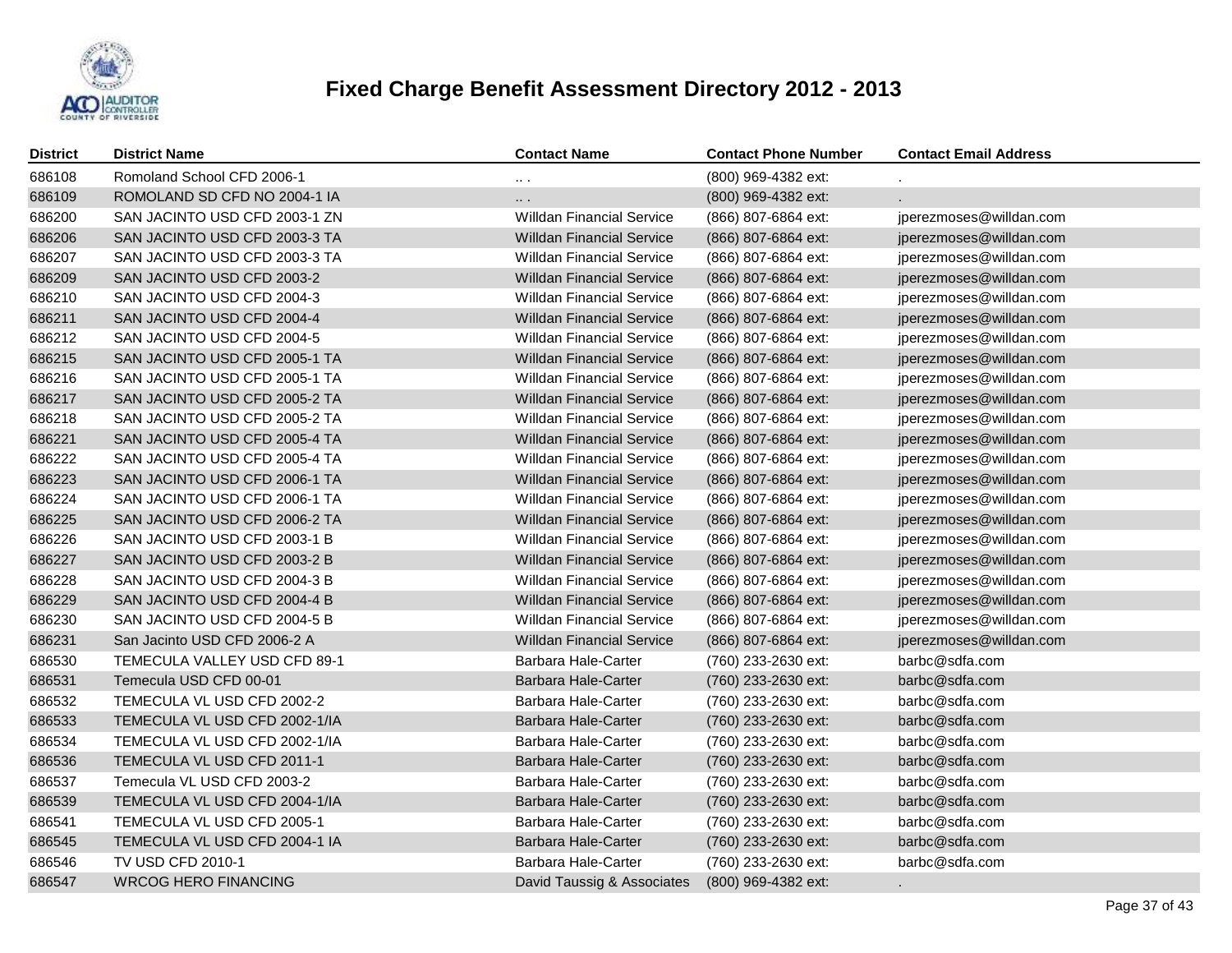

| <b>District</b> | <b>District Name</b>          | <b>Contact Name</b>              | <b>Contact Phone Number</b> | <b>Contact Email Address</b>         |
|-----------------|-------------------------------|----------------------------------|-----------------------------|--------------------------------------|
| 687000          | COACHELLA LDS&LTG #22         | $\cdots$                         | (760) 398-5744 ext:         |                                      |
| 687001          | COACHELLA LDS&LTG #23         | $\cdots$                         | (760) 398-5744 ext:         | $\blacksquare$                       |
| 687002          | COACHELLA LDS&LTG DIST #24    | $\cdots$                         | (760) 398-5744 ext:         | $\cdot$                              |
| 687003          | COACHELLA LDS&LTG DIST #25    | $\cdots$ .                       | (760) 398-5744 ext:         |                                      |
| 687005          | COACHELLA LDS&LTG DIST #27    | $\cdots$                         | (760) 398-5744 ext:         |                                      |
| 687006          | COACHELLA LDS&LTG DIST #28    | $\ldots$ .                       | (760) 398-5744 ext:         |                                      |
| 687007          | COACHELLA LDS&LTG DIST #29    | $\sim$ $\sim$                    | (760) 398-5744 ext:         |                                      |
| 687008          | COACHELLA LDS&LTG DIST #30    | $\ldots$ .                       | (760) 398-5744 ext:         |                                      |
| 687009          | COACHELLA LDS&LTG DIST #31    | $\sim$ $\sim$                    | (760) 398-5744 ext:         |                                      |
| 687010          | COACHELLA LDS&LTG DIST #32    | $\ldots$ .                       | (760) 398-5744 ext:         |                                      |
| 687011          | COACHELLA LDS&LTG DIST #33    | $\sim$ $\sim$                    | (760) 398-5744 ext:         |                                      |
| 687012          | COACHELLA LDS&LTG DIST #34    | $\ldots$ .                       | (760) 398-5744 ext:         |                                      |
| 687013          | COACHELLA LDS&LTG DIST #35    | $\sim$ $\sim$                    | (760) 398-5744 ext:         |                                      |
| 687014          | COACHELLA LDS&LTG DIST #36    | $\cdots$ .                       | (760) 398-5744 ext:         |                                      |
| 687016          | COACHELLA LDS&LTG DIST #38    | $\sim$ $\sim$                    | (760) 398-5744 ext:         |                                      |
| 687030          | CITY OF COACHELLA CFD 2005-1  | <b>Willdan Financial Service</b> | (866) 807-6864 ext:         | sreynods@willdan.com                 |
| 687150          | Corona CFD 2004-1 Buchanan St | $\sim$ $\sim$                    | (800) 641-8403 ext:         |                                      |
| 687151          | CORONA CFD 2002-1 IA DOS LAGO | $\cdots$                         | (800) 641-8403 ext:         |                                      |
| 687200          | DHS PUB SAFETY SERV PARCEL TA | Albert A. Webb Associates        | (800) 439-6553 ext:         | melissa.bellitire@webbassociates.com |
| 687201          | Desert Hot Springs CFD 2006-1 | Albert A. Webb Associates        | (800) 439-6553 ext:         | melissa.bellitire@webbassociates.com |
| 687202          | CITY OF DHS CFD 2010-1(SERVIC | Albert A. Webb Associates        | $(800)$ 439-6553 ext:       | melissa.bellitire@webbassociates.com |
| 688430          | Indian Wells DBAD 1           | <b>Willdan Financial Service</b> | (866) 807-6864 ext:         | sreynods@willdan.com                 |
| 688431          | Indian Wells LLD 91-1 ZN A26  | <b>Willdan Financial Service</b> | (866) 807-6864 ext:         | sreynods@willdan.com                 |
| 688432          | Indian Wells ZN C LLD 91-1    | <b>Willdan Financial Service</b> | (866) 807-6864 ext:         | sreynods@willdan.com                 |
| 688433          | Indian Wells ZN D LLD 91-1    | <b>Willdan Financial Service</b> | (866) 807-6864 ext:         | sreynods@willdan.com                 |
| 688439          | Indio AD 2004-1 Palazzo       | <b>Willdan Financial Service</b> | (866) 807-6864 ext:         | sreynods@willdan.com                 |
| 688440          | INDIO AD2004-2 SHADOW 3 BRISA | <b>Willdan Financial Service</b> | (866) 807-6864 ext:         | sreynods@willdan.com                 |
| 688441          | Indio AD 2004-3 Desert Trace  | <b>Willdan Financial Service</b> | (866) 807-6864 ext:         | sreynods@willdan.com                 |
| 688442          | Indio AD 2003-1               | <b>Willdan Financial Service</b> | (866) 807-6864 ext:         | sreynods@willdan.com                 |
| 688443          | Indio AD 2003-2               | <b>Willdan Financial Service</b> | (866) 807-6864 ext:         | sreynods@willdan.com                 |
| 688444          | Indio AD 2003-3               | <b>Willdan Financial Service</b> | (866) 807-6864 ext:         | sreynods@willdan.com                 |
| 688445          | Indio AD 2003-5               | <b>Willdan Financial Service</b> | (866) 807-6864 ext:         | sreynods@willdan.com                 |
| 688446          | Indio AD 2003-6               | <b>Willdan Financial Service</b> | (866) 807-6864 ext:         | sreynods@willdan.com                 |
| 688447          | Indio AD 2002-3               | <b>Willdan Financial Service</b> | (866) 807-6864 ext:         | sreynods@willdan.com                 |
| 688448          | Indio AD 2002-1               | <b>Willdan Financial Service</b> | (866) 807-6864 ext:         | sreynods@willdan.com                 |
| 688449          | <b>INDIO AD 2002-02</b>       | <b>Willdan Financial Service</b> | (866) 807-6864 ext:         | sreynods@willdan.com                 |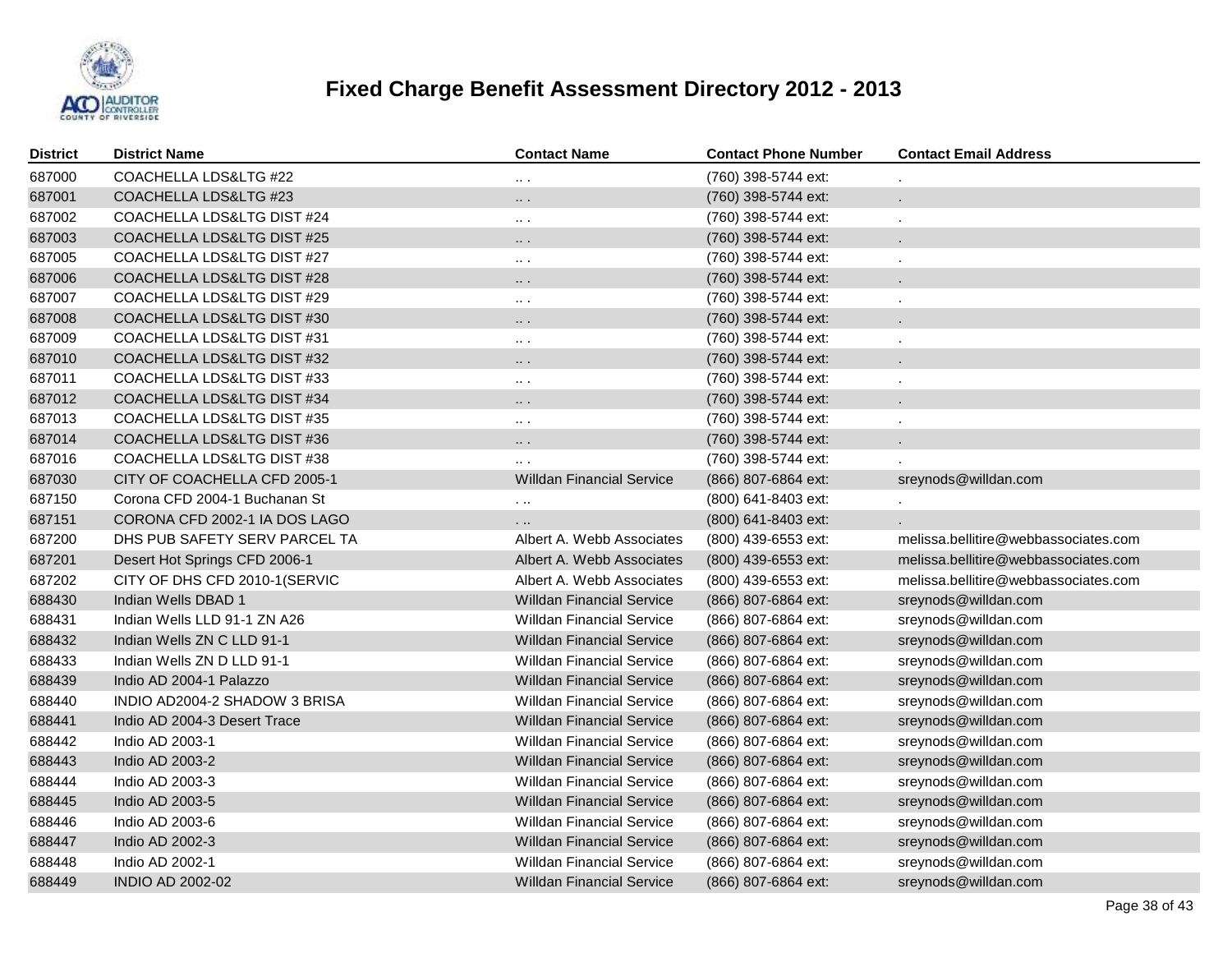

| <b>District</b> | <b>District Name</b>                 | <b>Contact Name</b>              | <b>Contact Phone Number</b> | <b>Contact Email Address</b>      |
|-----------------|--------------------------------------|----------------------------------|-----------------------------|-----------------------------------|
| 688450          | Indio AD 2001-1                      | <b>Willdan Financial Service</b> | (866) 807-6864 ext:         | sreynods@willdan.com              |
| 688451          | Indio AD 99-1 Crowell                | <b>Willdan Financial Service</b> | (866) 807-6864 ext:         | sreynods@willdan.com              |
| 688453          | <b>INDIO LANDSCAPE &amp; LTG #24</b> | <b>Willdan Financial Service</b> | (866) 807-6864 ext:         | sreynods@willdan.com              |
| 688454          | <b>INDIO LANDSCAPE &amp; LTG #25</b> | <b>Willdan Financial Service</b> | (866) 807-6864 ext:         | sreynods@willdan.com              |
| 688455          | <b>INDIO LANDSCAPE &amp; LTG #26</b> | <b>Willdan Financial Service</b> | (866) 807-6864 ext:         | sreynods@willdan.com              |
| 688456          | INDIO LANDSCAPE & LTG #27            | <b>Willdan Financial Service</b> | (866) 807-6864 ext:         | sreynods@willdan.com              |
| 688458          | INDIO WASTE RECYCLE SURCHG           | <b>Customer Service</b>          | (760) 340-2113 ext:         | customerservice@burrtecdesert.com |
| 688459          | <b>INDIO LANDSCAPE &amp; LTG #28</b> | <b>Willdan Financial Service</b> | (866) 807-6864 ext:         | sreynods@willdan.com              |
| 688460          | INDIO LANDSCAPE & LTG #29            | <b>Willdan Financial Service</b> | (866) 807-6864 ext:         | sreynods@willdan.com              |
| 688461          | <b>INDIO LANDSCAPE &amp; LTG #30</b> | <b>Willdan Financial Service</b> | (866) 807-6864 ext:         | sreynods@willdan.com              |
| 688462          | INDIO LANDSCAPE & LTG #31            | <b>Willdan Financial Service</b> | (866) 807-6864 ext:         | sreynods@willdan.com              |
| 688463          | INDIO LANDSCAPE & LTG #32            | <b>Willdan Financial Service</b> | (866) 807-6864 ext:         | sreynods@willdan.com              |
| 688464          | <b>INDIO LANDSCAPE &amp; LTG #33</b> | <b>Willdan Financial Service</b> | (866) 807-6864 ext:         | sreynods@willdan.com              |
| 688465          | <b>INDIO LANDSCAPE &amp; LTG #34</b> | <b>Willdan Financial Service</b> | (866) 807-6864 ext:         | sreynods@willdan.com              |
| 688466          | <b>INDIO LANDSCAPE &amp; LTG #35</b> | <b>Willdan Financial Service</b> | (866) 807-6864 ext:         | sreynods@willdan.com              |
| 688467          | <b>INDIO LANDSCAPE &amp; LTG #36</b> | <b>Willdan Financial Service</b> | (866) 807-6864 ext:         | sreynods@willdan.com              |
| 688468          | <b>INDIO LANDSCAPE &amp; LTG #37</b> | <b>Willdan Financial Service</b> | (866) 807-6864 ext:         | sreynods@willdan.com              |
| 688469          | <b>INDIO LANDSCAPE &amp; LTG #38</b> | <b>Willdan Financial Service</b> | (866) 807-6864 ext:         | sreynods@willdan.com              |
| 688470          | <b>INDIO LANDSCAPE &amp; LTG #39</b> | <b>Willdan Financial Service</b> | (866) 807-6864 ext:         | sreynods@willdan.com              |
| 688471          | <b>INDIO LANDSCAPE &amp; LTG #40</b> | <b>Willdan Financial Service</b> | (866) 807-6864 ext:         | sreynods@willdan.com              |
| 688472          | INDIO LANDSCAPE & LTG #41            | <b>Willdan Financial Service</b> | (866) 807-6864 ext:         | sreynods@willdan.com              |
| 688473          | INDIO LANDSCAPE & LTG #42            | <b>Willdan Financial Service</b> | (866) 807-6864 ext:         | sreynods@willdan.com              |
| 688474          | <b>INDIO LANDSCAPE &amp; LTG #43</b> | <b>Willdan Financial Service</b> | (866) 807-6864 ext:         | sreynods@willdan.com              |
| 688475          | INDIO LANDSCAPE & LTG #44            | <b>Willdan Financial Service</b> | (866) 807-6864 ext:         | sreynods@willdan.com              |
| 688476          | <b>INDIO LANDSCAPE &amp; LTG #45</b> | <b>Willdan Financial Service</b> | (866) 807-6864 ext:         | sreynods@willdan.com              |
| 688477          | <b>INDIO LANDSCAPE &amp; LTG #46</b> | <b>Willdan Financial Service</b> | (866) 807-6864 ext:         | sreynods@willdan.com              |
| 688478          | <b>INDIO LANDSCAPE &amp; LTG #47</b> | <b>Willdan Financial Service</b> | (866) 807-6864 ext:         | sreynods@willdan.com              |
| 688479          | <b>INDIO LANDSCAPE &amp; LTG #48</b> | <b>Willdan Financial Service</b> | (866) 807-6864 ext:         | sreynods@willdan.com              |
| 688480          | Indio Landscape & LTG #49            | <b>Willdan Financial Service</b> | (866) 807-6864 ext:         | sreynods@willdan.com              |
| 688481          | Indio LD & LTG #50                   | <b>Willdan Financial Service</b> | (866) 807-6864 ext:         | sreynods@willdan.com              |
| 688500          | Indio CFD 2004-1                     | <b>Willdan Financial Service</b> | (866) 807-6864 ext:         | sreynods@willdan.com              |
| 688501          | Indio CFD 2004-2                     | <b>Willdan Financial Service</b> | (866) 807-6864 ext:         | sreynods@willdan.com              |
| 688502          | INDIO CFD 2005-1 TALAVERA IA         | <b>Willdan Financial Service</b> | (866) 807-6864 ext:         | sreynods@willdan.com              |
| 688503          | Indio CFD 2004-3 Terra Lago          | <b>Willdan Financial Service</b> | (866) 807-6864 ext:         | sreynods@willdan.com              |
| 688504          | INDIO CFD 2005-1 TALAVERA IA2        | <b>Willdan Financial Service</b> | (866) 807-6864 ext:         | sreynods@willdan.com              |
| 688505          | Indio CFD 2006-1 Sonora Wells        | <b>Willdan Financial Service</b> | (866) 807-6864 ext:         | sreynods@willdan.com              |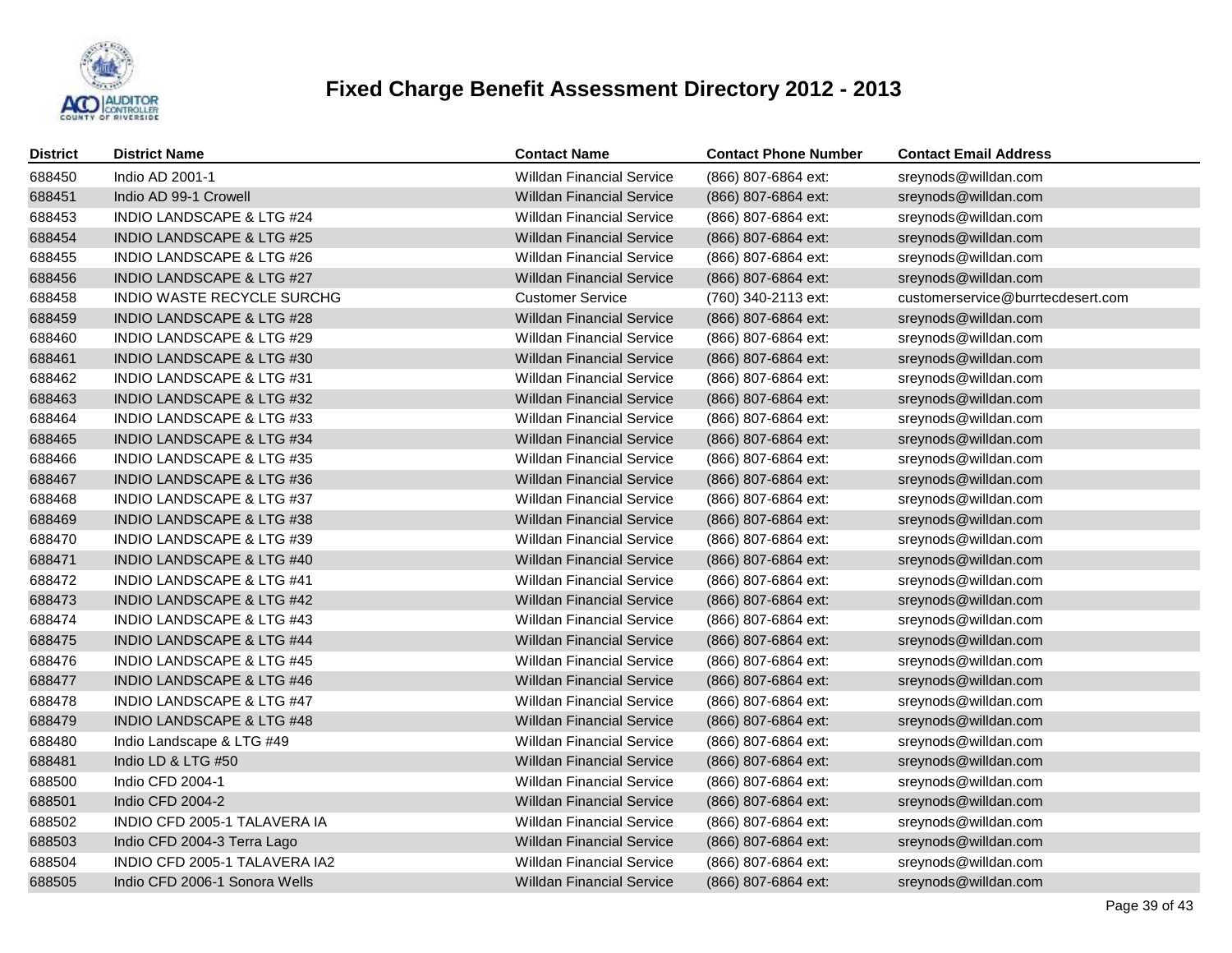

| <b>District</b> | <b>District Name</b>             | <b>Contact Name</b>              | <b>Contact Phone Number</b> | <b>Contact Email Address</b> |
|-----------------|----------------------------------|----------------------------------|-----------------------------|------------------------------|
| 688599          | Hemet Dist 23 Covenant Ltg       | <b>Willdan Financial Service</b> | (866) 807-6864 ext:         | jperezmoses@willdan.com      |
| 688600          | Hemet Dist 23 Covenant Lds       | <b>Willdan Financial Service</b> | (866) 807-6864 ext:         | jperezmoses@willdan.com      |
| 688601          | Hemet Dist 23 Wildflower Lds     | <b>Willdan Financial Service</b> | (866) 807-6864 ext:         | jperezmoses@willdan.com      |
| 688602          | Hemet Dist 23 Woodcrest Ltg      | <b>Willdan Financial Service</b> | (866) 807-6864 ext:         | jperezmoses@willdan.com      |
| 688603          | Hemet Dist 23 Woodcrest Lds      | <b>Willdan Financial Service</b> | (866) 807-6864 ext:         | jperezmoses@willdan.com      |
| 688604          | HEMET DIST 37 MONTERO LTG        | <b>Willdan Financial Service</b> | (866) 807-6864 ext:         | jperezmoses@willdan.com      |
| 688605          | Hemet Dist 37 Montero Lds        | <b>Willdan Financial Service</b> | (866) 807-6864 ext:         | jperezmoses@willdan.com      |
| 688608          | Hemet Dist 22 Cottonwood Ltg     | <b>Willdan Financial Service</b> | (866) 807-6864 ext:         | jperezmoses@willdan.com      |
| 688609          | Hemet Dist 22 Cottonwood Lds     | <b>Willdan Financial Service</b> | (866) 807-6864 ext:         | jperezmoses@willdan.com      |
| 688610          | Hemet Dist 24 Kalpesh Ltg        | <b>Wildan Financial</b>          | (866) 807-6864 ext:         | jperezmoses@wildan.com       |
| 688611          | Hemet Dist 24 Kalpesh Lds        | <b>Willdan Financial Service</b> | (866) 807-6864 ext:         | jperezmoses@willdan.com      |
| 688612          | Hemet Dist 25 Florida Ave Lds    | <b>Willdan Financial Service</b> | (866) 807-6864 ext:         | jperezmoses@willdan.com      |
| 688615          | HEMET DIST 23-4 AUTUMN RIDGE     | <b>Willdan Financial Service</b> | (866) 807-6864 ext:         | jperezmoses@willdan.com      |
| 688616          | HEMET DIST 23-4 AUTUMN RIDGE     | <b>Willdan Financial Service</b> | (866) 807-6864 ext:         | jperezmoses@willdan.com      |
| 688617          | HEMET DIST 23-5 MENLO I LTG      | <b>Willdan Financial Service</b> | (866) 807-6864 ext:         | jperezmoses@willdan.com      |
| 688618          | HEMET DIST 23-5 MENLO I LND      | <b>Willdan Financial Service</b> | (866) 807-6864 ext:         | jperezmoses@willdan.com      |
| 688620          | HEMET DIST 23-5B MENLO II LND    | <b>Willdan Financial Service</b> | (866) 807-6864 ext:         | jperezmoses@willdan.com      |
| 688622          | HEMET DIST 27 FLOWERWOOD LND     | <b>Willdan Financial Service</b> | (866) 807-6864 ext:         | jperezmoses@willdan.com      |
| 688628          | HEMET DIST 35 ENCLAVE LND        | <b>Willdan Financial Service</b> | (866) 807-6864 ext:         | jperezmoses@willdan.com      |
| 688630          | Hemet Dist 43 Palomino Lnd       | <b>Willdan Financial Service</b> | (866) 807-6864 ext:         | jperezmoses@willdan.com      |
| 688631          | Hemet Dist SV Investments Ltg    | <b>Willdan Financial Service</b> | (866) 807-6864 ext:         | jperezmoses@willdan.com      |
| 688632          | Hemet Dist SV Investments Lnd    | <b>Willdan Financial Service</b> | (866) 807-6864 ext:         | jperezmoses@willdan.com      |
| 688633          | Hemet Dist 29 Peppertree LTG     | <b>Willdan Financial Service</b> | (866) 807-6864 ext:         | jperezmoses@willdan.com      |
| 688644          | HEMET DST 46 VILLA DE MADRID     | <b>Willdan Financial Service</b> | (866) 807-6864 ext:         | jperezmoses@willdan.com      |
| 688648          | HEMET DIST 50 LTG                | <b>Willdan Financial Service</b> | (866) 807-6864 ext:         | jperezmoses@willdan.com      |
| 688651          | HEMET DIST 52 Seven Hills LTG    | <b>Wildan Financial</b>          | (866) 807-6864 ext:         | jperezmoses@wildan.com       |
| 688652          | HEMET DIST 52 Seven Hills LND    | <b>Wildan Financial</b>          | (866) 807-6864 ext:         | jperezmoses@wildan.com       |
| 688656          | <b>HEMET DIST 54 Habitat LTG</b> | <b>Willdan Financial Service</b> | (866) 807-6864 ext:         | jperezmoses@willdan.com      |
| 688657          | HEMET DIST 55 SIERRA OASIS LN    | <b>Willdan Financial Service</b> | (866) 807-6864 ext:         | jperezmoses@willdan.com      |
| 688701          | LAKE ELSINORE BOND DISTRICTS     | Dennis Anderson                  | (866) 427-4304 ext:         |                              |
| 688703          | LK ELSINORE CFD 2005-4 LAKEVI    | Dennis Anderson                  | (866) 427-4304 ext:         |                              |
| 688705          | LAKE ELSINORE BOND DISTRICTS     | Dennis Anderson                  | (866) 427-4304 ext:         |                              |
| 688706          | LK ELSINORE CFD 2006-3 LA STR    | Dennis Anderson                  | (866) 427-4304 ext:         |                              |
| 688707          | LK ELSINORE CFD2006-5 PARK OS    | Dennis Anderson                  | (866) 427-4304 ext:         |                              |
| 688708          | LAKE ELSINORE BOND DISTRICTS     | Dennis Anderson                  | (866) 427-4304 ext:         |                              |
| 688709          | LAKE ELSINORE BOND DISTRICTS     | Dennis Anderson                  | (866) 427-4304 ext:         |                              |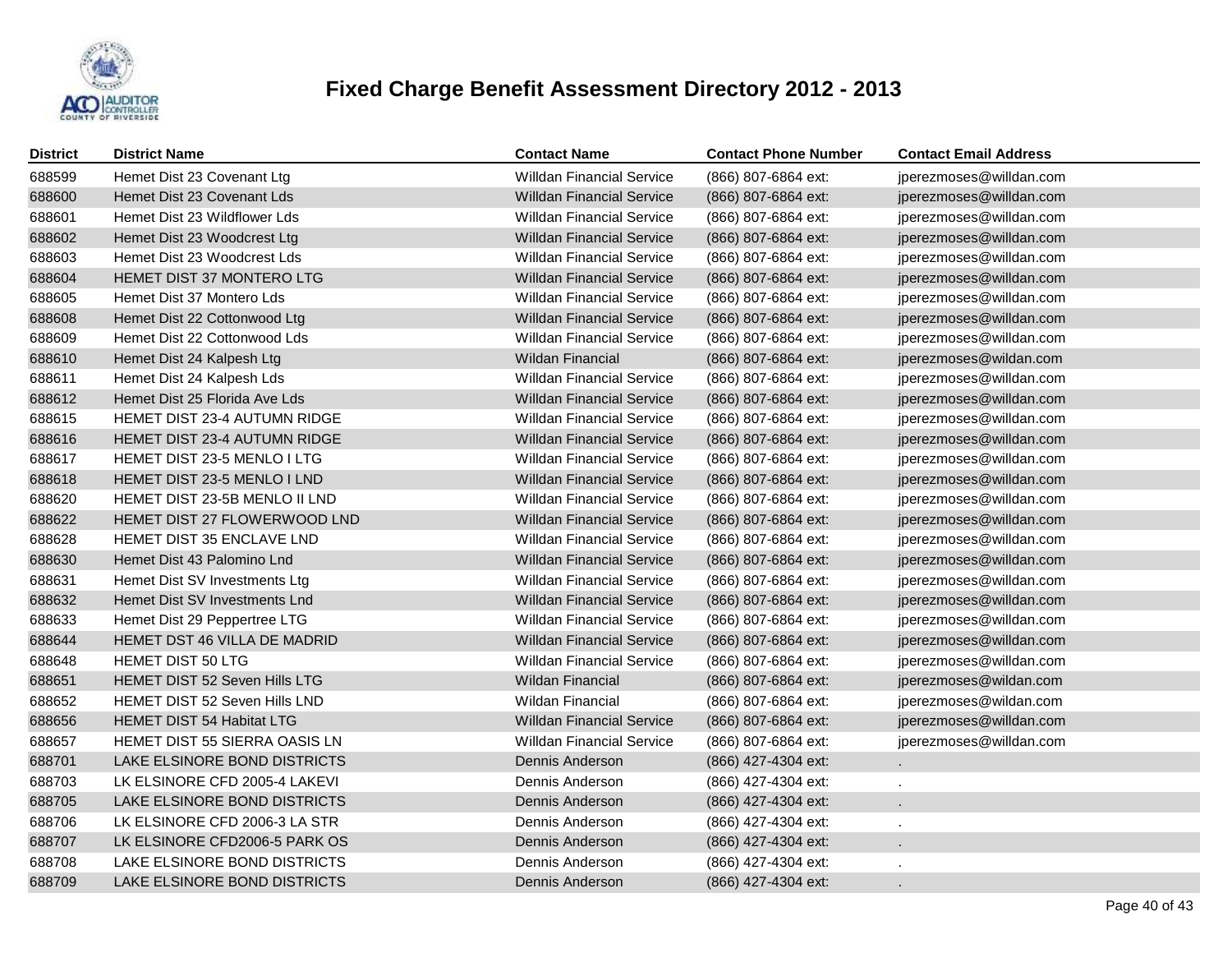

| District | <b>District Name</b>             | <b>Contact Name</b>              | <b>Contact Phone Number</b> | <b>Contact Email Address</b> |
|----------|----------------------------------|----------------------------------|-----------------------------|------------------------------|
| 688710   | LAKE ELSINORE BOND DISTRICTS     | Dennis Anderson                  | (866) 427-4304 ext:         |                              |
| 688711   | LAKE ELSINORE BOND DISTRICTS     | Dennis Anderson                  | (866) 427-4304 ext:         |                              |
| 688714   | LAKE ELSINORE BOND DISTRICTS     | Dennis Anderson                  | (866) 427-4304 ext:         |                              |
| 688715   | LAKE ELSINORE BOND DISTRICTS     | Dennis Anderson                  | (866) 427-4304 ext:         |                              |
| 688716   | LAKE ELSINORE BOND DISTRICTS     | Dennis Anderson                  | (866) 427-4304 ext:         |                              |
| 688719   | LK ELSINORE CFD2005-2 ALBER S    | Dennis Anderson                  | (866) 427-4304 ext:         |                              |
| 688721   | LK ELSINORE CFD2005-5 WASSON     | Dennis Anderson                  | (866) 427-4304 ext:         |                              |
| 688722   | LAKE ELSINORE BOND DISTRICTS     | Dennis Anderson                  | (866) 427-4304 ext:         |                              |
| 688725   | LK ELSINORE CFD2006-1 SUMER S    | Dennis Anderson                  | (866) 427-4304 ext:         |                              |
| 688726   | LK ELSINORE CFD2006-2 VISCAYA    | Dennis Anderson                  | (866) 427-4304 ext:         |                              |
| 688728   | LK ELSINORE CFD 2006-4           | Dennis Anderson                  | (866) 427-4304 ext:         |                              |
| 688732   | LK ELSINORE CFD2006-8 RUNDEER    | Dennis Anderson                  | (866) 427-4304 ext:         |                              |
| 688738   | LK ELSINORE CFD2007-1 PUBLC SFTY | Dennis Anderson                  | (866) 427-4304 ext:         |                              |
| 688739   | LK ELSINORE CFD2007-4 MAKENNA    | Dennis Anderson                  | (866) 427-4304 ext:         |                              |
| 688741   | LK ELSINORE CFD2007-5 RED KIT    | Dennis Anderson                  | (866) 427-4304 ext:         |                              |
| 688742   | LK ELSINORE CFD2007-5 REDKITE    | Dennis Anderson                  | (866) 427-4304 ext:         |                              |
| 688743   | LK ELSINORE CFD2007-6 HOLIDAY    | Dennis Anderson                  | (866) 427-4304 ext:         |                              |
| 688744   | CFD 2009-1 PARKS & LIGHTING      | Dennis Anderson                  | (866) 427-4304 ext:         |                              |
| 689001   | Amiga CFD 2002-1                 | Donna Segura                     | (949) 555-1500 ext:         | donnas@taussig.com           |
| 689100   | PERRIS CFD 1-S S.PUB.SAFETY C    | <b>Willdan Financial Service</b> | (866) 807-6864 ext:         | jperezmoses@willdan.com      |
| 689101   | PERRIS CFD 2006-1 MERITAGE HO    | Willdan Financial Service        | (866) 807-6864 ext:         | jperezmoses@willdan.com      |
| 689104   | PERRIS CFD 2005-1 IA 3 VLLY V    | <b>Willdan Financial Service</b> | (866) 807-6864 ext:         | jperezmoses@willdan.com      |
| 689105   | PERRIS CFD 2005-1 IA 4 VLLY V    | <b>Willdan Financial Service</b> | (866) 807-6864 ext:         | jperezmoses@willdan.com      |
| 689106   | PERRIS CFD 2001-1 IA 5 MAY FA    | <b>Willdan Financial Service</b> | (866) 807-6864 ext:         | jperezmoses@willdan.com      |
| 689107   | PERRIS CFD 2001-1 IA 6 MAY FA    | <b>Willdan Financial Service</b> | (866) 807-6864 ext:         | jperezmoses@willdan.com      |
| 689108   | PERRIS CFD 2001-1 IA 7 MAY FA    | <b>Willdan Financial Service</b> | (866) 807-6864 ext:         | jperezmoses@willdan.com      |
| 689109   | PERRIS CFD 2007-2 PACIFIC HRT    | <b>Willdan Financial Service</b> | (866) 807-6864 ext:         | jperezmoses@willdan.com      |
| 689298   | San Jacinto AD 2003-1 Zone 33    | <b>NBS</b>                       | (800) 676-7516 ext:         | info@nbsgov.com              |
| 689300   | San Jacinto AD 2003-1 ZN 1       | <b>NBS</b>                       | (800) 676-7516 ext:         | info@nbsgov.com              |
| 689301   | San Jacinto AD 2003-1 ZN 2       | <b>NBS</b>                       | (800) 676-7516 ext:         | info@nbsgov.com              |
| 689302   | San Jacinto AD 2003-1 ZN 3       | <b>NBS</b>                       | (800) 676-7516 ext:         | info@nbsgov.com              |
| 689303   | San Jacinto AD 2003-1 ZN 6       | <b>NBS</b>                       | (800) 676-7516 ext:         | info@nbsgov.com              |
| 689304   | San Jacinto AD 2003-1 ZN 7       | <b>NBS</b>                       | (800) 676-7516 ext:         | info@nbsgov.com              |
| 689305   | San Jacinto AD 2003-1 ZN 9       | <b>NBS</b>                       | (800) 676-7516 ext:         | info@nbsgov.com              |
| 689306   | San Jacinto AD 2003-1 ZN 4       | <b>NBS</b>                       | (800) 676-7516 ext:         | info@nbsgov.com              |
| 689307   | San Jacinto AD 2003-1 ZN 5       | <b>NBS</b>                       | (800) 676-7516 ext:         | info@nbsgov.com              |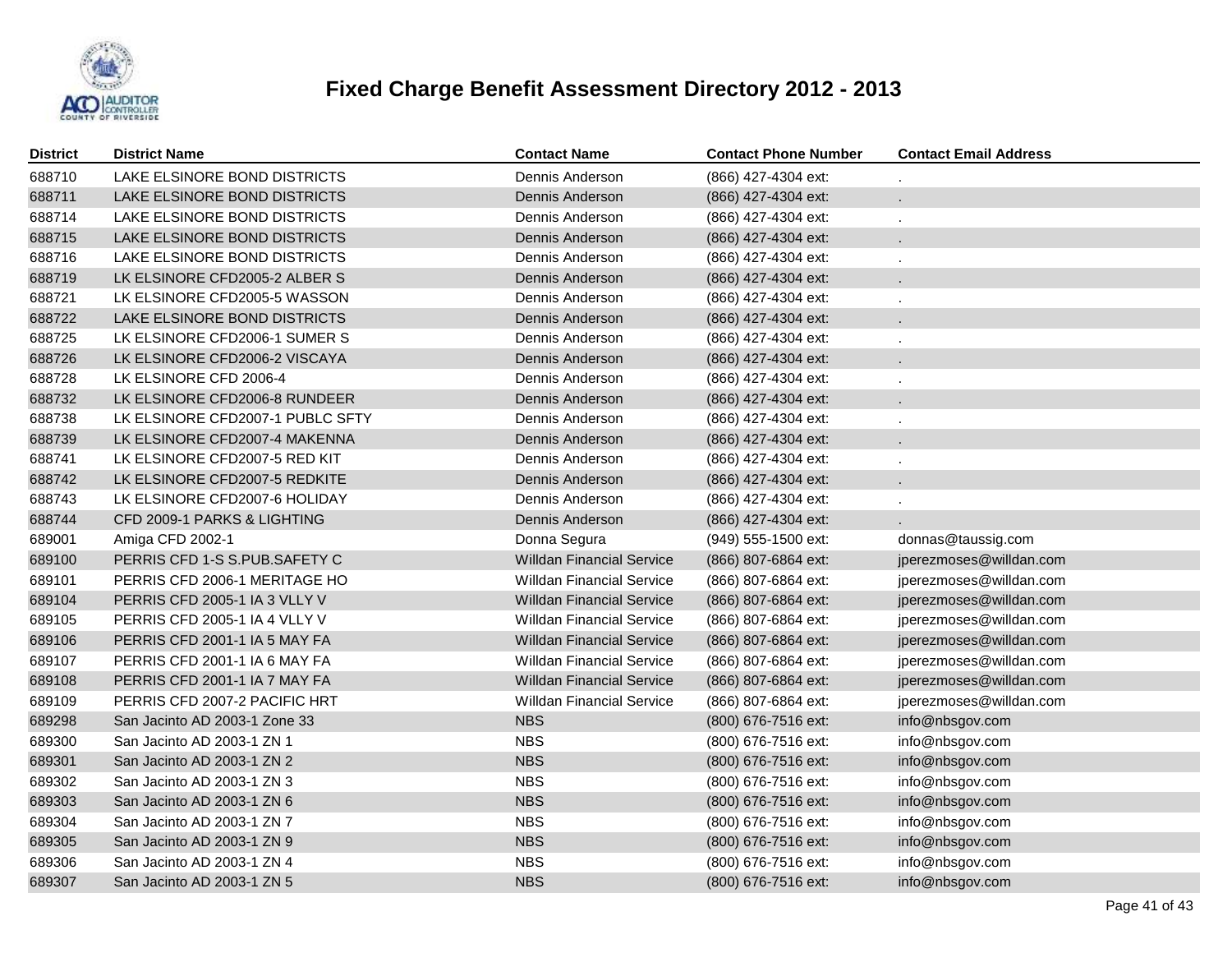

| District | <b>District Name</b>             | <b>Contact Name</b> | <b>Contact Phone Number</b> | <b>Contact Email Address</b> |
|----------|----------------------------------|---------------------|-----------------------------|------------------------------|
| 689308   | San Jacinto AD 2003-1 ZN 10      | <b>NBS</b>          | (800) 676-7516 ext:         | info@nbsgov.com              |
| 689310   | San Jacinto AD 2003-1 ZN 14      | <b>NBS</b>          | (800) 676-7516 ext:         | info@nbsgov.com              |
| 689312   | San Jacinto AD 2003-1 ZN 17      | <b>NBS</b>          | (800) 676-7516 ext:         | info@nbsgov.com              |
| 689313   | San Jacinto AD 2003-1 ZN 18      | <b>NBS</b>          | (800) 676-7516 ext:         | info@nbsgov.com              |
| 689314   | San Jacinto AD 2003-1 ZN 20      | <b>NBS</b>          | (800) 676-7516 ext:         | info@nbsgov.com              |
| 689315   | San Jacinto AD 2003-1 ZN 21      | <b>NBS</b>          | (800) 676-7516 ext:         | info@nbsgov.com              |
| 689318   | SAN JACINTO AD 2003-1 ZONE 13    | <b>NBS</b>          | (800) 676-7516 ext:         | info@nbsgov.com              |
| 689320   | SAN JACINTO LLPD 2 ZONE 11       | <b>NBS</b>          | (800) 676-7516 ext:         | info@nbsgov.com              |
| 689321   | SAN JACINTO LLPD 2 ZONE 41       | <b>NBS</b>          | (800) 676-7516 ext:         | info@nbsgov.com              |
| 689322   | SAN JACINTO LLPD 2 ZONE 42       | <b>NBS</b>          | (800) 676-7516 ext:         | info@nbsgov.com              |
| 689323   | SAN JACINTO LLPD 2 ZONE 43       | <b>NBS</b>          | (800) 676-7516 ext:         | info@nbsgov.com              |
| 689325   | SAN JACINTO LLPD 2 ZONE 45       | <b>NBS</b>          | (800) 676-7516 ext:         | info@nbsgov.com              |
| 689328   | SAN JACINTO LLPD 2 ZONE 48       | <b>NBS</b>          | (800) 676-7516 ext:         | info@nbsgov.com              |
| 689332   | SAN JACINTO LLPD 2 ZONE 52       | <b>NBS</b>          | (800) 676-7516 ext:         | info@nbsgov.com              |
| 689334   | SAN JACINTO LLPD 2 ZONE 54       | NBS.                | (800) 676-7516 ext:         | info@nbsgov.com              |
| 689339   | SAN JACINTO LLPD 2 ZONE 59       | <b>NBS</b>          | (800) 676-7516 ext:         | info@nbsgov.com              |
| 689342   | SAN JACINTO LLPD 2 ZONE 62       | <b>NBS</b>          | (800) 676-7516 ext:         | info@nbsgov.com              |
| 689344   | SAN JACINTO LLPD 2 ZONE 64       | <b>NBS</b>          | (800) 676-7516 ext:         | info@nbsgov.com              |
| 689345   | SAN JACINTO LLPD 2 ZONE 65       | <b>NBS</b>          | (800) 676-7516 ext:         | info@nbsgov.com              |
| 689346   | SAN JACINTO LLPD 2 ZONE 66       | <b>NBS</b>          | (800) 676-7516 ext:         | info@nbsgov.com              |
| 689348   | SAN JACINTO LLPD 2 ZONE 68       | <b>NBS</b>          | (800) 676-7516 ext:         | info@nbsgov.com              |
| 689353   | San Jacinto LLPD 2 Zone 73       | <b>NBS</b>          | (800) 676-7516 ext:         | info@nbsgov.com              |
| 689355   | SAN JACINTO LLPD 2 ZONE 75       | <b>NBS</b>          | (800) 676-7516 ext:         | info@nbsgov.com              |
| 689359   | San Jacinto LLPD 2 Zone 79       | <b>NBS</b>          | (800) 676-7516 ext:         | info@nbsgov.com              |
| 689364   | SAN JACINTO AD 2003-1 ZONE 37    | <b>NBS</b>          | (800) 676-7516 ext:         | info@nbsgov.com              |
| 689401   | DELINQUENT WASTE COLLECTION      | Joann Gitmed        | (800) 423-9986 ext:         | JGITMED@eastvaleca.gov       |
| 689403   | CITY OF EASTVALE LLMD 89-1 ZN 10 | Sara Mares          | (800) 676-7516 ext:         | smares@nbsgov.com            |
| 689404   | CITY OF EASTVALE LLMD 89-1 ZN 33 | Sara Mares          | (800) 676-7516 ext:         | smares@nbsgov.com            |
| 689405   | CITY OF EASTVALE LLMD 89-1 ZN 41 | Sara Mares          | (800) 676-7516 ext:         | smares@nbsgov.com            |
| 689406   | CITY OF EASTVALE LLMD 89-1 ZN 79 | Sara Mares          | (800) 676-7516 ext:         | smares@nbsgov.com            |
| 689407   | CITY OF EASTVALE LLMD 89-1 ZN 85 | Sara Mares          | (800) 676-7516 ext:         | smares@nbsgov.com            |
| 689408   | CITY OF EASTVALE LLMD 89-1Z 111  | Sara Mares          | (800) 676-7516 ext:         | smares@nbsgov.com            |
| 689409   | CITY OF EASTVALE LLMD 89-1Z 115  | Sara Mares          | (800) 676-7516 ext:         | smares@nbsgov.com            |
| 689410   | CITY OF EASTVALE LLMD 89-1Z 116  | Sara Mares          | (800) 676-7516 ext:         | smares@nbsgov.com            |
| 689411   | CITY OF EASTVALE LLMD 89-1Z 151  | Sara Mares          | (800) 676-7516 ext:         | smares@nbsgov.com            |
| 689412   | CITY OF EASTVALE LLMD 89-1Z 156  | <b>Sara Mares</b>   | (800) 676-7516 ext:         | smares@nbsgov.com            |